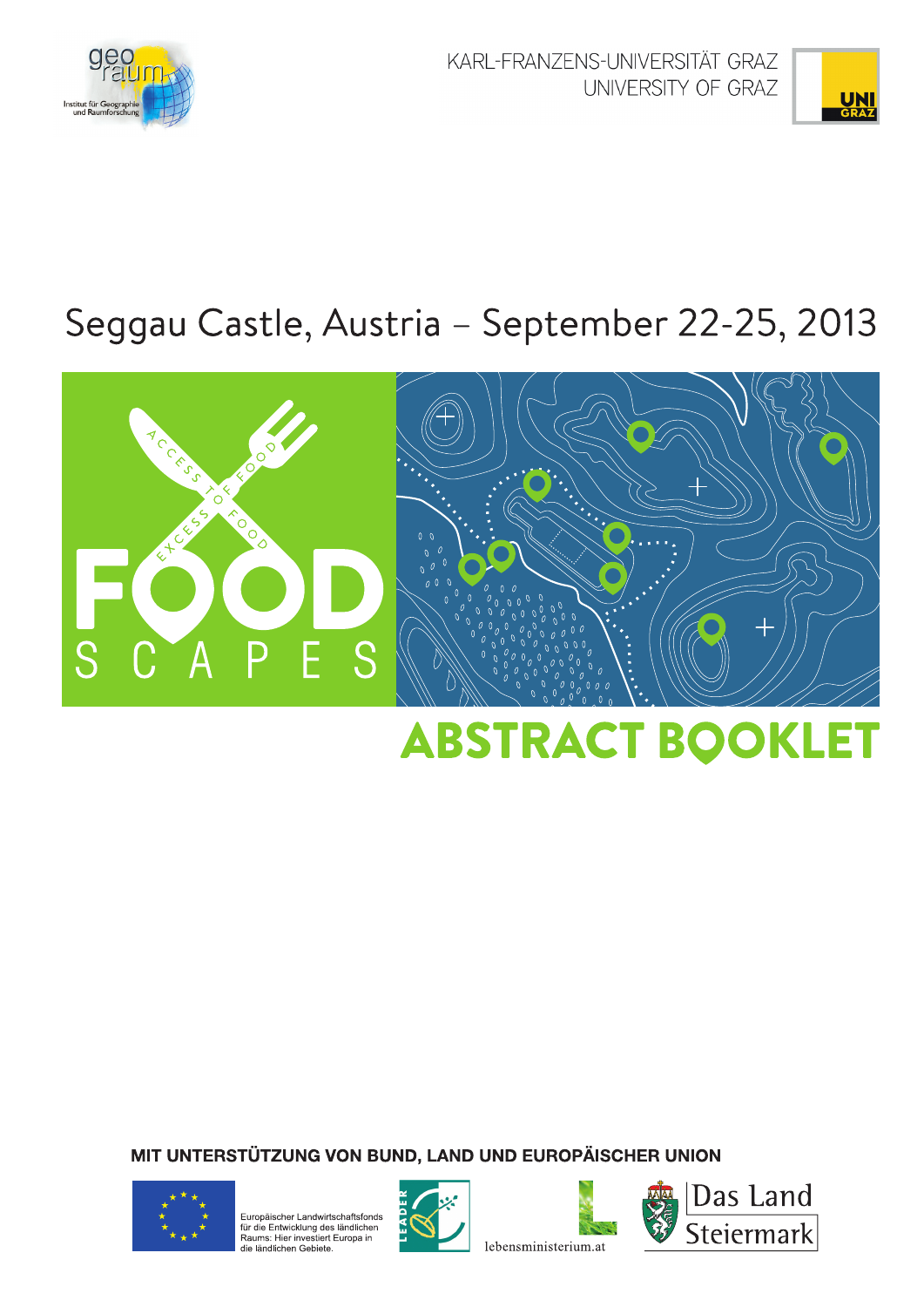

# Keynote Speeches

# Monday, 23 September 2013

# **K01 KEYNOTE SPEECH**

09:35 – 11:05 a.m. Room 1

### Critical Food Studies: Preoccupations and New **Directions**

#### *Julie Guthman (Santa Cruz, USA)*

In this talk, I will first give an overview of what we might call critical food studies and its relation to food politics. Here I will parse out several different approaches to food studies and indicate which ones are 'critical' and what kind of practical politics they give rise to. Arguing that the production and politics of knowledge ought to receive more attention in food studies, I will then draw on some emerging research about environmental (nonnutritional) pathways to obesity and how I came to learn about them. This discussion will also suggest another new direction in critical food studies, namely one that focuses more squarely on the ecological nexus of food production, consumption and bodily health.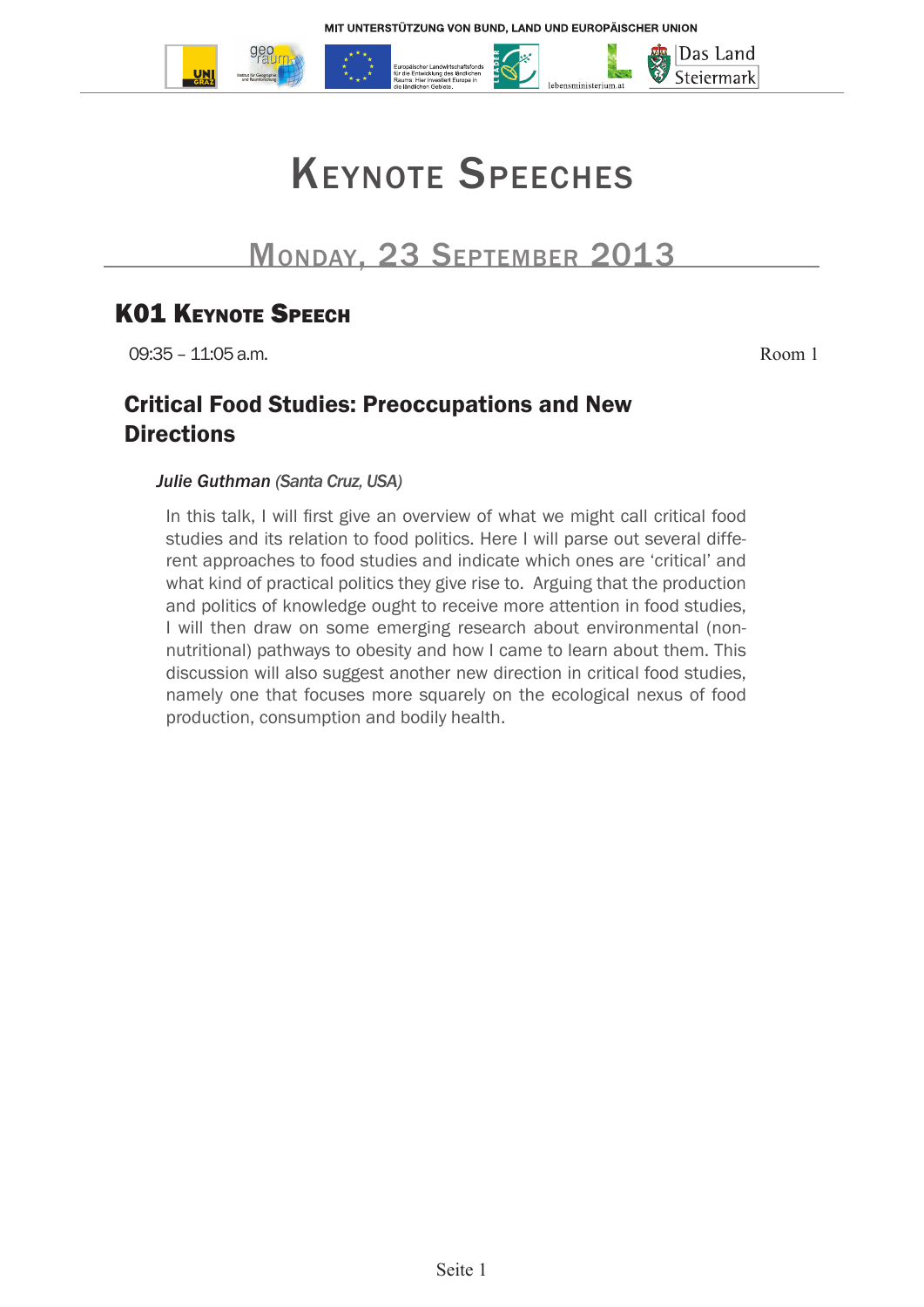

# **K02 KEYNOTE SPEECH**

04:00 – 05:15 p.m. Room 1

Das Land Steiermark

### Chef-ocolypse Now: Towards a Cultural Biopolitics of Celebrity Chefs

#### *Mike Goodman (London, UK)*

The chef-ocolypse is upon us. Now major voices in defining 'good food' and increasingly powerful political figures, celebrity chefs are central figures in the austerity foodscape where, for a growing segment of the population, quality food is watched rather than eaten. Thus, more broadly, a new cultural biopolitics of food is equally upon us, as our media muses in the form of celebrity chefs lead us into what Naccarato and Lebesco (2012) call new forms of culinary capital that are at one and the same time laden with democratic potential and new forms of food exclusivity. But what do audiences think about celebrity chefs and what effects might they have on food behaviours and knowledge at the level of the everyday? This paper reports on the results of an ongoing survey (n=300) with the British public on their viewing habits, engagements and thoughts about celebrity chefs and food media programmes more generally. In particular it explores the ways that celebrity chefs and food media is incorporated into everyday food routines but also 'resisted' at other levels. In short, this paper argues for a new cultural biopolitics of food that incorporates not only the rise of food media and celebrity chefs, but makes room for engagements with the ways that this food media is 'chewed over' by audiences as part of daily food cultures and routines.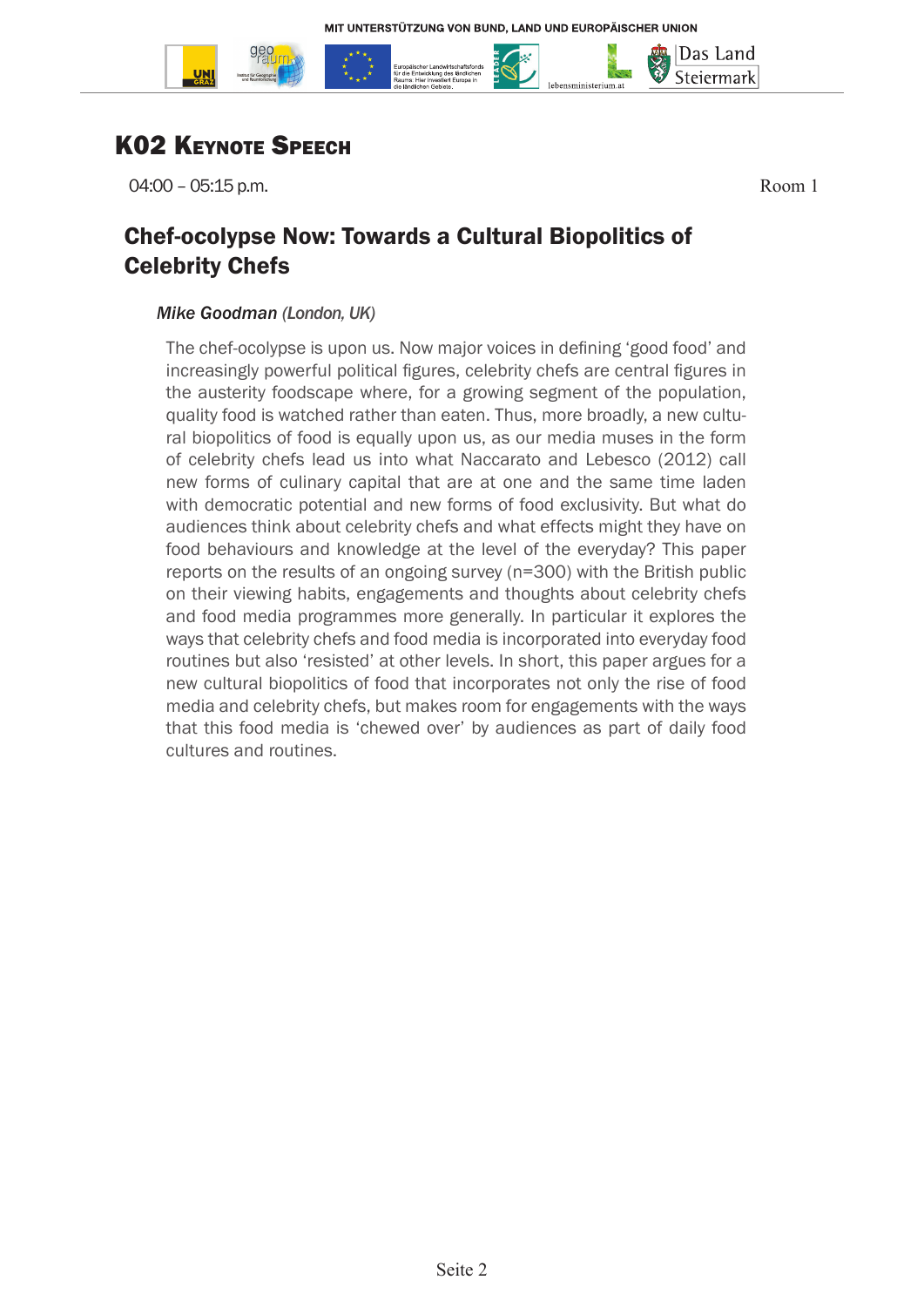

# Tuesday, 24th September 2013

# **K 03 KEYNOTE SPEECH**

9:00 – 10:15 a.m. Room 1

Das Land Steiermark

### Consuming Animals, Animating Consumption

#### *Mara Miele (Cardiff, UK)*

In this paper I want to propose to investigate which activities, behaviours and fields are established as being economic while dealing with those nonhuman animals farmed for food production. In other words, I want to address the economization of animals, and more specifically I will look at the processes and devices through which nonhuman animals become economic objects (e.g. foods) via marketization. I will argue that the economization of animals entails processes of market creation and market maintenance, with processes of consumers' qualculations (Cochy, 2008) and objects' qualification (Callon et al, 2002) for example via food standards. I will argue that animal food standards are powerful devices in the economization of animals. These standards are based on negotiations between different actors who speak of 'care for animals' (NGOs, members of the EU public....) or 'animal welfare' (animal scientists), but are also affected by the meat industry and other actors in the meat supply chains who speak of 'efficiency' and 'competitiveness', as well as new technologies in animal housing, breeding and new intermediaries (Meyer, 2010), such as the accredited certifying bodies and their marketing devices. I will make this point empirically by addressing how the process of economization of animals is articulated in the case of marketization of production of organic chickens.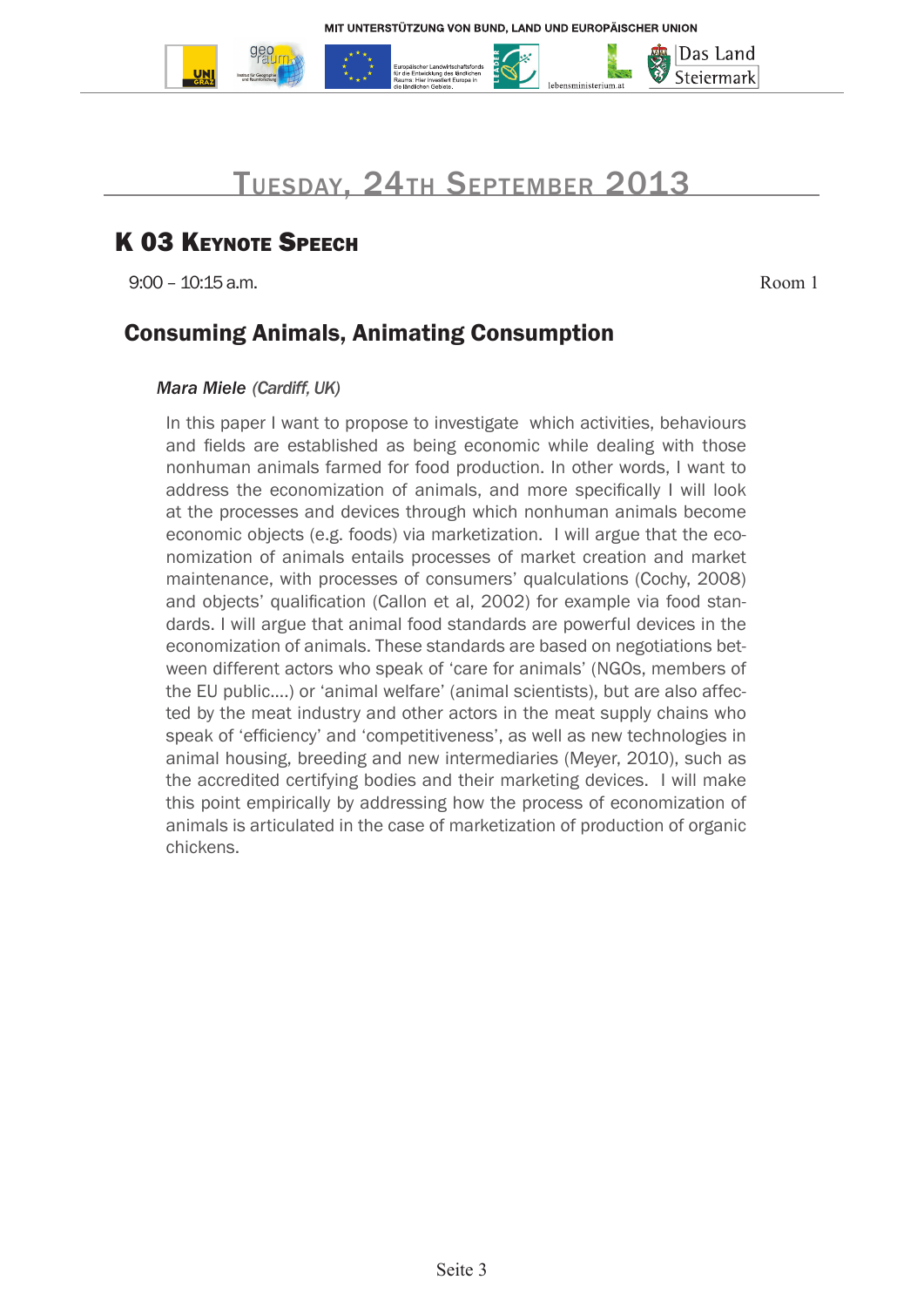

11:45 – 01:00 p.m. Room 1

|Das Land Steiermark

### Placing Surplus, Materializing Waste: Thrift, Hygiene and the Disposal of Excess Food

#### *David Evans (Manchester, UK)*

In recent years, concerns about the origins and consequences of household food waste have risen to prominence in the realms of formal and cultural politics, and although social scientific perspectives on these issues are now beginning to emerge, the field is still very much in its infancy. Accordingly I begin this paper by taking the opportunity to sketch out a framework to help in theorizing household food waste. Inspiration is drawn from material culture scholarship and theories of practice, however the framework derives from my own ethnographic fieldwork and insights generated by colleagues whose empirical research starts from a similar position. In doing so, my main objective is to sharpen the concepts and clarify the vocabulary that we (geographers, sociologists and anthropologists) use as we begin to flesh out our understandings of how stuff that is 'food' becomes stuff that is 'waste'.

With this in place – and by way of illustration – I consider (following Lucas, 2002) how tensions between the moral systems of thrift and hygiene play out in the material culture of the home. Focusing specifically on policy discourses that moralize waste reduction, I explore the ways in which households negotiate these invocations into practices of domestic food provisioning. Following Watson and Meah (2013), I suggest that anxieties about wasting food are performed, articulated and experienced in the register of thrift. Feeding this insight into my theoretical sketch, I go on to argue –perhaps counter intuitively – that the conjunction of anxiety and thrift can actually accelerate the processes through which 'food' becomes 'waste'. Central to this position is the idea that the material and representational presence of surplus things creates a polluting effect in the home and in turn, that this facilitates their slip into the category of 'excess'. In this view, disposal is generative of purity and order in domestic space, and so is often enacted in ways that prematurely route surplus things in the direction of the waste stream.

Having developed this argument, I end with reflection on what it might mean in relation to policies and initiatives for food waste reduction. Here I argue that the circulation of anxieties around food waste – be they ethical, environmental or financial – are unlikely to yield the results desired. More generally, I suggest that it is important to look beyond the observable act of individuals wasting to food in order to consider the process of ridding, the contours of daily life, and the connections between 'consumers' and other actors in the food system. Taken together this implies a re-orientation of debates about how and where to intervene if the policy goal is to reduce household food waste.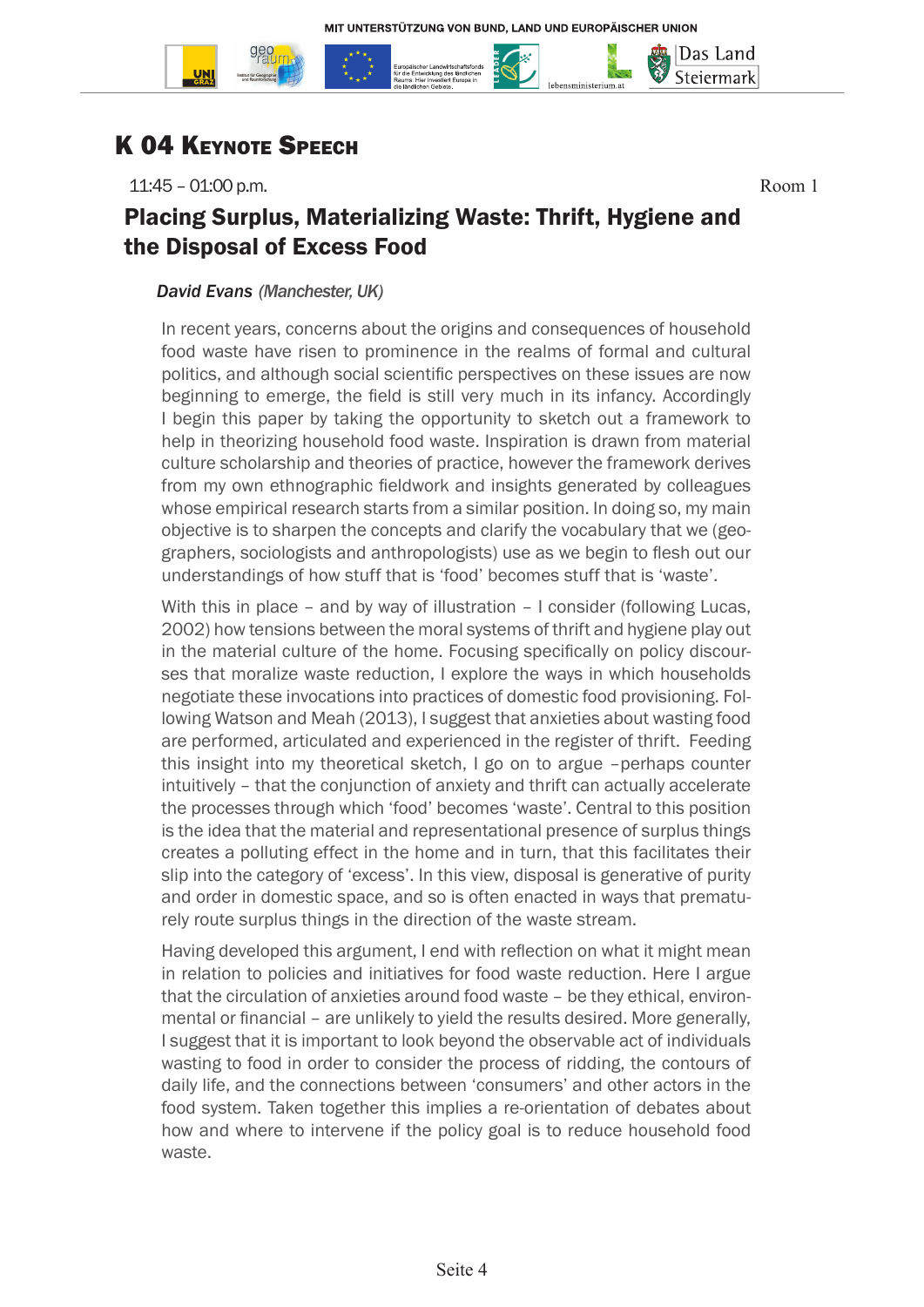

# **K 05 KEYNOTE SPEECH**

04:30 – 06:00 p.m. Room 1

Das Land Steiermark

### Beyond Human Rights: Food, Nation, and Citizenship in Russia

#### *Melissa Caldwell (Santa Cruz, USA)*

To what extent is food a basic human right and to what extent are food practices a responsibility of citizenship? Through both the provision and withholding of food, the Russian state has been intimately embedded in the daily lives and bodies of its citizens. Food practices and taste preferences have long reflected how Russian consumers have identified themselves within a Russian nation and expressed their rights and responsibilities as citizens. In this talk, I examine how food practices have emerged as forms of civic identity and engagement in Russia and how changes in Russia's efforts and abilities to provide food for the nation have shifted notions of the nation, citizenship, rights, and responsibilities.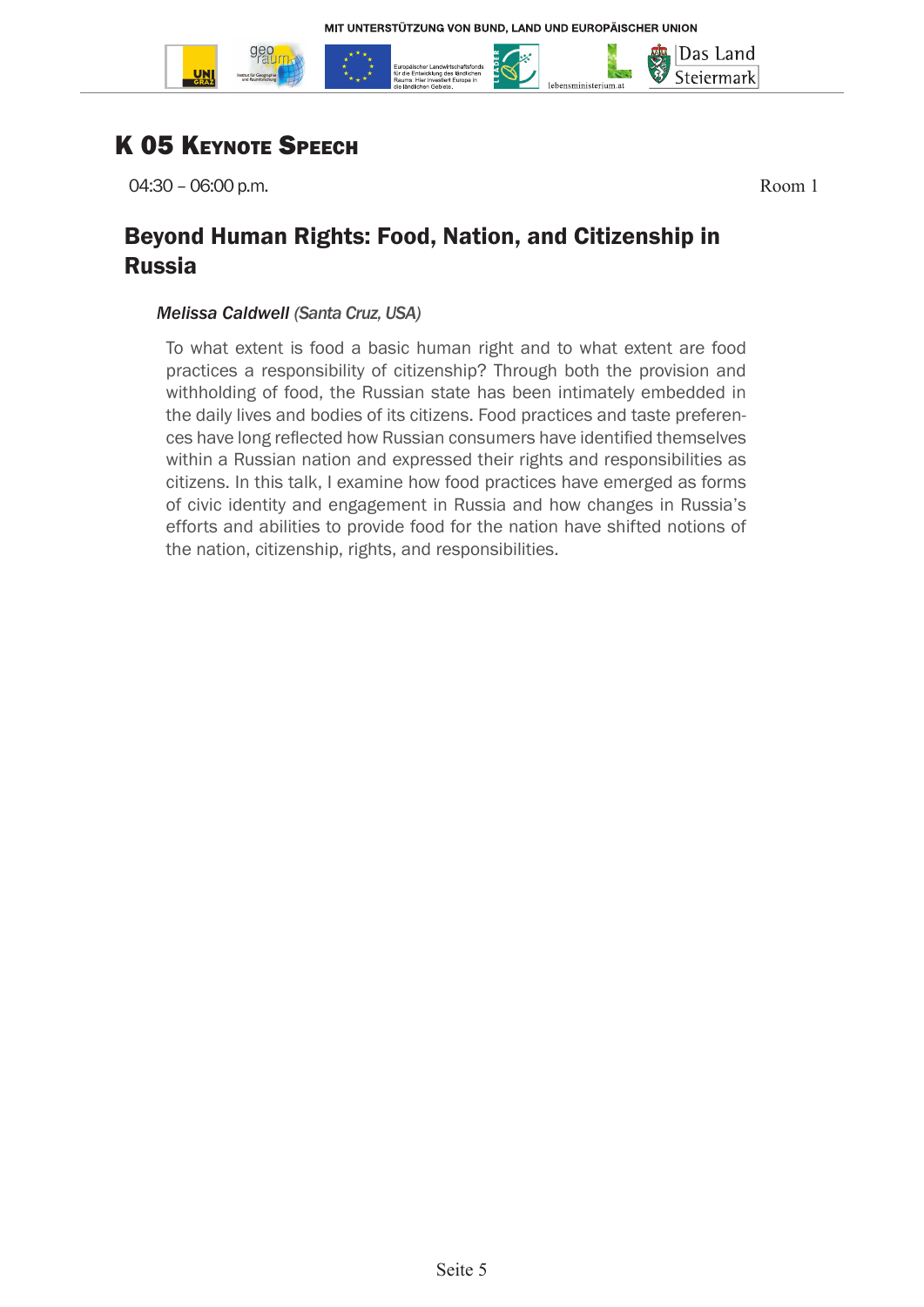

# Wednesday, 25 September 2013

# K 06 KEYNOTE SPEECH

01:30 – 03:00 p.m. Room 1

# Why we throw away half of our food, who is responsible and what can we do against it?

*Valentin Thurn (Director of the documentary "Taste the Waste")*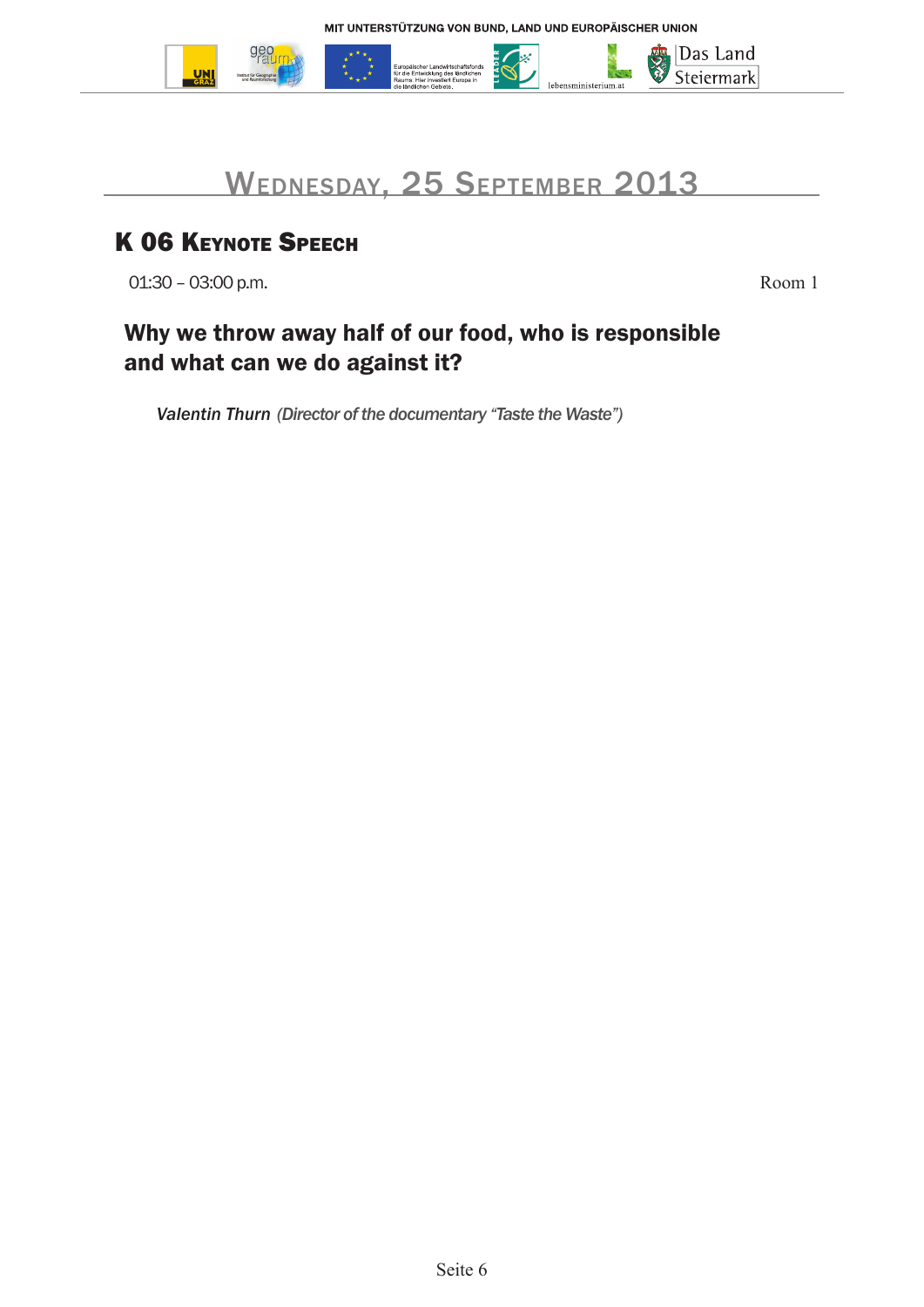



# Monday, 23 September 2013

# S 01 'FOODSCAPES'

11:25 – 01:00 p.m. Room 1

*Chair: Annalisa Colombino*

### Creative Material Practices as Response-Abilities: Entanglings with Food Insecurities and Vulnerable **Subjectivities**

*Emma Roe (Southampton, UK), Michael Buser (Bristol, UK) and Liz Dinnie (Aberdeen, UK)* 

This paper will discuss preliminary findings from AHRC-funded 'Foodscapes', an inter-disciplinary action research project examining the role and potential of arts and performance within alternative food initiatives particularly in terms of the support and services that 'food banks' offer to community members who may become reliant, for varying lengths of time, on free food handouts. The project brings together academics, artists and community partners in a co-designed, community-led arts programme.

Foodscapes works with art as a creative, material practice for doing research (Bolt 2010), yet rather than seeing art practice as a reflexive research practice (ibid) it instead follows the thinking of Karen Barad (2003) whose anti-reflexive, pro-intra-active and pro-entangling thinking emphasizes practice as an ability to respond, to shape the becoming of world, to shape bodies in becoming (Dolphijn and van Tuin 2012; Haraway 2008). Within this sense of practice as an ability to respond to a world-in-themaking/-in-the-unfolding Barad argues is located ethics and justice. Here ethics and justice is enacted in how bodies are marked, or how matter comes to matter as 'matters of concern' (Latour 2005) or 'matters of care' (Puig 2011), the latter a term which includes the tendency for parts of the assemblage to be neglected (something which those involved in setting-up, managing and facilitating a food-bank are actively working to avoid).

We take these ideas to explore questions of ethics and justice as they are born out in the micro-scale entanglings between beings, food and landscapes. In doing so we consider how traditionally elusive concepts such as sustainability and resilience become meaningful and relevant in creative practices with food, and consider Massumi's assertion that 'art shows the techniques of existence' (Dolphijn 2012 - discussing Massumi 2011).

|Das Land Steiermark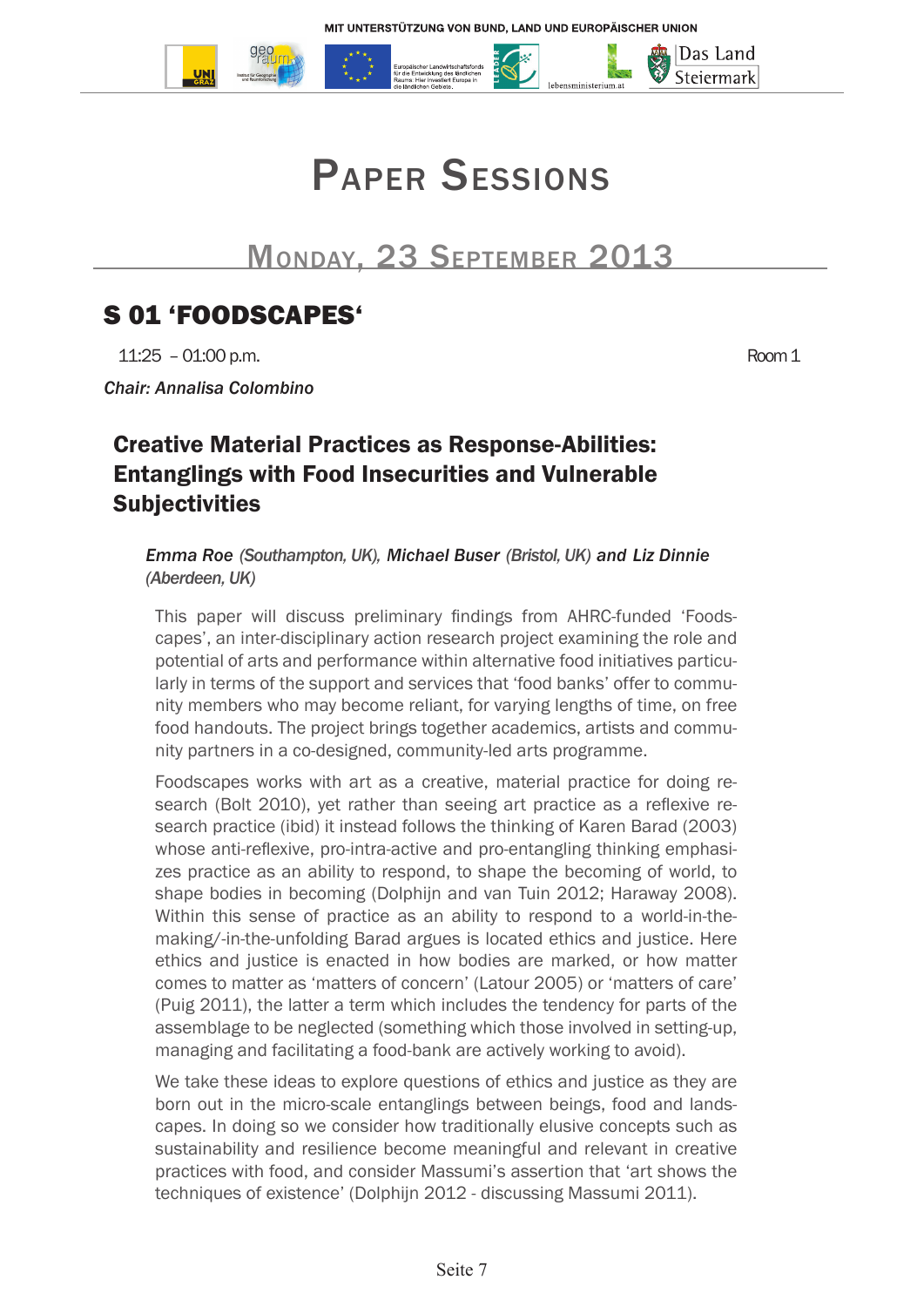

# S 01 'FOODSCAPES'

11:25 – 01:00 p.m. Room 1

*Chair: Annalisa Colombino*

Das Land Steiermark

### Mapping Enghave Foodscapes – Untapping the Potential of the Local Food Environment

#### *Bent Egberg Mikkelsen (Aalborg, Denmark)*

The rapid growth in nutrition related disorders, the increased focus on the environmental impact of food production and consumption as well the occurrence of frequent food scares and scandals has led to an increased interest in new and alternative food geographies and networks. Many of these seem to be taking "the local" as their point of departure. This also holds for the settings approach introduced by WHO nearly three decades ago and much intervention research has been focusing on our local everyday life arenas since these are the places where health is created and lived. Such local community settings include welfare institutions such as the kindergarten, school, institutions and workplaces. Everyday practices of food provisioning and consumption are increasingly entering the agenda in these settings since they are playing an important role as learning arenas on important topics such as food quality, food waste and policy and ethics, sustainability of food systems/regimes. At the same time politicians and planners are increasingly becoming aware of the fact that public food can play a role in the local and regional development of food systems.

This paper aims at identifying the Local food environment and assessing its ressources with regards to providing opportunities for healthy and sustainable eating for its inhabitant. It takes as a point of departure a mapping of the Enghave Foodscapes – a local neigbourhood in Copenhagen and a close neighbor of Aalborg University. It takes as a point of departure insight gained from the broad category of FoodScape Studies (FSS) in order to explore opportunities for a deeper understanding of the socio-physical space in such arenas. The paper give a brief account of the origin of foodscape studies based on a reviews of the literature. The paper looks in particular at applications in public food environments – so called captive foodscapes and suggests a typology of physical, social, mental, discursive and learning foodscapes. The first results from the mapping of Enghave foodscapes and the assessment of its characteristics are presented and the paper finally the paper discusses how the idea of foodscapes can be developed as a suitable conceptual framework for the analysis of how food, the different types of agents and intermediaries interact in the foodscape.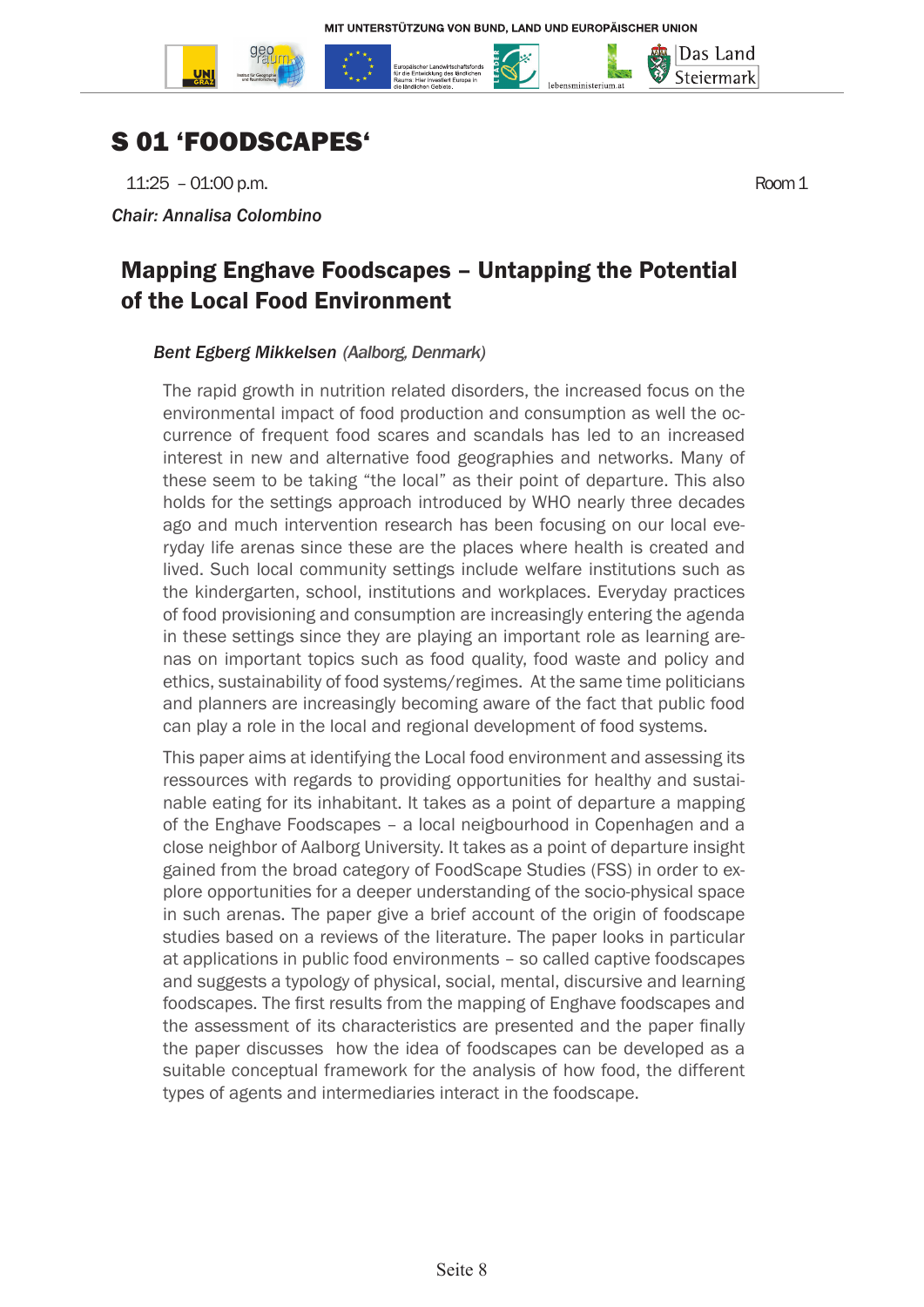

# S 01 'FOODSCAPES'

11:25 – 01:00 p.m. Room 1

*Chair: Annalisa Colombino*

### Sensitivity of Belgian Media to Food Safety and Scandals (1960 – 1995)

#### *Filip Degreef (Brussels, Belgium)*

Successive food scandals, in Europe in the 1990s, such as the BSE crises and the dioxin affair, are said to have increased both consumer and media attention to the quality and safety of food. Many researchers paid specific attention to what is seen as a clear breach in trust, and studied changes of perception and representation.

Looking at this from a long-term historical point of view, the question arises to which degree these scandals changed media coverage and, particularly, consumers' attention. Problems regard-ing safe food and food fraud have always been present throughout history, creating distrust and ensuing attempts to recover trust in food.

Calls for alternatives to the modern large-scale supply chains and their side effects were already present before the food scares of the 1990s. So, what provoked these demands? Did the new forms of retailing of the 1960s influence this? Did the media write about these issues while su-permarkets took over Western Europe? Which discourse did they develop, and were modern re-tailing forms specifically mentioned (as creators of trust)?

This paper presents an overview of the coverage of issues regarding food safety and quality in two large Belgian newspapers (one Walloon and one Flemish) from 1960 to 1995. Specific con-sideration is given to the frequency of which articles occur to investigate shifts in media-attention. It also emphasizes sensitivity to new technologies that had an effect on consumers' trust in food, such as food additives and preservatives (E – numbers), food radiation and the ear-ly stages of genetic engineering. This research is part of the broader interdisciplinary doctoral pro-ject "Food Quality, Safety, and Trust since 1950: Societal Controversy and Biotechnological Challenges", in which historians and microbiologists collaborate.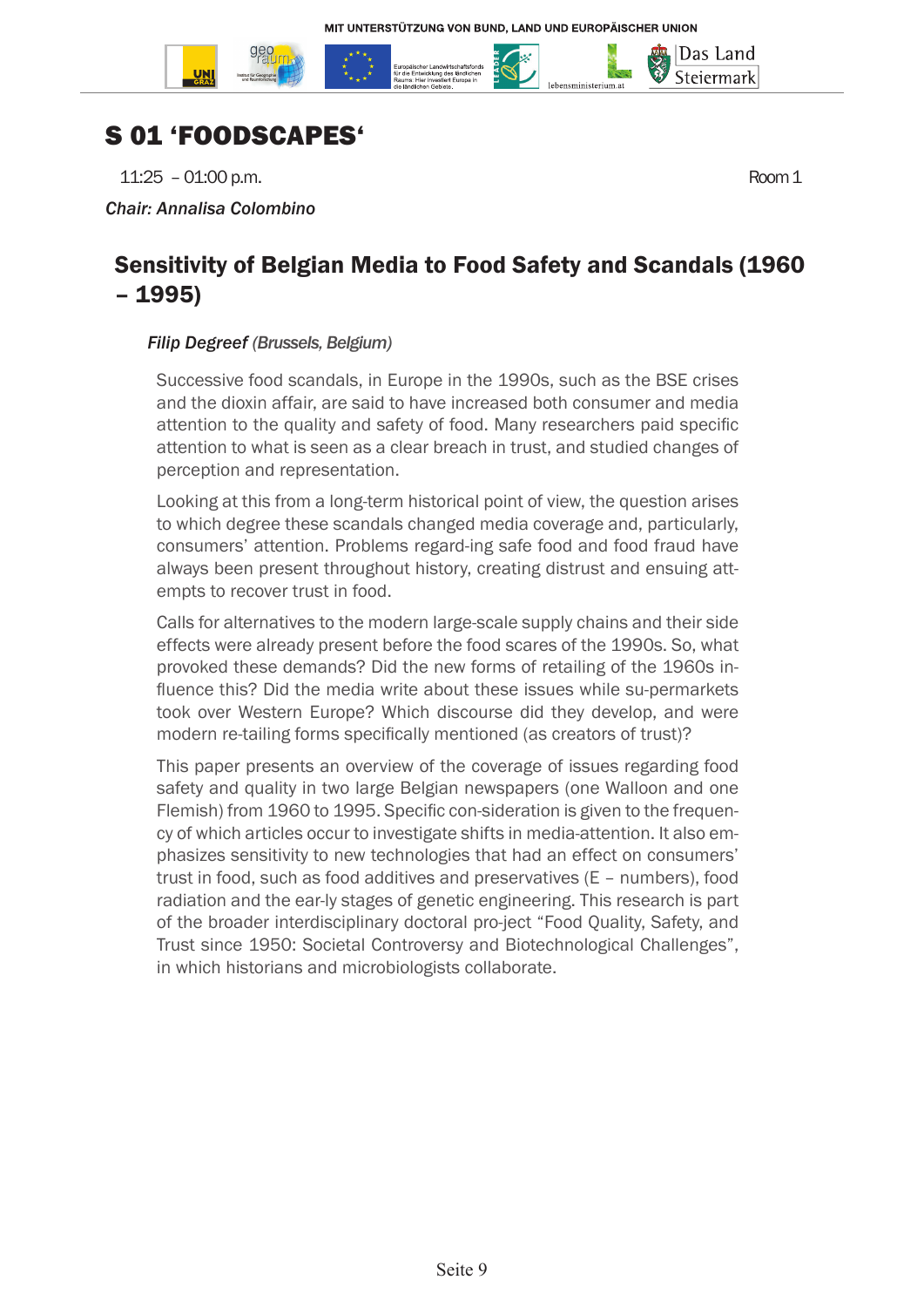



# S 02 'TASTE'

11:25 – 01:00 p.m. Room 2 *Chair: Melissa Caldwell*

Das Land Steiermark

## Baby Formula Bandits: Chinese Smugglers and the Physiology of Taste

#### *George Wu Bayuga (New Haven / New York, USA)*

Since the emergence of the Chinese melamine milk crisis in 2008, growing numbers of middle class Chinese mothers with disposable incomes have been demanding "safe" foreign-made baby formula to feed their children. In order to satisfy their demand, everyday people have become smugglers, hoarding retail milk supplies outside of China for resale on the Mainland. Using news media and Chinese social media, this paper documents the cultural ideas, marketing practices, and networking mechanisms foundational to the underground Chinese milk economy. From this groundwork, this paper theorizes that Chinese demand for foreign products transcends conventional concerns for food safety and represents evolution in physiology of taste. While previous scholarship has pointed to religion, gender, class, geography, and nationalism as factors for determining food choice, the Chinese smugglers and their clients demonstrate a political-terroir. They possess an affinity for food that they believe is the product of a social and political space where cultural norms of accountability contribute as much to the quality food as the yeasts in the air or the richness of the soil. In this case, the paper argues that the Chinese possess a taste for products made under the Rule of Law.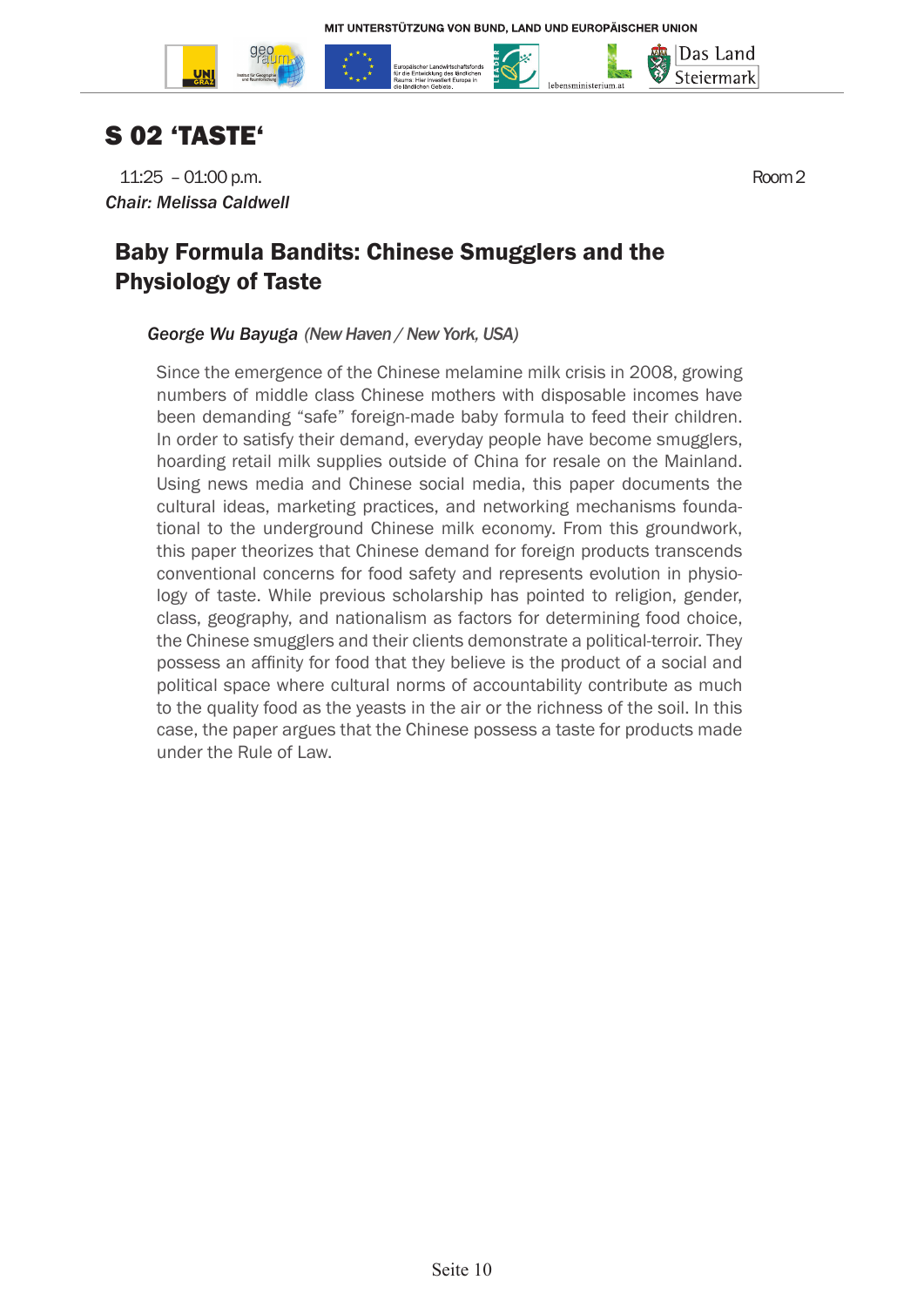



11:25 – 01:00 p.m. Room 2 *Chair: Melissa Caldwell*

Das Land Steiermark

### Children and Eating Practices: Food Taste in Schools

#### *Monica Truninger and José Teixeira (Lisbon, Portugal)*

This paper departs from recent literature on children, food and taste (Daniel and Gustafsson, 2010) and turns towards a practice-based approach for analytical purposes. Here the concept of taste as performed in practice (Hennion, 2007) and eating as relating (Bertoni, 2013), are put to use as analytical tools of a set of empirical materials collected in eight Portuguese schools during 2012 and 2013. Eight focus groups with children from primary and secondary schools (aged between 7-14) in urban and rural areas of Portugal were undertaken. Herein, a game of tasting and identifying fruits and vegetables, followed by a game with several miniature animals took place. Drawing on this empirical material complemented by observations of children eating in school canteens, it was possible to identify socioeconomic and geographical differences on how children talk about and engage with food. Important, feelings, emotions and the senses played a key role in food articulation. Embodied knowledge operated every time children mobilized the senses in micro-operations with less familiar animals and plants. Such embodied knowledge was a key element of the interaction between children, food and taste. Food memories and lived experiences were also brought in as means of clarifying the uses of animals and plants. It was concluded that tasting and knowing plants and animals are outcomes of everyday life events where material and social interactions happen in practice (Hennion, 2007). This paper is part of a research project: 'Between the School and the Family: children's food knowledge and practices' funded by the Portuguese Foundation for Science and Technology (PTDC/CS-SOC/111214/2009).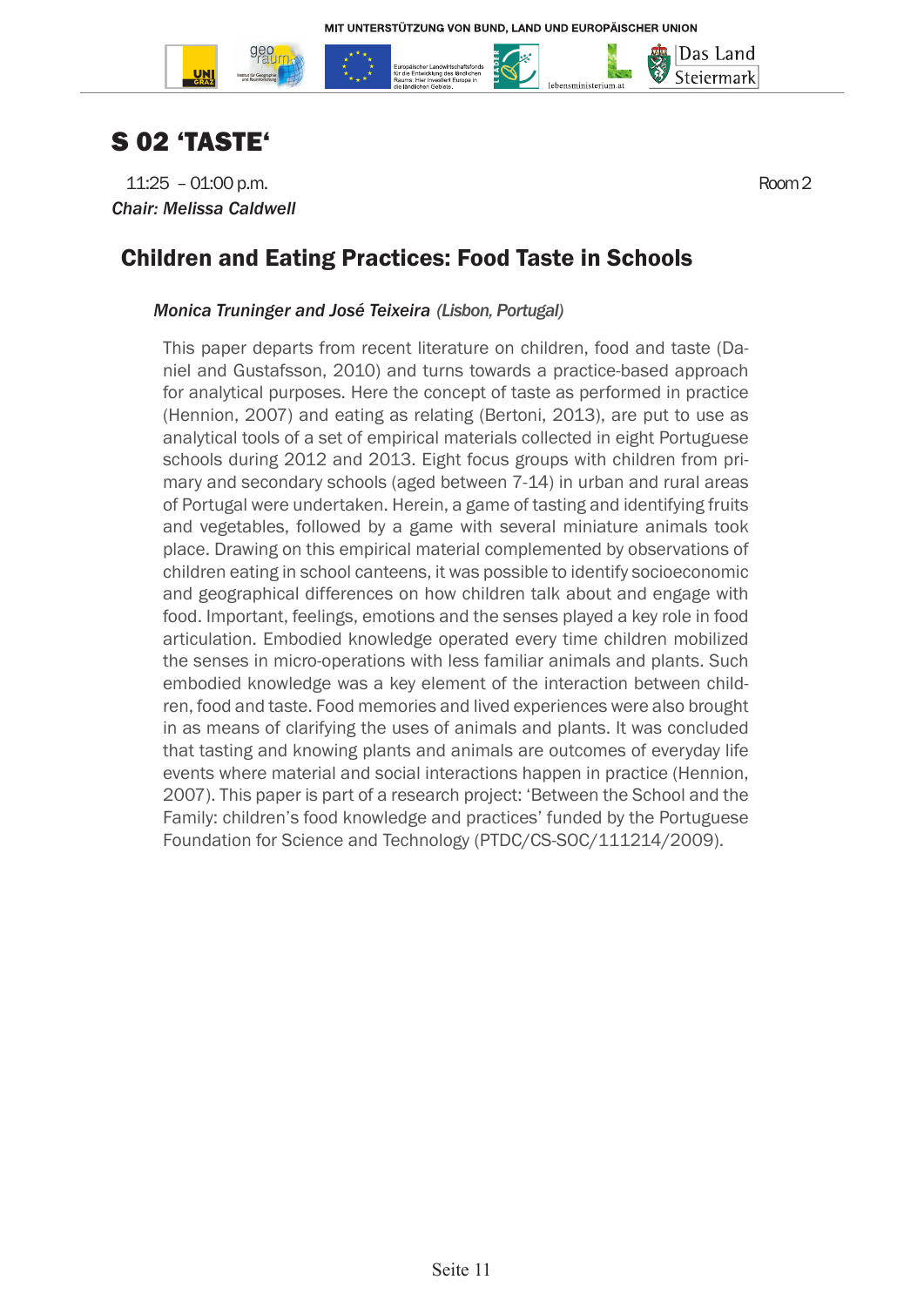

# S 03 'ALTERNATIVE FOOD NETWORKS 1'

11:25 – 01:00 p.m. Room 3 *Chair: Sandra Karner*

### Changing Natures: A Study of Urban Bees and City Honey

#### *Barbara Schönher (London, UK)*

In this presentation I would like to present some conceptual ideas and empirical data from my PhD research on food cultures and networks. Alternative food networks studies (AFN) have focused on reconnection of consumers and producers through food (Dowler et al., 2008, Maye et al., 2007, Goodman et al., 2012). Starting with the conceptual framework of AFN studies and conducting a food-following study (Cook, 2006, Falzon, 2009) of city honey, I found that the main aim of consumers I interviewed is to reconnect with "nature". Empirical data from my field research demonstrates that changing environments introduce shifts in perceptions of nature and thus the meaning of "natural food" and create new urban natures and food practises. Changing rural environments, intensive farming and extensive use of pesticides has turned the countryside into a hostile place for the bees, and the analysis of the case study of city honey demonstrates urban beekeepers and city honey consumers together form an alliance together in order to "save the bees" by bringing them into the city. What is more, city honey consumers point out, that London honey is probably as "natural" as countryside honey. In drawing on recent work on social nature and urban natures (Castree and Braun, 2001, Swyngedouw and Kaika, 2008, Wolch et al., 1995), I argue that changing natural environments induce shifts of food cultures and related practises, perceptions and politics of nature, and that the study of changing natures and shifting food cultures can inform the AFN approach by incorporating the socio-environmental context of food networks.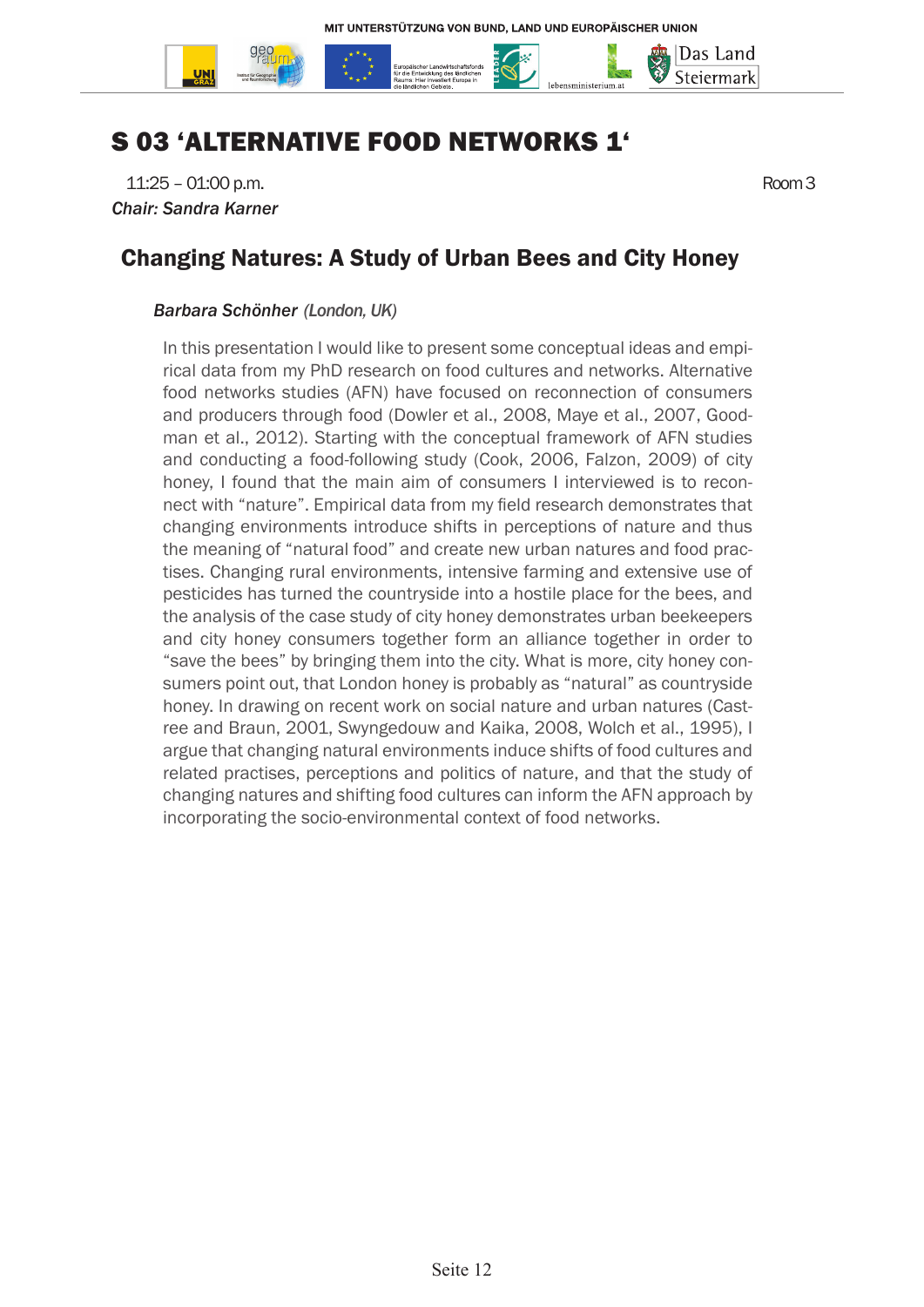

# S 03 'ALTERNATIVE FOOD NETWORKS 1'

11:25 – 01:00 p.m. Room 3 *Chair: Sandra Karner*

Urban Sustainability and Food Consumption. A Case **Study** 

#### *Chiara Aurora Demaldé (Milano-Bicocca, Italy)*

Due to the current situation of economic crisis and environmental alarm together with the growing urbanization process at global level, is becoming more and more urgent facing with problems that concern food sovereignity and urban sustainability. The result is a concrete necessity to elaborate new paradigms and methodology of research that can enlighten the situation from a theoretical and practical perspective.

The paper discusses the role of food and of eating practices in shaping our lives and the places we live, with reference to the literature on the evolving urban food system and the rise of alternative food networks that orientate to a more sustainable way of living and consume. New paradigms are presented as research tools to investigate more effectively what is sustainable food and how it is related to urban systems. It is exposed how it is possible to analyze the distribution of food in the city with a sustanability frame and how to understand which factors influence citizens food choices.

The second part of the paper presents the results of a research on the purchase of sustainable food in the city of Milan. The scope of the study is to identify which factors influence food consumption, considering both contextual and personal factors. Thus, the focus is on the influence of spatial and economical accessibility to sustainable food but also on the incidence of values, attitudes and knowledge (including the role of information media).

This study can reveal useful indications to manage new concepts and to adopt a more complete view on the relationship between food and the city that includes also the sustainability issue. Furthermore, increasing the information on the reasons why and the obstacles on the path to enhance sustainable behaviour patterns could be useful for researchers and public actors to better afford proper and effective strategies of intervention.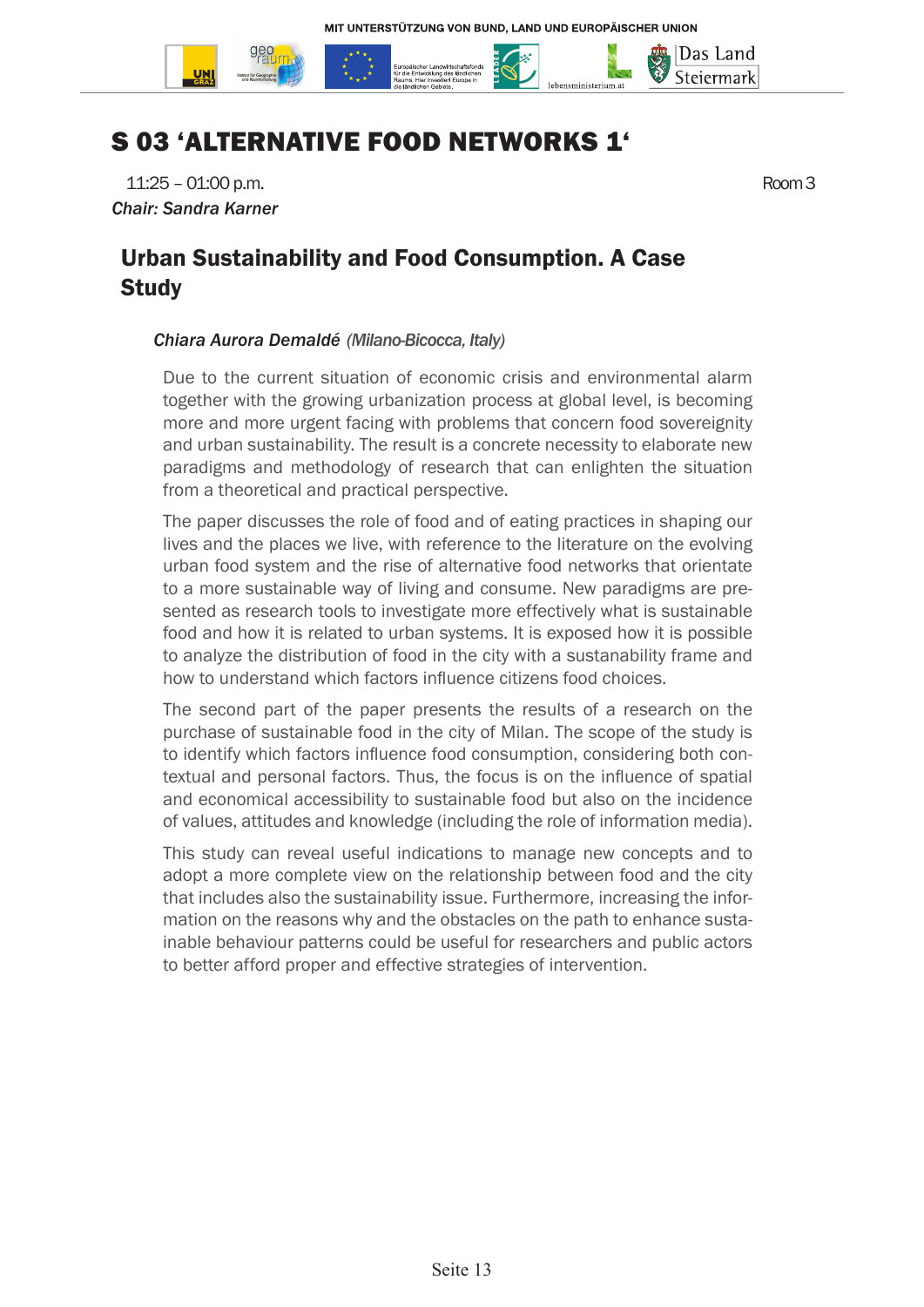

# S 03 'ALTERNATIVE FOOD NETWORKS 1'

11:25 – 01:00 p.m. Room 3 *Chair: Sandra Karner*

### From Brazil Nuts to Açai: New Geographies of Non-Timber Forest Products in the Brazilian Amazon

#### *Laura Zanotti (West Lafayette, USA)*

From the late 1980s onward, widespread deforestation in the Amazon region has prompted a re-newed interest in non-timber forest products for their conservation-development potential. As a consequence, non-timber forest products have become the centerpiece of fair trade, community-based, and other niche, value-added markets in regional, national and international settings. Moreover, the heightened awareness of the plight of tropical environments and indigenous groups around the world has offered socially and environmentally concerned consumers with options for buying "exotic" groceries, cosmetics, or luxury items with a conscious. Despite some success, the burgeoning Amazonian non-timber forest product markets have been marked by several challeng-es and opportunities. Based on ethnographic research with the Kayapó, this paper analyzes the changing food geographies of non-timber forest products in the Brazilian Amazon region. In this paper, I highlight the impact renewed interest in non-timber forest product markets have on in-digenous efforts for food sovereignty and food security. Using a political ecology approach, I explore the power-laden politics of these alternative food movements and the way in which they influence local efforts at building mixed economies that have regional and global impact. Also attentive to the non-material and non-marketable aspects of non-timber forest products, I examine the way in which Kayapó everyday practices of collecting, processing, using, and eating Amazo-nian fruits and nuts constitute local ecologies divergent from market economies. In doing so, I chart the entangled relationships between food, markets, and landscapes, and their consequences on local livelihoods and rights based efforts.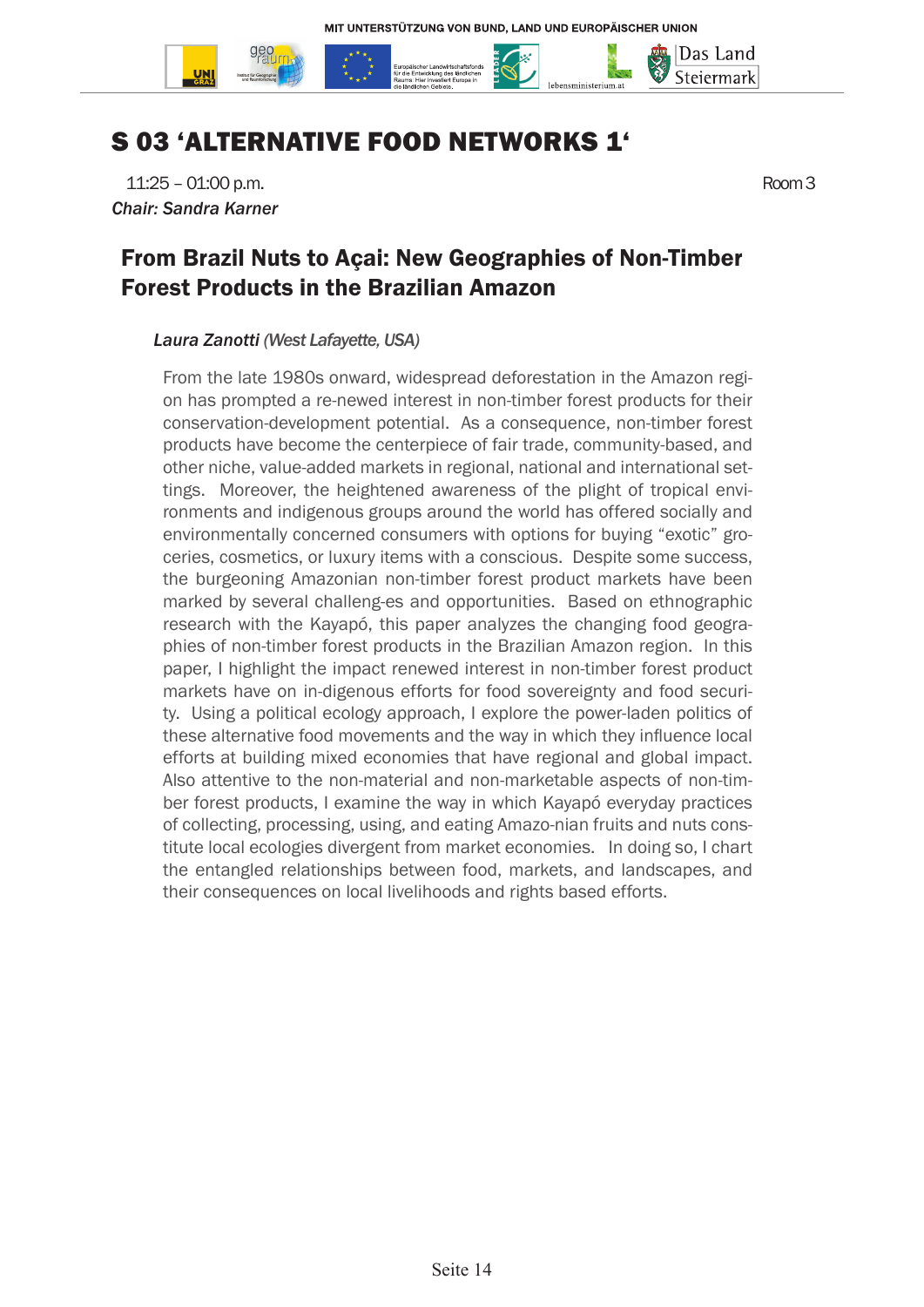

# S 04 'ETHICS, EVERYDAY CONSUMPTION, FAIR TRADE/ORGANIC FOOD'

11:25 – 01:00 p.m. Room 4

*Chair: Ulrich Ermann*

# The Everyday Morality of Food Consumption

#### *Jonas Grauel (Hamburg, Germany)*

Ethical consumption has become a popular topic in consumption studies in recent years. Most recent studies have focused on cases in which morality is very explicit and overt, like FairTrade products or self-proclaimed 'green' consumers. However, to understand the role of morality in a more fundamental way it is promising to look at the 'everyday morality' of consumption, an issue addressed by a small but growing body of research. The talk contributes to this debate by examining food shopping, preparing and eating. Theoretically, it starts from the argument that there is a moral or ethical dimension underpinning even the most routine acts involved in consumption processes. While moral problems and judgments are not constantly reflected in the everyday, they become relevant in two ways: First, actors have incorporated ideas of what 'good' consumption practices are. Second, they have to regard their own behavior as legitimate or simply as "the right thing to do". The ways how these two layers are meaningfully connected will then make up the complexity of morality in the everyday. In the empirical part, a study of 25 in-depth-Interviews with German consumers of different social backgrounds is presented: First, four ideal-typical and rather abstract conceptions of 'good' food consumption (Responsibility, Authenticity, Self-Care, Modesty) are reconstructed from the material. Second, it is examined how consumers negotiate their own food shopping and eating practices in relation with their general ideas of 'good' food consumption. The results show that the general ideas of 'good' food buying and eating are qualified in two ways: On the one hand, situational conditions and time restrictions in the everyday are employed. On the other hand, not being too rigid with one's moral convictions is seen as having an ethical quality in itself.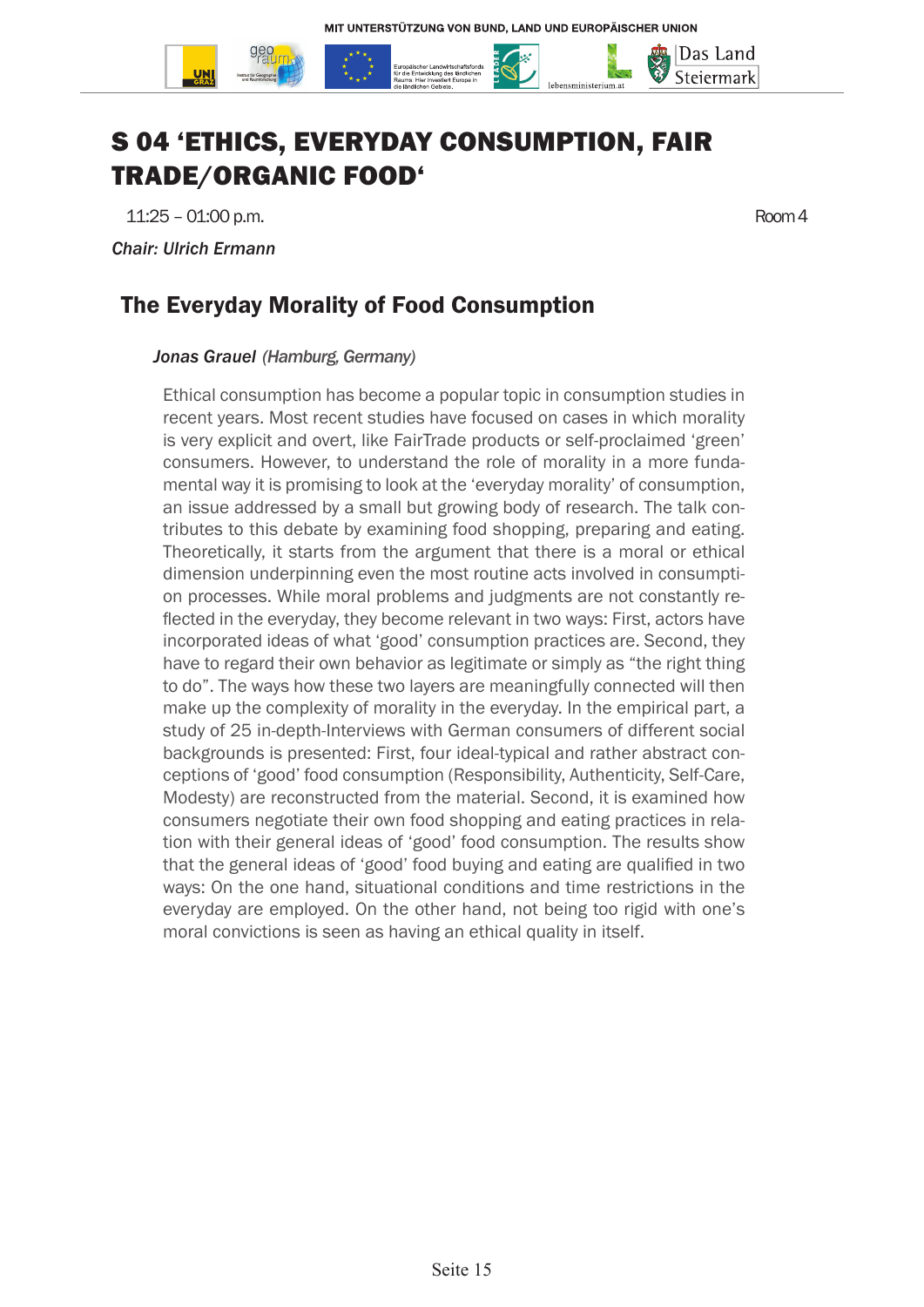

# S 04 'ETHICS, EVERYDAY CONSUMPTION, FAIR TRADE/ORGANIC FOOD'

11:25 – 01:00 p.m. Room 4

*Chair: Ulrich Ermann*

### Fair Trade Food Chains – Power to the North or Power to the South?

#### *Jutta Kister (Innsbruck, Austria)*

Fair trade is defining social standards for international trading, especially from South to North. Main actors are joined in the respective global social movement aiming to open market access to small scale producers out of developing countries. Recently, fair trade products in Germany have gained popularity in the mainstream consumer market. The diversity of food products and sales channels has augmented rapidly. Products are designed in a more consumer-oriented way.

 These dynamics in the fair trade market go along with discourses and positioning of the actors involved. Likewise, the relationships between the participants along the global food chain are underlying modifications. As highly processed goods are representing a growing share of fair trade food products in Germany, new economic actors like manufacturers are integrated in the chain. In consequence, this puts higher demands on the governance of the chain for fair trade importers.

The paper is investigating changes in power relations and governance schemes in global fair trade value chains, with a special focus on food products. Examples of food chains from fair trade products in Germany are presented an analysed. The paper is based on empirical studies carried out in Germany in 2012 and 2013.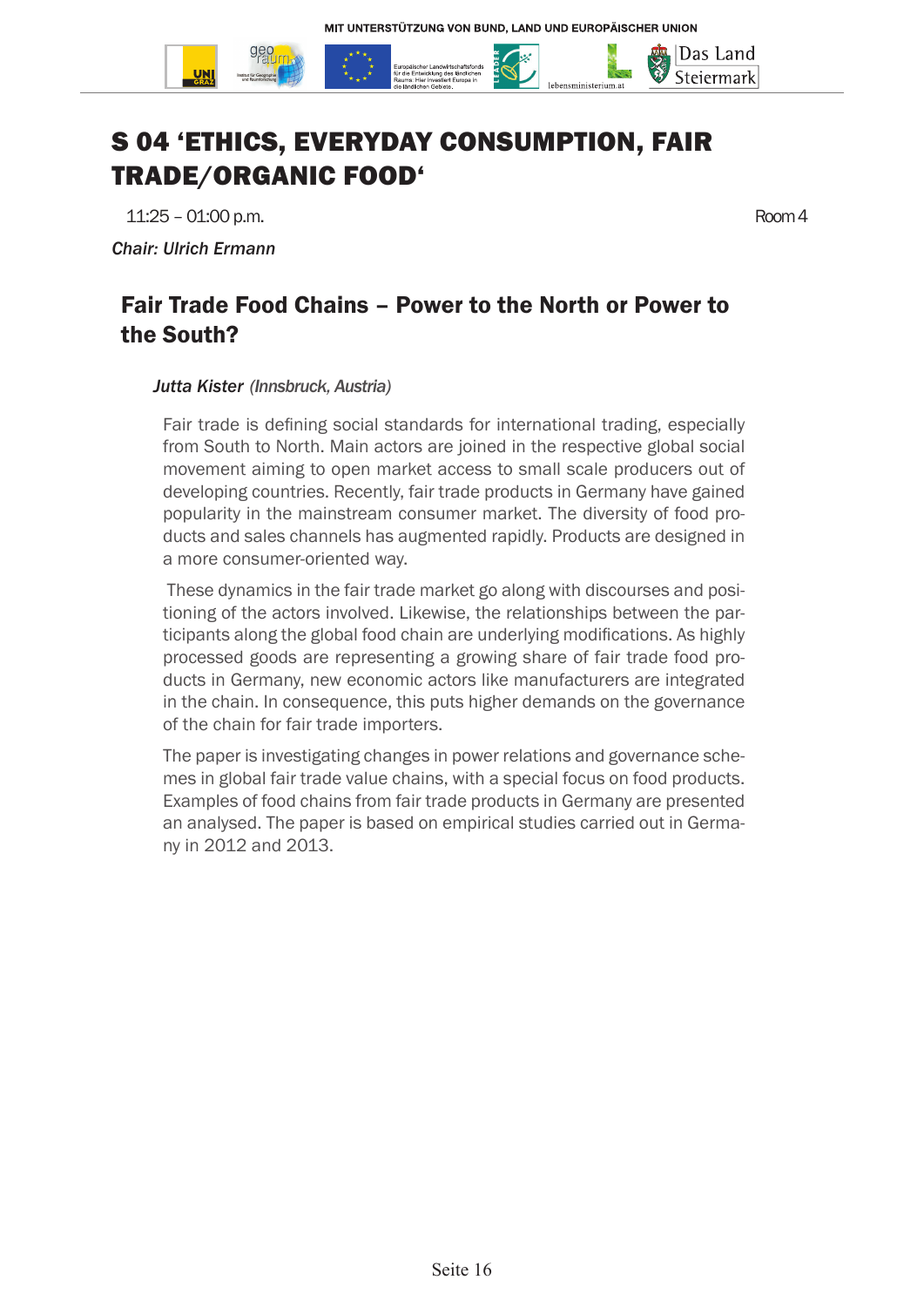



# S 04 'ETHICS, EVERYDAY CONSUMPTION, FAIR TRADE/ORGANIC FOOD'

11:25 – 01:00 p.m. Room 4 *Chair: Ulrich Ermann*

# Organic Food Consumption in Turkey: A Case Study in a Middle-Sized City Eskişehir

#### *Onur Keskin (Stuttgart, Germany) and Erhan Akarçay (Eskisehir, Turkey)*

In this paper, consumption patterns of organic food consumers will be analyzed as part of a case study conducted in Eskişehir, Turkey. Organic farming in Turkey is growing parallel to global trend since 2002. According to the Turkish Ministry of Food, Agriculture and Livestock the organic agricultural land area was 89.826 hectares in 2002, the number of organic land increased significantly to 398.898 hectares in 2012 .

In countries like Turkey where the state only provides low subsidies to organic producers the consumer plays a crucial role. Therefore this research focuses on organic consumers in Turkey. It will be analyzed who the organic consumers are as well as what their reasons for organic consumption are. It is suggested that these reasons are either individualistic or holistic. Organic food consumers' have a wide range of individual motives. These motives could be either health and nutritional concerns or food safety and lack of confidence in the conventional food industry (2007: Renée Shaw Hughner et al). Organic farming, which started in 1924 with Rudolf Steiner, was influence by the principle of Holism (2011: John Paull).

The research uses both semi-structured and literature research interviews to collect information. Within the framework of this study, in order to understand consumer's choice buying food from a local organic bazaar, in depth interviews were made with small-scale producers and twenty consumers.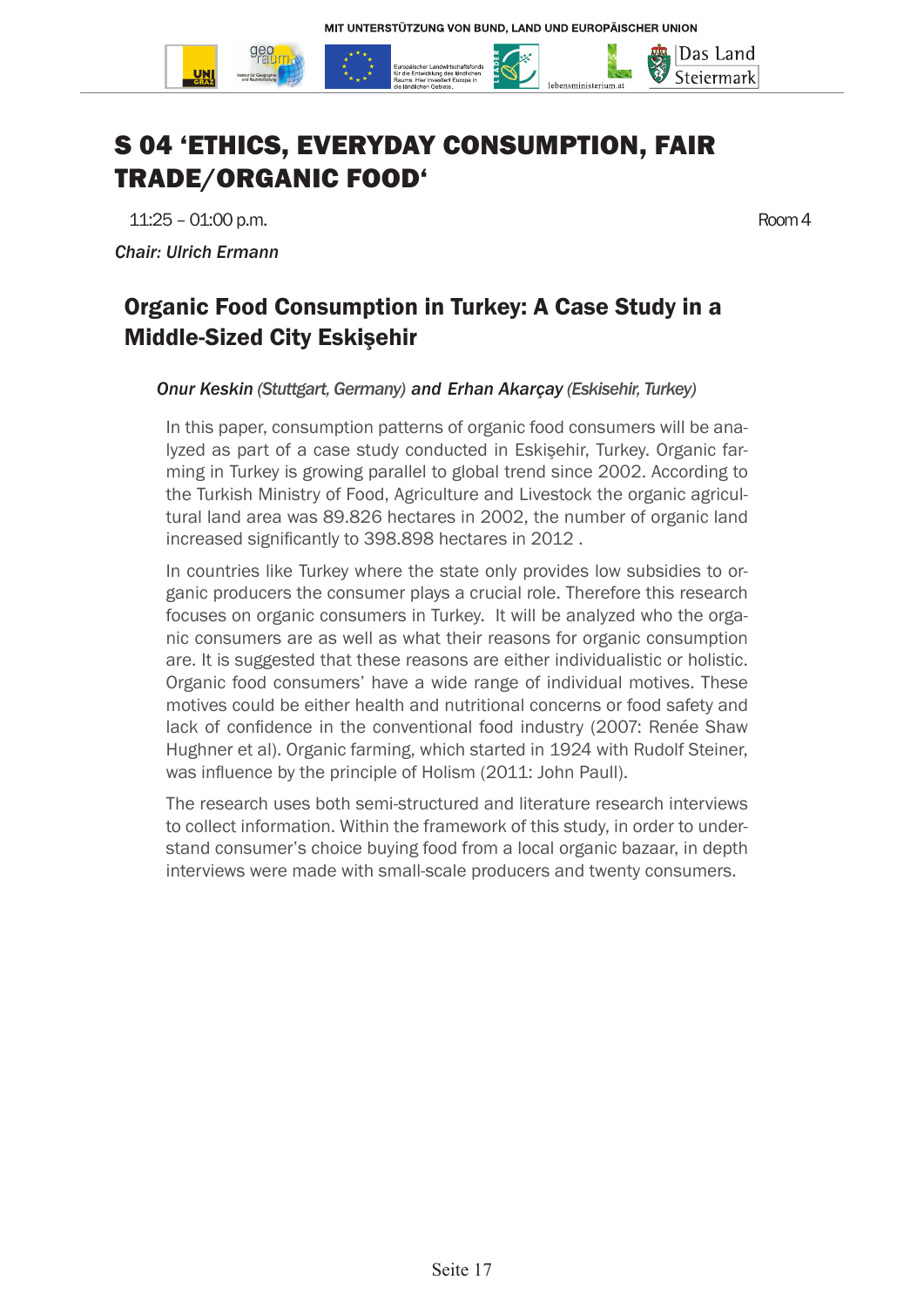

# S 05 'FOREIGN FOOD, FOOD SAFETY'

02:00 – 03:30 p.m. Room 1

*Chair: Mara Miele*

### Food Safety and the Alliance Against the Trans-Pacific Partnership in Contemporary Japan

#### *Cornelia Reiher (Halle-Wittenberg, Germany)*

Japan's low food self-sufficiency ratio and the dependency on imported foods have been discussed among policy makers, consumer advocacy groups and producers in Japan for several decades. Japan's food self-sufficiency ratio is one of the lowest amongst OECD member states, while Japanese agriculture and fishery is in a free-falling decline. There exists a certain anxiety towards imported foods amongst Japanese consumers and according to popular discourse food products 'made in Japan' are considered as safe while imported foods are often thought of as dangerous. Therefore, the reaction to Prime Minister Abe's announcement to join the Trans-Pacific Partnership negotiations in February 2012 with the US caused an outrage amongst food distribution networks, consumer advocacy groups, farmers and other actors. They formed an alliance to "protect Japan's agriculture and food safety" and to rally against the TPP. This paper will focus on the discourse about the TPP's supposed impact on food safety. It will address problems such as the assumption that 'domestic food products are the safest in the world' and that 'imported foods are dangerous'. Analyzing the different agendas of members of the alliance against TPP the paper will show how food producer's and consumer's interests are constructed as identical, although, I argue, there are not. The paper will contextualize the discourse on TPP within a wider context of global food chains, livelihood problems of rural food producers in Japan, the growing complexity of food choices Japanese consumers have to handle and (food) nationalism. Based on recent field work, the discussion will present results of participant observation, qualitative interviews and media analysis.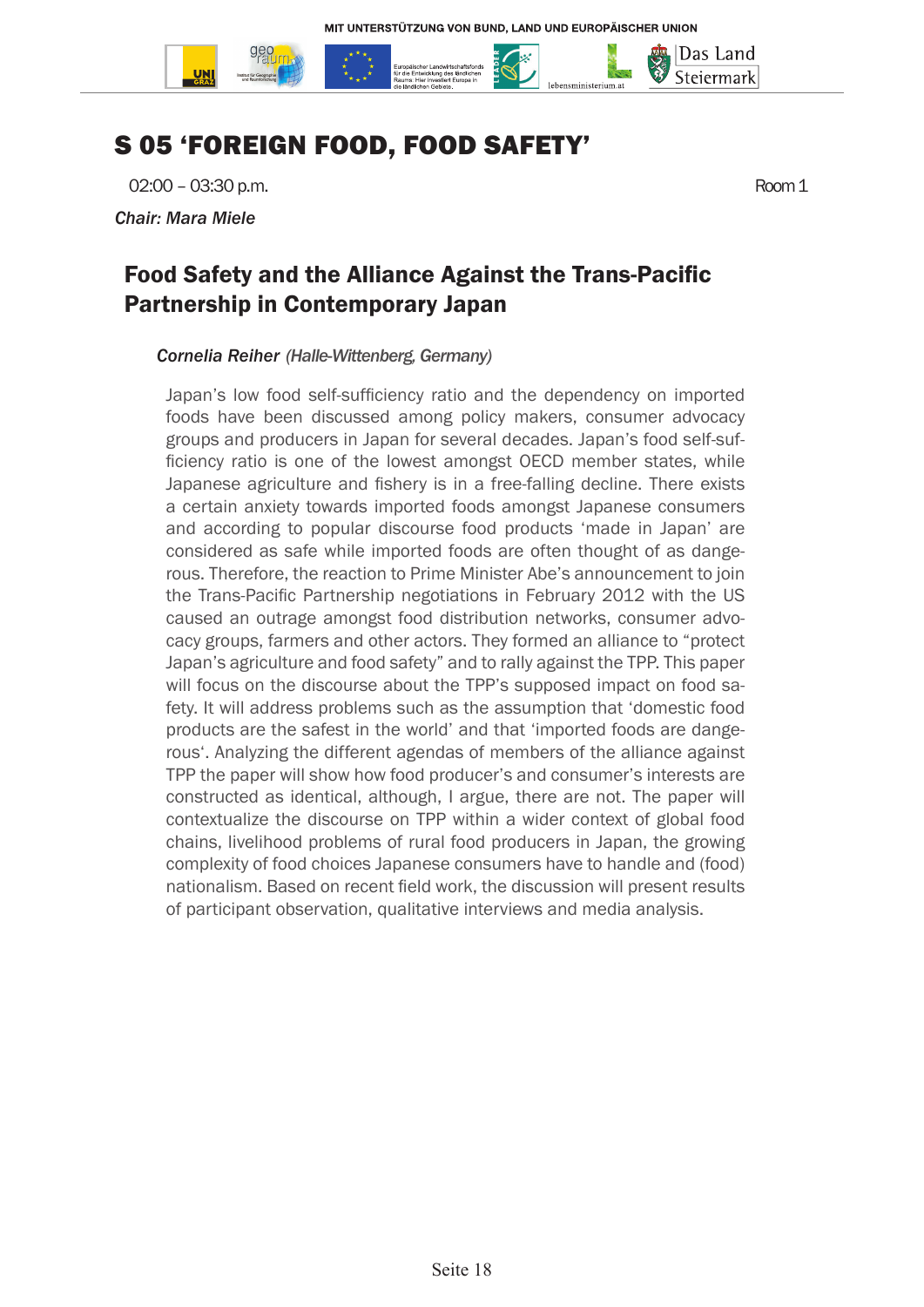

# S 05 'FOREIGN FOOD, FOOD SAFETY'

02:00 – 03:30 p.m. Room 1

*Chair: Mara Miele*

### The Dilemma in the World Trade of the Agri-Food: From the Case of Taiwan

#### *Chia-Ling HSU (Paris, France)*

In recents years, world trade has became prosperous due to the effect of WTO (The World Trade Organization) and FTA (Free-Trade Agreement) between countries. In the world trade, the agri-food is one of the major goods. However, importing agri-food for a country is a sophisticated issue. It concerns many parts such as food safety, diseases transmitting, bio-diversity, and international situation, etc. All of these affect the imports of agri-food. Nevertheless, exchange of agri-food is mandatory because each country grows its own typical plants from its environment condition. So, it's impossible to be self-sufficiency. For above reasons, finding a balance between import and production is needed even though it is a hard work.

In Taiwan's cathering market, especially the Western and the French restaurants, foreign agri-food is essential for their dishes. Unique and foreign ingredients like foie gras, truffle, oyster and French vegetable, etc often can attract clients. Import is the only way to obtain these ingredients. However, from numerous interviews with Taiwan cooks and importers, we come to understand that the laws of importing the agri-food are strict, so a lot of agri-food is prohibited from importing. Under this situation, restaurants and importers have to find a solution to import. Thus, in this article, I will analyze different situations of importing agri-food to Taiwan from:

- 1. The interviews of importers and French cooks.
- 2. The history of importing.
- 3. The statistics and the laws of importing.

In sum, to realize in Taiwan how they deal with the topic of importing, and how the foreign restaurants find the balance of using local and foreign food.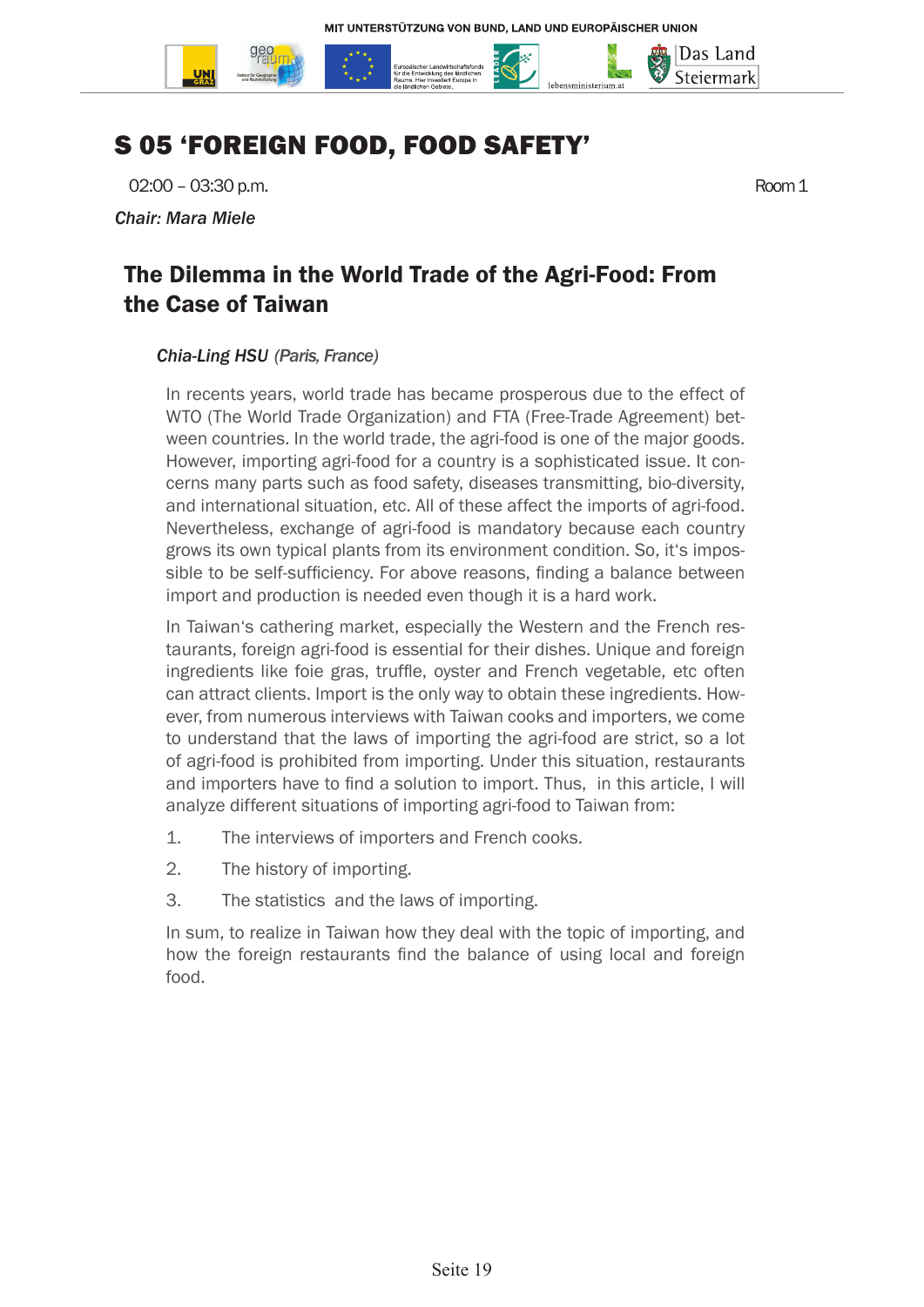

# S 05 'FOREIGN FOOD, FOOD SAFETY'

02:00 – 03:30 p.m. Room 1

*Chair: Mara Miele*

### Are Hungarian Food Consumers Ethnocentric?

#### *Péter Boros and Orsolya Fehér (Budapest, Hungary)*

There are several mode and methods existing to describe ethnocentrism. The first who defined the ethnocentrism as a membership of a group was Sumner (1906). The value of this Group evaluated relative to other groups outside. Axelrod and Hammond (2003) defined the ethnocentrism as a global attitude and behaviour. Cooperation among group members are perfect, and lack of cooperation with outside groups can be detected.

Different factors such as perception, motivation or attitude determine food consumption and consumers' choice. Not only the individual characteristics a but the social and economic environment on food consumers, psychological factors have impacts on consumers'decision. A long list&of studies present the aforementioned factors. A notable number of these studies focuses on the ethnocentrism and on the evaluation of food consumer ethnocentric level in relation to food products and the evaluation them. Some of papers presented theinfluencing how consumer ethnocentrism affect& individual food choice (Philip and Brown, 2003, Hamori at al., 2010, Bandara and Miloslava, 2012), while other researches focused on the regulatory measures of foreign food availability and their impacts on consumerethnocentrism (Hojniak,2011).

Our intention with this research to present how Hungarian food consumers' attitude manifested towards foreign food. We are going to present the main factors and reasons determining consumers' food choice. A previous stud & (Hámori at al., 2010) has already showed the effect of food scandals on food consumption and the impact of the information asymmetries of food consumer. Our investigation basis on the case of a Hungarian Food Retail Chain and its sales data. Our aim is to point out the content of consumers' food basket and its indication for the level of consumers' ethnocentrism.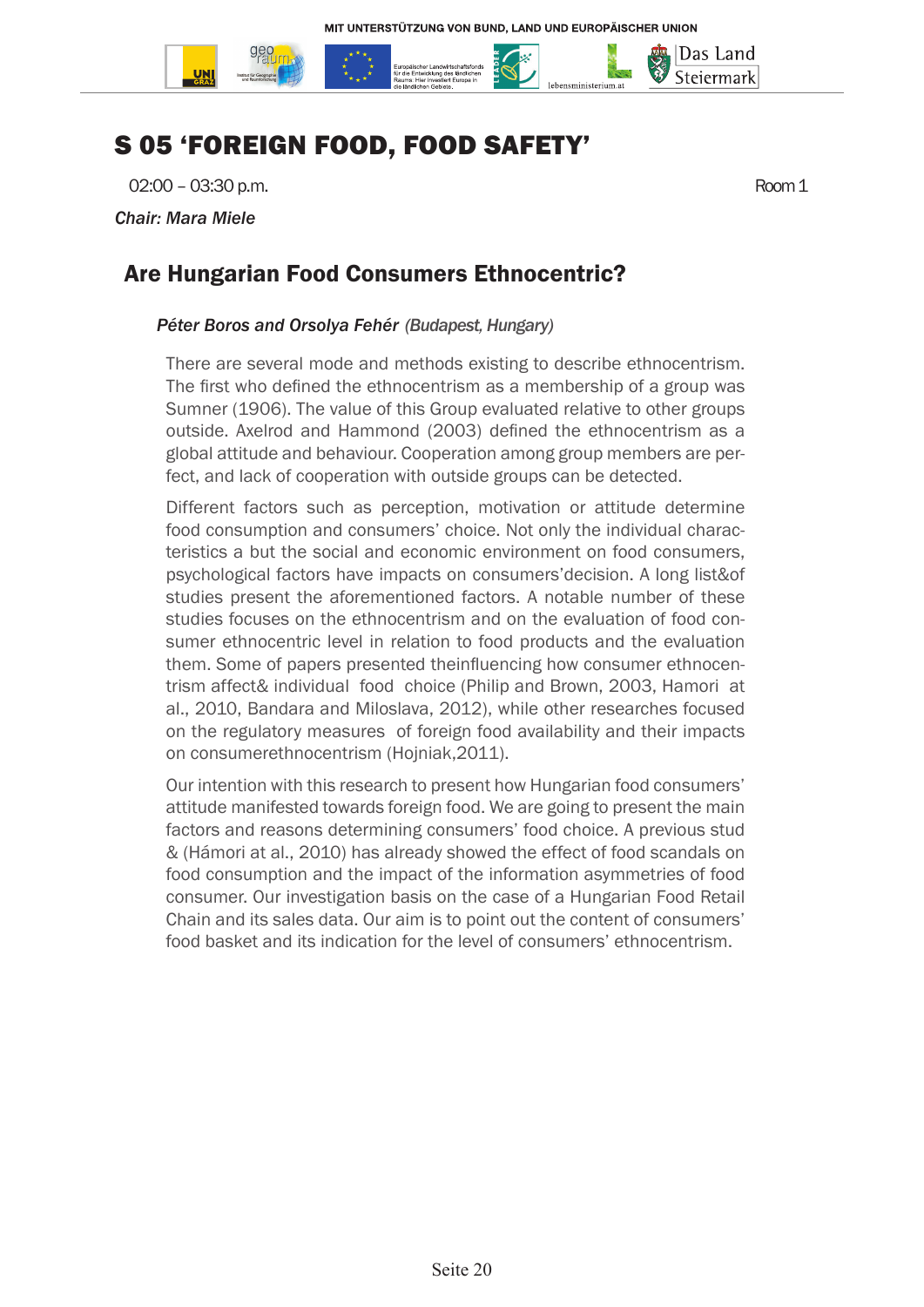

# S 06 'FOOD AND EDUCATION, EATING PRACTICES'

02:00 – 03:30 p.m. Room 2

*Chair: David Evans*

### Food in Education: Teaching Systems Thinking Through the Landscape of Food

#### *Brooke Chornyak (Richmond, USA)*

Obtaining, preparing and consuming food is a commonality among all living beings and is a basic need for human survival. (Maslow 1943) Sustenance is a primary determinant in our behaviors, health and beliefs and so it acts as a universal language, connecting us across traditions and cultures. Everything about eating including what we consume, how we acquire it, who prepares it and who's at the table – is a form of communication rich with meaning. Our attitudes, practices and rituals around food are a window onto our most basic beliefs about the world and ourselves. (Harris, David and McLaughlin 2005).

This paper presents a case study of a junior level Graphic Design studio where food and all it's components are an entry into systems thinking. In the design classroom, food systems are a familiar and inclusive concept that provides a set of conditions requiring students to integrate social, economic and environmental phenomena into comprehensive solutions. Consequently, the study food as a design problem can extend beyond a basic identification of nutrition and personal preferences of taste and flavor into inquiries on accessibility, environmental sustainability, and political power. The projects given required students to conduct site, to visualize the global food systems through concept maps, work on a local community sponsored agriculture farm and conduct ethnographic field research.

Graphic design has traditionally defined and understood the term "systems" as visual communication structures. Emphasis is placed on creating objects and systems thinking is used only as formal vocabulary establishing a recognizable visual identity across a range of platforms. However, today's complicated problems need designers to employ a rigorous and shared understanding of systems thinking into multidisciplinary work environments. The design case study presented explores micro and macro solutions oriented toward a "less-stuff" but "more-people" design of resources and services. (Thackara, 2006)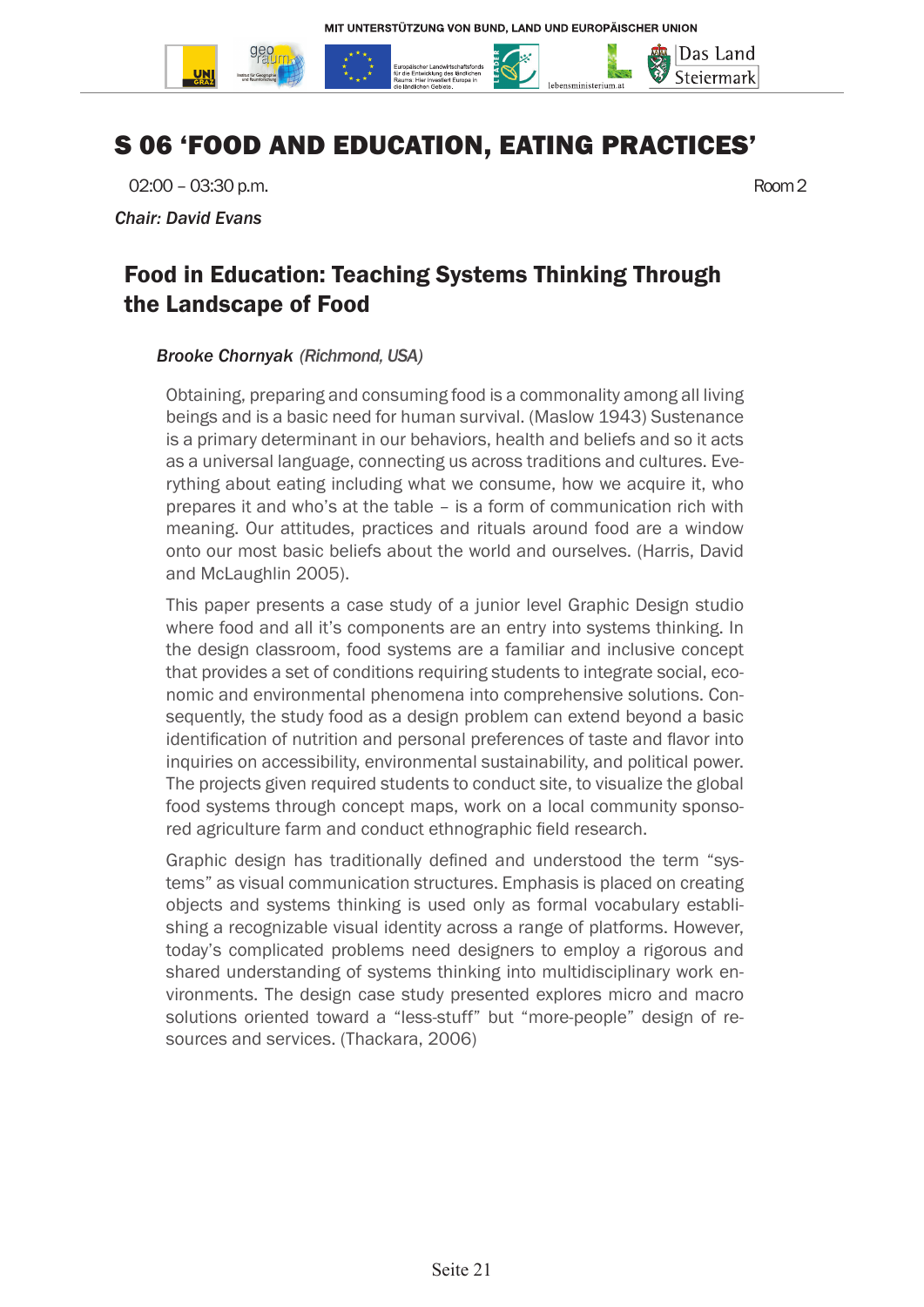

# S 06 'FOOD AND EDUCATION, EATING PRACTICES'

02:00 – 03:30 p.m. Room 2

*Chair: David Evans*

### Mandatory Food Education in US Schools: Changing the Way We Eat

#### *Lauren McDowell (New York, USA)*

The astonishing rates of obesity among children and adults in the United States is a clear consequence of the country's complicated role of food access and excess. The associated economic and social costs of this problem are clear to public health and government administrators, who seek programs and policies to battle this epidemic in the most effective way possible. However, most researchers and public officials have overlooked one of the most basic and wide-reaching solutions: requiring whole food and cooking education in public schools as a mandatory graduation condition.

Research concerning the decline in home economics in the United States is limited, and current research regarding food access focuses on socioeconomic factors and geographical locations of groups while omitting a fundamental question—what food education do group members possess, and would further education (mandated through public schools) change their understanding of their own eating habits and food availability?

My paper will address the need for long-term research to determine how students' eating behaviors are affected if they receive the knowledge and skills necessary to lead healthier lifestyles through food education and cooking instruction. I argue that understanding the role of food in its many facets of life—regarding social and cultural practices, sourcing origins, financial considerations and self-preparation—will empower citizens to make better choices for themselves and for their families. Understanding the obstacles to school curriculum and the fight for resources in public education, I will address the importance of food education for its practical applications, particularly when compared with current mandatory subjects like economics and health.

In conclusion, this project, by closely examining the need for access to food education, will propose healthy and feasible solutions to empower citizens and fight obesity.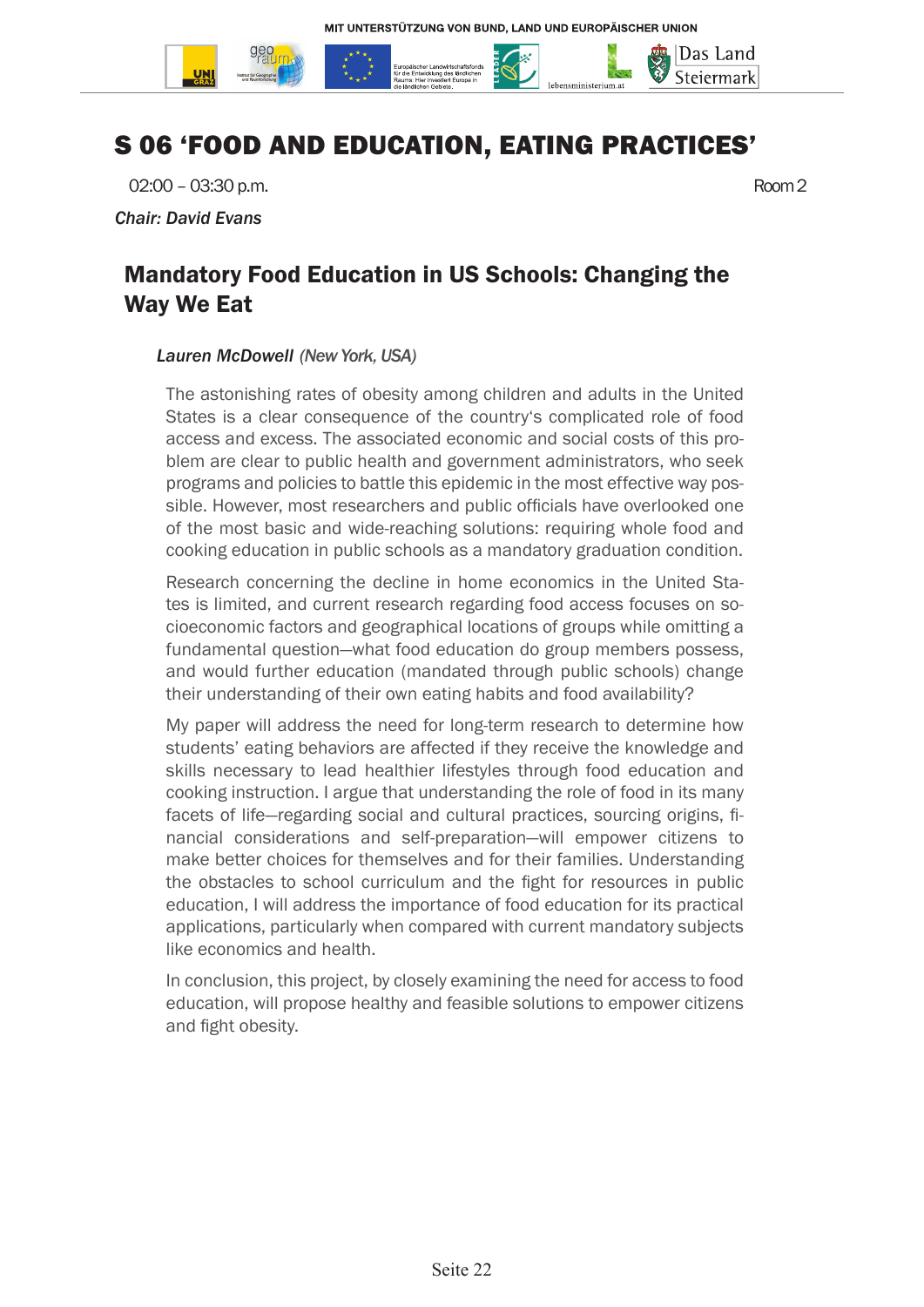

# S 06 'FOOD AND EDUCATION, EATING PRACTICES'

02:00 – 03:30 p.m. Room 2

*Chair: David Evans*

# Healthy Diet Here and There: a Comparative Analysis of the Concepts of Health and Food Among Colombian and Autochthonous Women in Spain

#### *Hans van den Broek, Isabel García Espejo and Cecilia Díaz-Méndez (Oviedo, Spain)*

The process of integration of immigrants in a receiving society includes different elements, among which food has a central place. Preserving one's food practices means in many cases the maintenance of one's ties with the culture of origin and forms part of the strategies that are used, consciously or unconsciously, to mitigate partial loss of identity that may come with the necessary integration in the country of destination.

Immigrants tend to hold on to their culinary practices longer and with more strength than to many other features of their culture. Hence, it is essential to study this aspect in order to fully comprehend the process of integration. The way Colombian immigrants manage the combination of food practices from both their own and the Spanish culture may reveal strategies that affect other dimensions, such as their economic situation and social relationships.

In our paper, we compare some of the features of the food cultures of both the Spanish population and the Latin-American immigrants living in Asturias (Spain). Central elements of comparison will be their perceptions of health and food, ideas on healthy diet and ideal diet, as well as the difficulties they encounter to guarantee a healthy diet in the society they live in.

This paper is part of a more comprehensive research project in which we compare the food cultures of Colombian, Peruvian, Chinese and Moroccan immigrant communities in Asturias.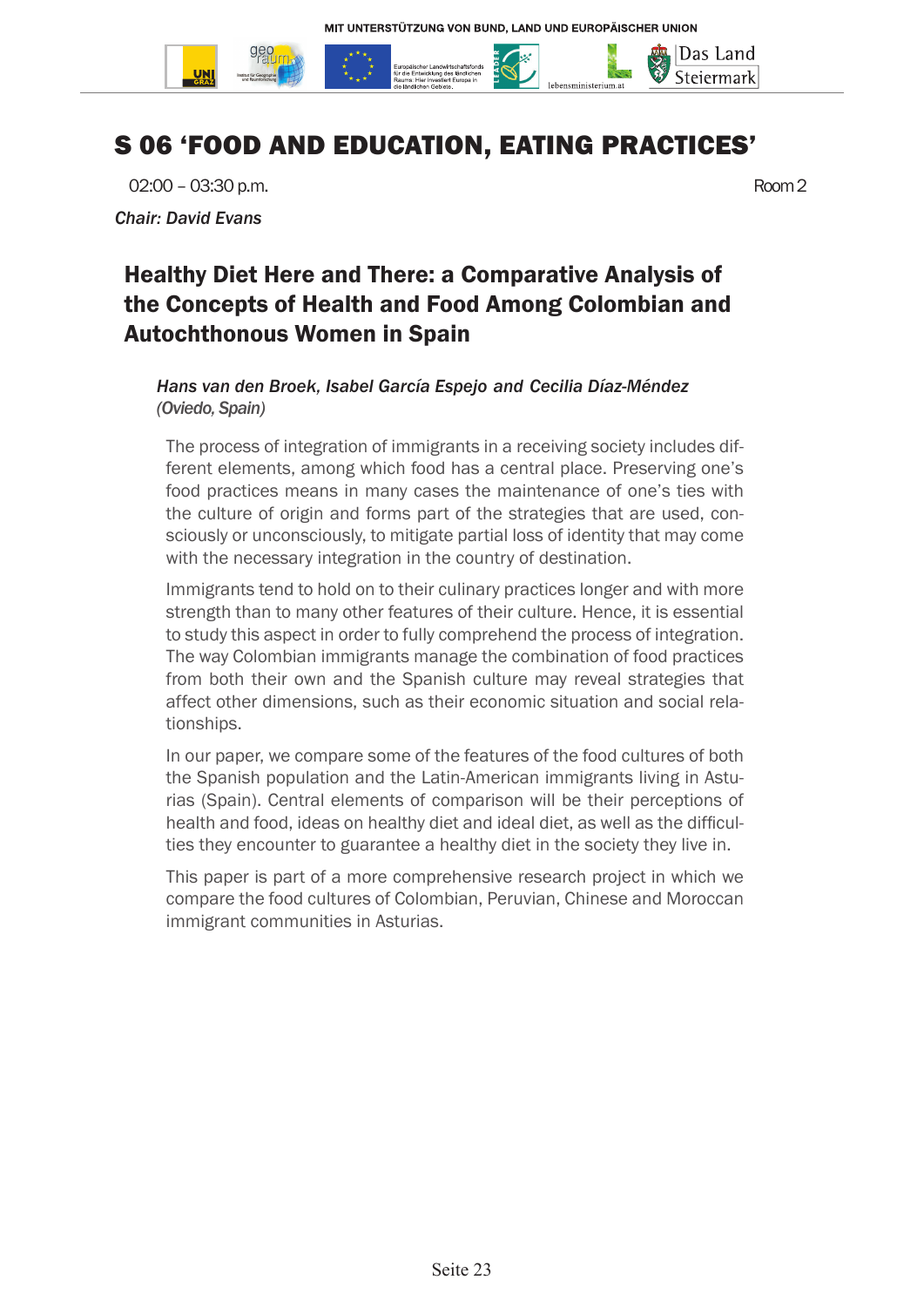

# S 07 'CONSUMPTION/EATING PRACTICES, MEDIA'

02:00 – 03:30 p.m. Room 3

*Chair: Mike Goodman*

### 'Unjunking' the Junk: Modern Foodscapes, Health, and Communication Processes

*Simona Stano (Turin, Italy / Lugano, Switzerland)* 

Literally meaning "worthless stuff" (OED 2013), "rubbish" (inf., Collins Dictionary 2013), the word junk is generally associated with the term food to refer to products with little nutritional value containing high levels of sugar, fat, and salt. This category, generally including foods such as candies, sweet desserts, sugary carbonated beverages, snack foods, gum, and fried fast food, constitutes an essential characteristic of many contemporary "foodscapes". By contrast, one of the main current concerns refers to the negative effects related to the excess of food and, especially, junk food: obesity, heart disease, diabetes, but also eating disorders like bulimia or anorexia. Moreover, the collective representations of the body generally stress ideas such as control, health, physical training, and balance, presenting slender figures and promoting low-calories and fit-oriented lifestyles. This opposition is also reflected by the way communication on junk food is carried out and progressively adapted to social and cultural changes: the case of beverage companies, increasingly enhancing the production of "diet" or "zero-calorie" drinks and ostensibly exhibiting concern with obesity and other diseases related to food habits through their advertising and communication campaigns, represents one of the most evident example of this process. The proposed presentation aims at investigating the processes underlying such changes through the analysis of some significant case studies related to some of the most famous and widespread brands in this field.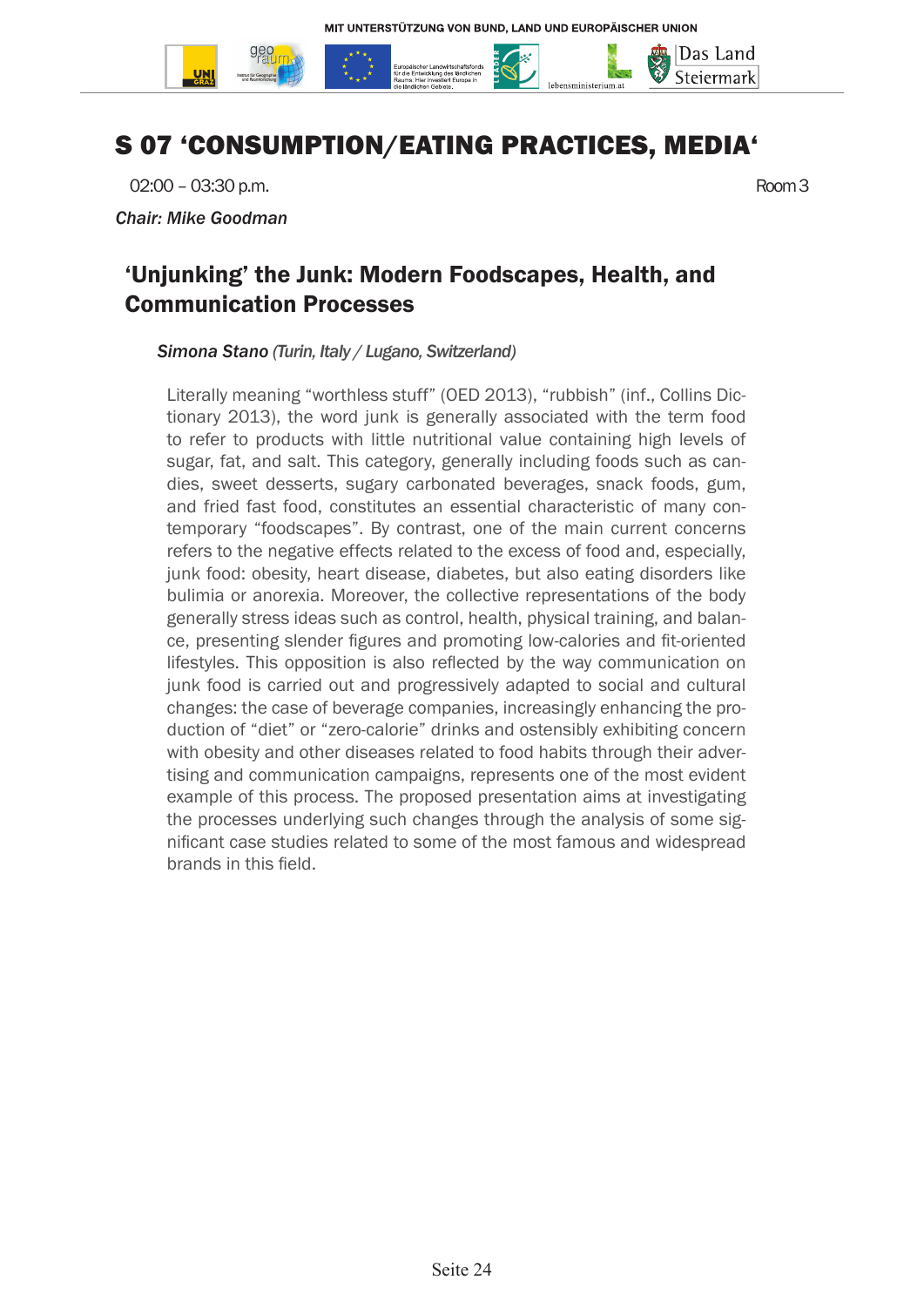

# S 07 'CONSUMPTION/EATING PRACTICES, MEDIA'

02:00 – 03:30 p.m. Room 3

*Chair: Mike Goodman*

# McKioto – Biocultural Diversity, Climate Relevance and Health Impacts of Young People´s Eating Habits in Vienna, Austria

*Heidemarie A. Pirker, Christian R. Vogl, Christian Bertsch, Elisabeth Klingbacher, Theresa Markut, Karin Kaiblinger and Rosemarie Zehetgruber (Vienna, Austria)*

Background: Nutrition plays a crucial role in human life. Childrens eating behaviour and attitudes are influenced by the interaction of many different factors like parental background, age, gender, social, economic, cultural and religious parameters. Childrens food consumption outside their homes is a subject that has so far received less attention in research.

Objectives: The study aims to demonstrate the biocultural background of childrens eating habits based on participatory research. With the inclusion of children in the research process we expect to gain new valid insights of childrens eating behaviour regarding climate and health.

Methods: Under the guidance of academics scholars (School 1: n=25; School 2: n= 28) from two year 8 classes (age: 13 to 14) in two different Viennese schools, investigated (between October 2012 and March 2013) their nutritional behaviour and that of all scholars in their schools (School 1: n=175, age: 10 to 15; School 2: n=700, age: 10 to 19). The scholars used food diaries, photo documentation of food storage, cooking and meals as well as focus group discussions. Based on these introductionary methods the scholars developed a semi-structured questionnaire to survey scholars in both schools. The results are communicated by the scholars to their peers using a participatory video approach.

Results: Scholars (n=53) identified places and times of food consumption, the biological diversity of raw materials, as well as the cultural context influencing nutritional behaviour.

799 scholars from both schools (School 1: n=177, F: 55%, M: 45 %; School 2: n=621, M: 610, F: 61 %, M: 39 %) participated in the questionnaire survey. Meals consumed most frequently by scholars outside their homes are Döner and Pizza. Under the guidance of professional filmmakers seven short-videos were produced by the scholars.

Conclusions: The involvement of young people in the research process provides new insights into the relevance of scholars eating behavior regarding climate and health. It also encourages them to make a link between the results and their own reality as well as ongoing food consumption debates in society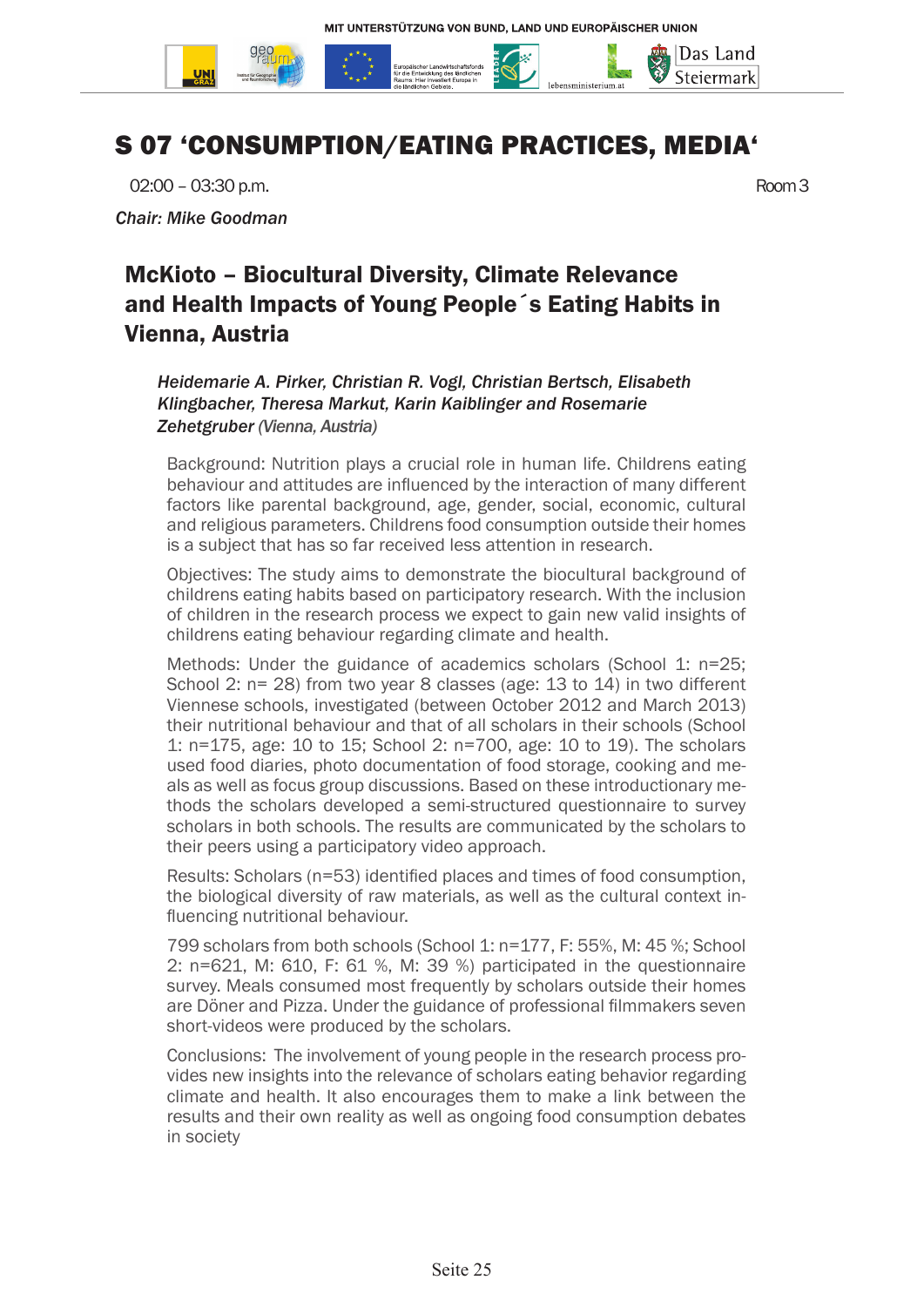

# S 07 'CONSUMPTION/EATING PRACTICES, MEDIA'

02:00 – 03:30 p.m. Room 3

*Chair: Mike Goodman*

### Supermarketization and Contemporary Food Shopping Practices in Bangladesh

#### *Markus Keck (Göttingen, Germany)*

In Bangladesh, the process of "supermarketization" is just starting to deeply transform the food consumption practices of urbanites. This modification of food markets comes about because specific knowledge, perceptions, interests and values have become powerful in public discourses and because these discourses have been materialized and willfully enacted by people. This paper aims to reveal how the emergence of supermarkets in Dhaka is promoted, influenced and guided by the discursive framing of entrepreneurs and the media, how these discourses become manifest in the urban fabric, and how they are translated by people and become instructive for their actions. It outlines the recent restructuring of food markets in Bangladesh, shows how supermarkets are framed and discursively distinguished from "traditional" markets, and discusses how these new retail formats affect contemporary shopping practices. Two major questions guide the analysis: How are we to understand the effects of discourses and materiality on contemporary consumption practices? And how do we evaluate the consequences of the ongoing spread of supermarkets in the Global South? The paper rests on empirical research that has been conducted from 2012 onwards as part of the project "Economic and Spatial Restructuring of Food Markets in Dhaka, Bangladesh" (http://www.megacities-megachallenge.org/dhaka2a.php), funded by the German Research Council (DFG)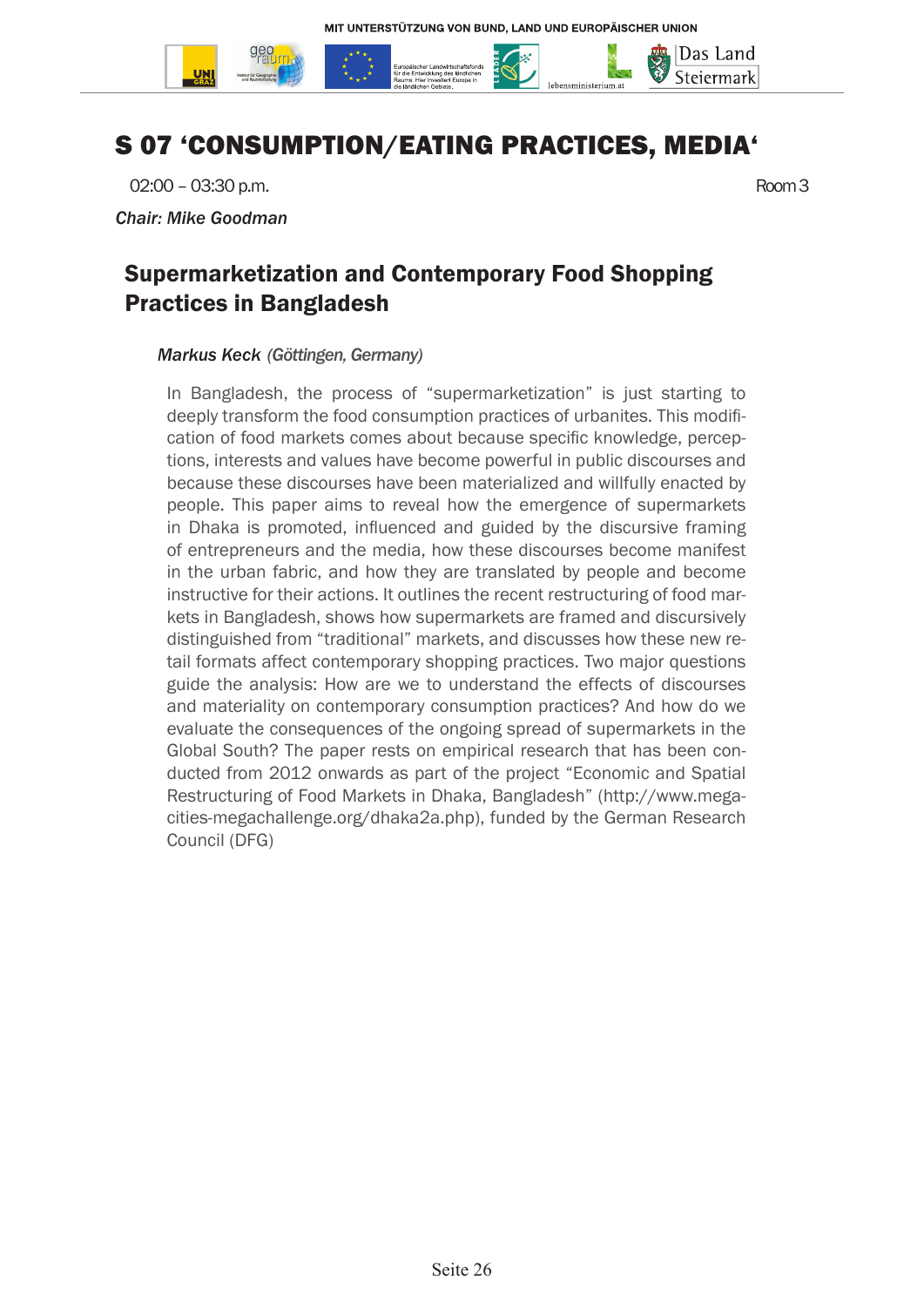

# S 08 'CULINARY/GASTRONOMIC TRADITIONS, IDENTITY'

02:00 – 03:30 p.m. Room 4

*Chair: Annalisa Colombino*

# Competing Food Geographies: France's Gastronomic Discourse in its Submission to UNESCO's Intangible Cultural Heritage List

#### *Craig Adams (Besançon, France)*

In 2010, France successfully put forward a bid to have 'The Gastronomic Meal of the French' ('Le Repas gastronomique des Français') classified on UNESCO's Intangible Cultural Heritage List. Perhaps surprisingly, the candidature does not focus on France's abundant gastronomic produce nor on its inimitably quality – as seen in the French notion of 'terroir' – which have contributed to creating France's reputation as the world's leader in gastronomy. In fact, there is no mention of any specifically French foodstuff whatsoever; no Bordeaux wine, Champagne or Camembert cheese. Rather, the dossier focuses on a cultural tradition of the art eating-well ('l'art de bien manger'), specific to what it means to be French. It proposes that the gastronomic meal is a 'homogenous social practice throughout the entire French nation', which 'transcends generations, local customs and social milieus'. At the same time, it also suggests that an important part of this nationwide social practice is the careful selection of produce which stems from the 'terroir'.

This paper, thus, proposes to examine the food geographies found in the document 'The Gastronomic Meal of the French'. It will focus on how the authors of the document attempt to keep contradictory food geographies in play, so that the notion of 'terroir', or 'localness', is always confronted with the national or global. More specificially, it will examine how the incorporation of 'terroir', represented by local culinary traditions, into the French state should be seen as part of the homogenizing nature of 'French Republicanism', which strictly regulates any passage across the borders thereby keeping traditions in and novelty out. Finally, it will argue that the idea of 'terroir' is used in the document to define 'French-ness' and yet, at the same time, is proposed as a means to address larger national and global concerns which exceed the borders of France, such the fight against the global standardization of food.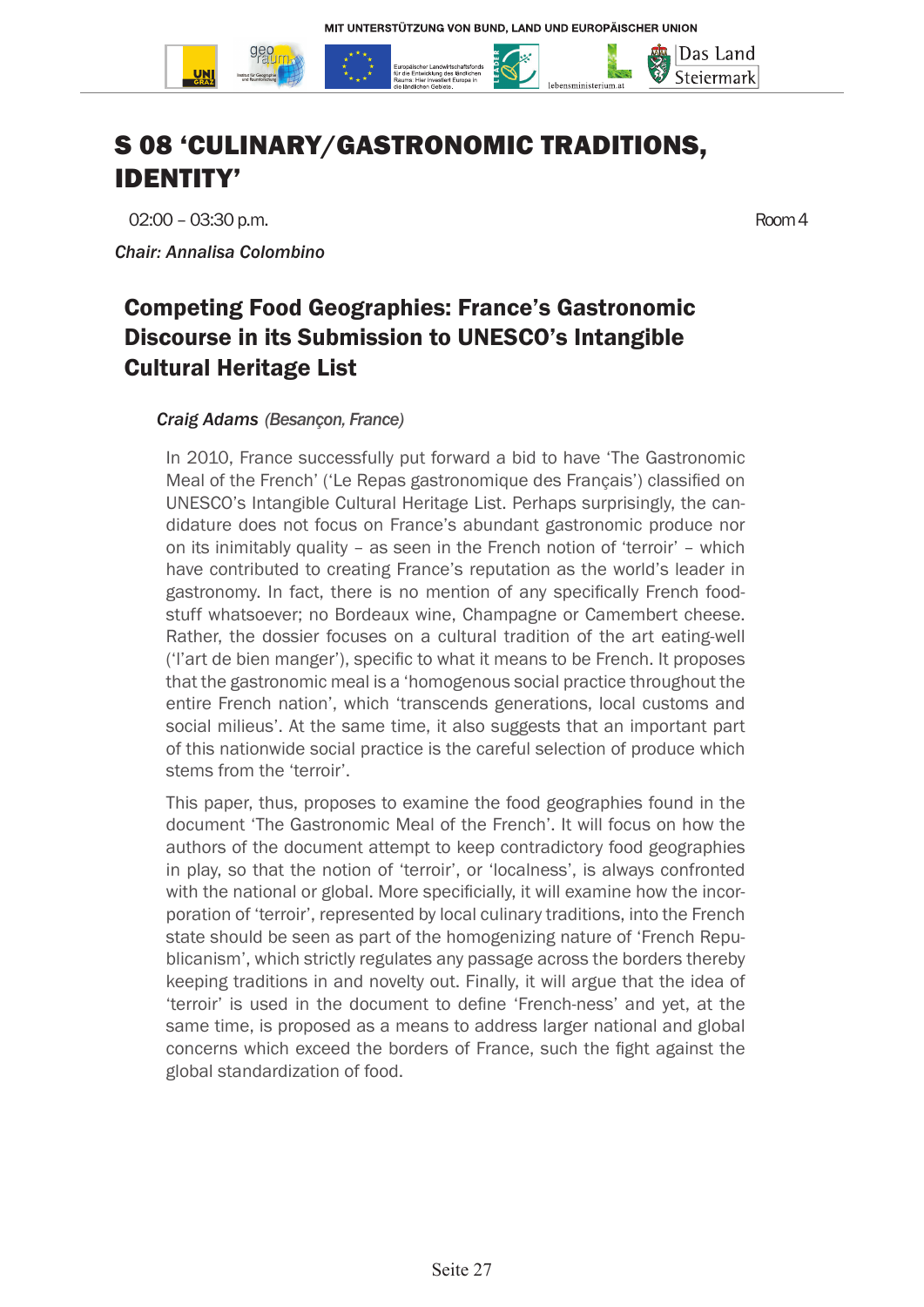

# S 08 'CULINARY/GASTRONOMIC TRADITIONS, IDENTITY'

02:00 – 03:30 p.m. Room 4

*Chair: Annalisa Colombino*

### Using Foraging to Uncover New Food and Emergent Food **Cultures**

#### *Richard Mitchell, Adrian Woodhouse and David Gillespie (Dunedin, New Zealand)*

Chefs and foodies the world over are (re)discovering the value of foraging for ingredients that might become the star of their next dish. Led by celebrity chefs such as Hugh Fearnley-Whittingstall (River Cottage, Dorset) and leading restaurateurs like Rene Redzepi (Noma, Copenhagen) or Ben Shrewry (Attica, Melbourne), they are educating themselves about what is edible in the untamed (rural and urban) environments that surround them. From insects and grubs to seaweed, weeds or feral heirloom plants, these new (or sometimes very ancient) ingredients are slowly becoming part of mainstream cuisine. In New Zealand, this movement has been slow to take off, as New Zealand has only recently begun to let go of its colonial apron strings (Mitchell et al. 2001) and to invent its own culinary identity. For most of the last 150 years New Zealand cuisine (like much of its culture) has been a staid and stodgy version of its British heritage (Mitchell et al. 2001) while it's culinary education has slavishly followed a master-apprentice doctrine of classical French cuisine (Emms, 2005). However, recent changes to culinary education at in Otago Polytechnic (Dunedin, New Zealand) have seen the introduction of foraging to the curriculum. The result has not only seen the identification and use of a wide range of native and exotic ingredients, but the unearthing of emergent food cultures previously hidden to the commercial culinary world. In short, foraging has provided access to food and its cultures. This paper explores the significance of the inclusion of foraging in culinary education, it's role in exploring stories and cultures of place and ways in which it might be further utilised in culinary education.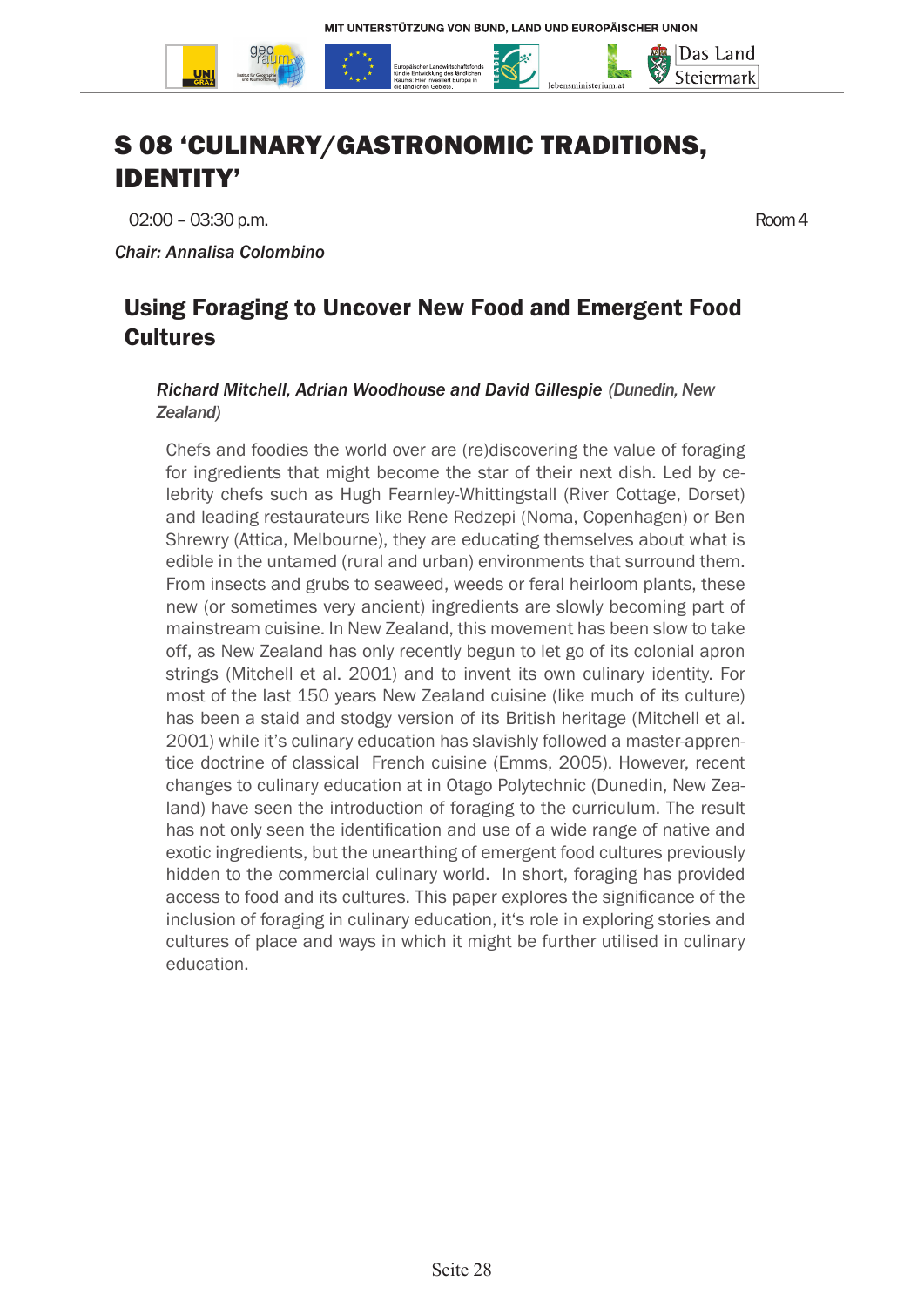

# S 08 'CULINARY/GASTRONOMIC TRADITIONS, IDENTITY'

02:00 – 03:30 p.m. Room 4

*Chair: Annalisa Colombino*

### Displaced Foods and Faces: Move from Openness to **Closeness**

#### *Azadeh Saljooghi (Teheran, Iran)*

China's rapid modernization is pushing the local food vendors out of Beijing's cityscape and re-placing them with global food chains such as McDonald, KFC, Burger King, and Starbucks among others. The street food vendors use makeshift vehicles as mobile kitchens to prepare a va-riety of tasty meals, as the means for transportation, with the freedom of creating personal unique interaction with their customers. On the other hand, the corporatized food scene is unreachable, sanitized, impersonal, highly controlled, and barely distinguished by similarity of foods and im-ages regardless of the restaurant's locale.

This paper critically and creatively engages with the ways fast food is taking over slow food in the streets of Beijing, and illustrates how this process displaces the local food culture with that of a faceless globalized practice marked by corporate logos. It also utilizes a 10-minute video (filmed and edited by the author) to explore the tension between the global and local food scene in two highly traversed districts in Beijing by expats and Chinese alike. The rampant shift from tradi-tional-local to modern-global food is the byproduct of the world's homogenization through cor-poratization with alarming cultural, economic, and health side effects. Among other theoretical works, this analysis engages George Ritzer's McDonaldization of the Society (2011) and Rob Nixon's Slow Violence and the Environmentalism of the Poor (2011) to argue that the continuity of street food escapes is not only an expression of status and prestige but also a form of resistance to the unleashed development of China.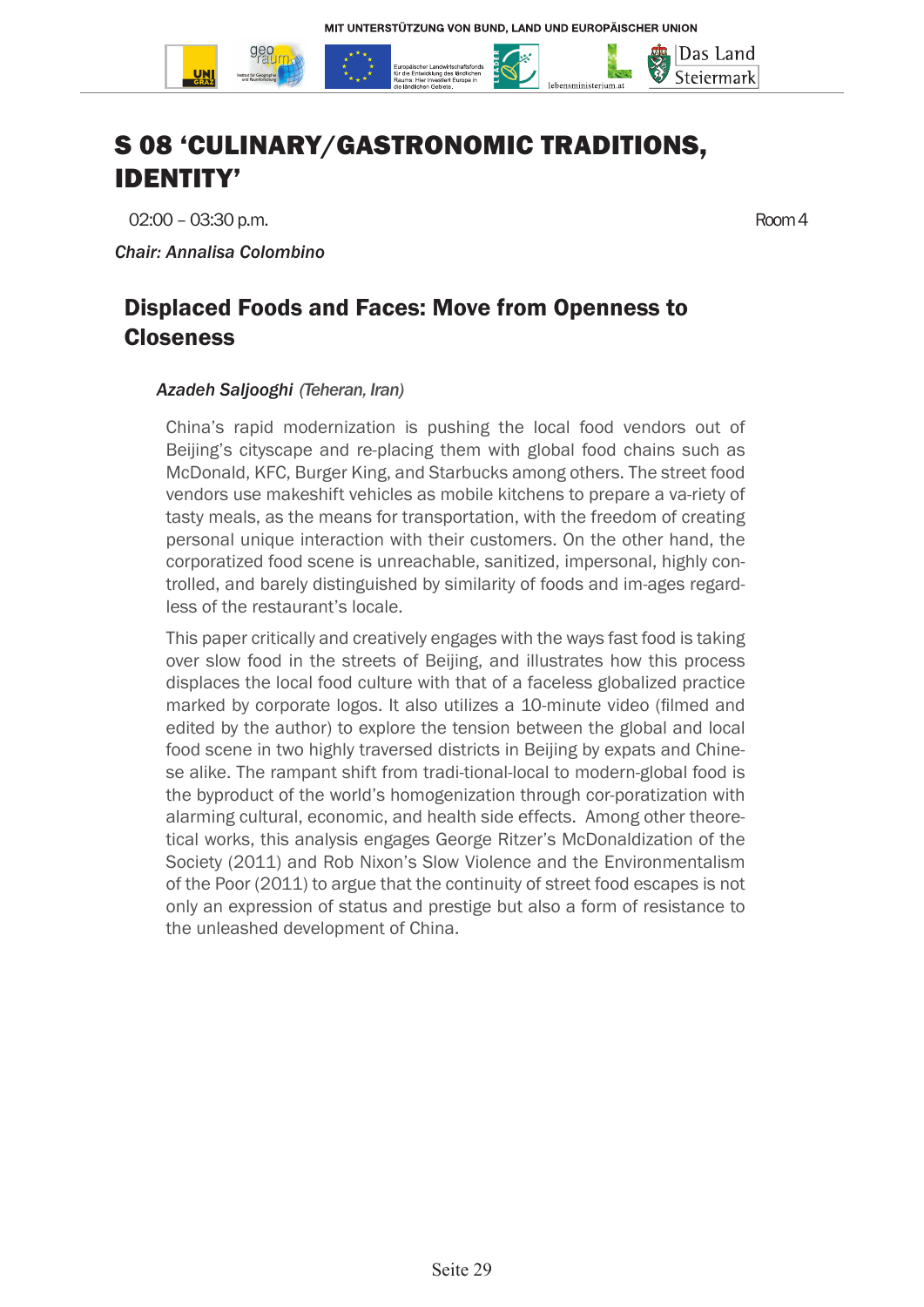

# S 09 'Food Networks between Glocalization and GLOBALIZATION'

05:30 – 08:00 p.m. Room 1

*Chair: Ernst Langthaler and Markus Schermer*

### Food or Feed? Soybeans in a Globalizing World Since 1870

#### *Ernst Langthaler (St. Pölten, Austria)*

The soybean is often termed a 'miracle bean' due to its high content of protein and oil. The soybean has been cultivated in East Asia for thousands of years as a food crop. In the course of the twentieth century it spread around the world, particularly to North and South America, to be processed to oil for industrial uses and oilcake as animal feed. The turn from food to feed reflects the shift from a diet based on grain and potatoes to a diet based on meat and dairy products and, therefore, the expansion of the livestock complex in highly industrialized and industrializing societies since the latenineteenth century. Due to the limitation of land reserves in Europe and other parts of the world, large amounts of feeding stuffs had to be imported from overseas areas in order to feed a growing livestock. The main regions of 'soy expansion' in the framework of the globalized agro-food system were the Chinese province of Manchuria in the late-nineteenth and early twentieth centuries, the USA in the middle of the twentieth century and Brazil and Argentina in the late twentieth and early twenty-first centuries. The paper argues that this global shift involves not only political-economic drivers, but also the cultural orientations of particular groups of society. It seeks to follow the globalized 'soy-meat-chain' through time and space by combining regional- and global-historical views. At different stages of this agro-food chain, the author assesses the tension between 'glocalization' and 'grobalization'.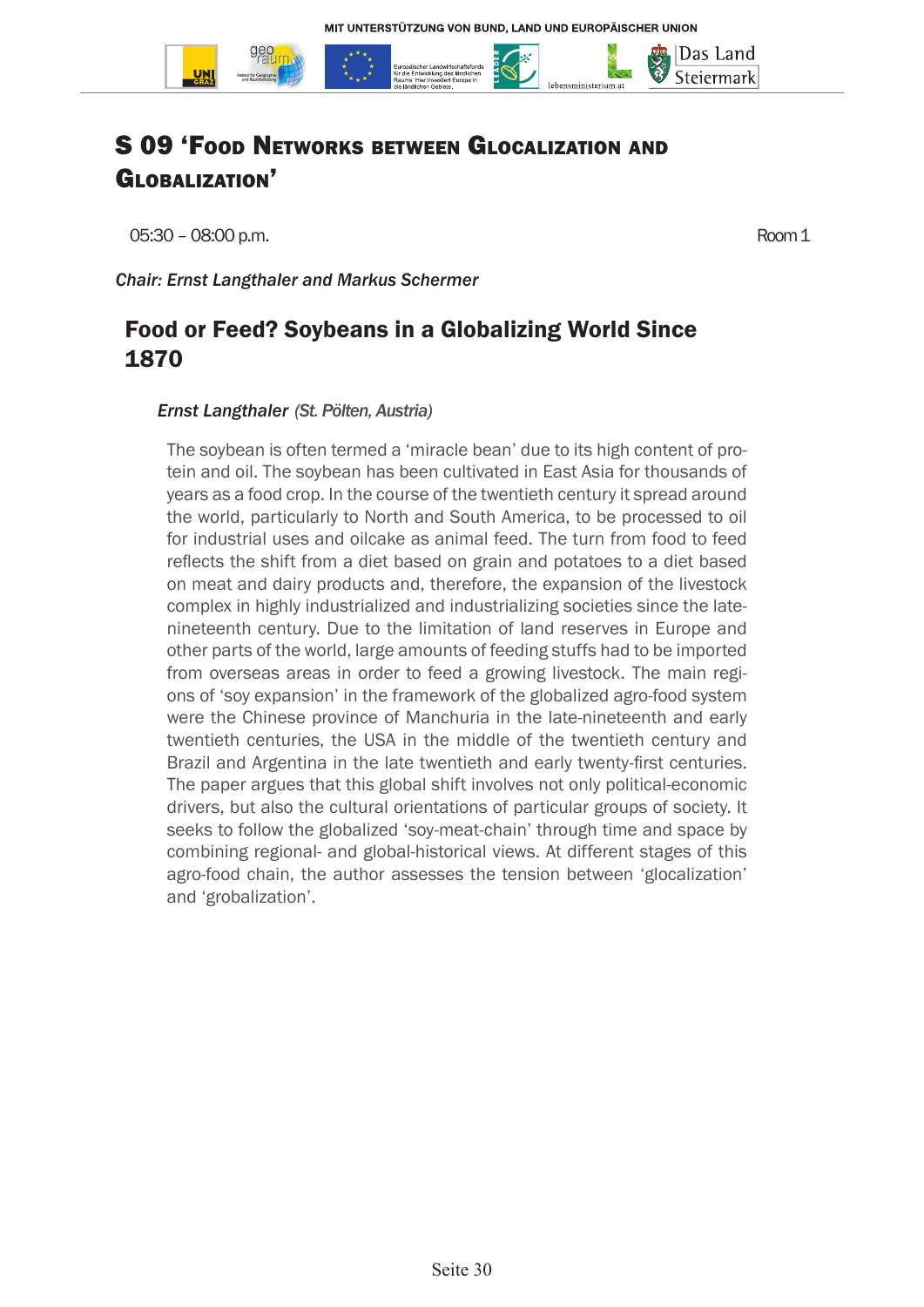

# S 09 'Food Networks between Glocalization and GLOBALIZATION'

05:30 – 08:00 p.m. Room 1

*Chair: Ernst Langthaler and Markus Schermer*

### Hong Kong Foodscapes, Identity and Urban Agriculture

#### *Katharina Hoff (Vienna, Austria)*

This paper attempts to examine the complexity of subjectivities in Hong Kong through an investigation of urban agriculture and its connection to local identity formation processes. Before and after the time of the handover in 1997, the issue of a distinct Hong Kong Identity has been discussed by a variety of scholars (Abbas 1997; Chiu and Lui 2009; Ma1999; Mathews 2008; Siu 1996). The majority of them agreed that Hong Kong is torn between Great Britain on the one hand and China on the other. In my view, urban farming is one strategy of identity formation which points to the rise of new forms of identity politics that challenge traditional notions of national belonging and citizenship. Food and its consumption are the epitome of Hong Kong culture. My claim is that there is a considerable shift from a consumption-oriented society to a production-oriented society taking place at the moment. Given that food imported from mainland China is considered to be unsafe, more and more people are concerned about issues such as food mileage, food safety, pollution and sustainability and want to grow their own crops. Although urban farming is a global phenomenon, its local manifestation as rooftop farming is quite exceptional. The lack of space forces local citizens to think about land rights, and, on a wider scale, also about political rights. Hence, urban farming acquires a distinct meaning in Kong Kong, which is why it is a pertinent phenomenon in the discussion local identity, food provisioning and the creation of alternative food networks.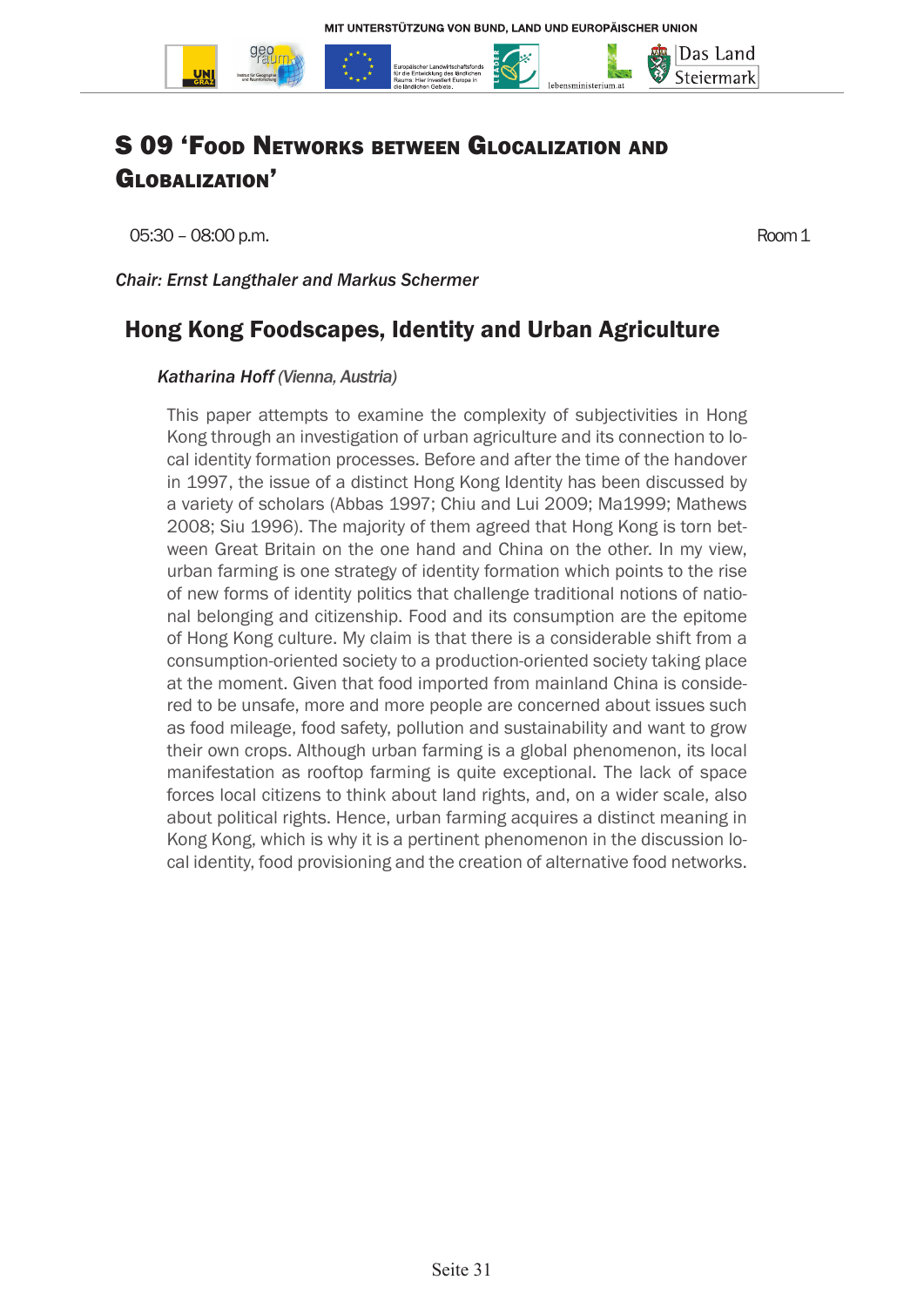

# S 09 'Food Networks between Glocalization and GLOBALIZATION'

05:30 – 08:00 p.m. Room 1

*Chair: Ernst Langthaler and Markus Schermer*

# Local and Localized: The Impact of GI on Styrian Pumpkin Seed Oil

#### *Markus Schermer (Innsbruck, Austria)*

Geographical designations tie the positive image of certain regions to their products. They are protected by labels in order to prevent free-riding of global competitors on dedicated market of speciality productions. There is a general assumption that they have a potential to add value to regional producers and supply chains and thus support regional economic development.

The contribution examines the underlying mechanisms with the example of Styrian pumpkin seed oil, having a PDO designation since 1996. Pumpkin seed oil is one of the emblematic products of the region, a substantial ingredient of the traditional cuisine. Sales of this product have increased substantially in recent years within Austria and in Germany. The competition of Slovenian pumpkin seed oil striving for a geographical designation has been turned down in 2012, but at the same time high quantities of oil pressed from Chinese pumpkin seeds have swept the discounter market. Strangely some local Styrian producers are not allowed to use the geographical designation while seeds from neighbouring regional states are sold under the PDO label. The paper follows the different turns of grobalisation and glocalisation involved in the marketing of pumpkin seed oil during the last decades.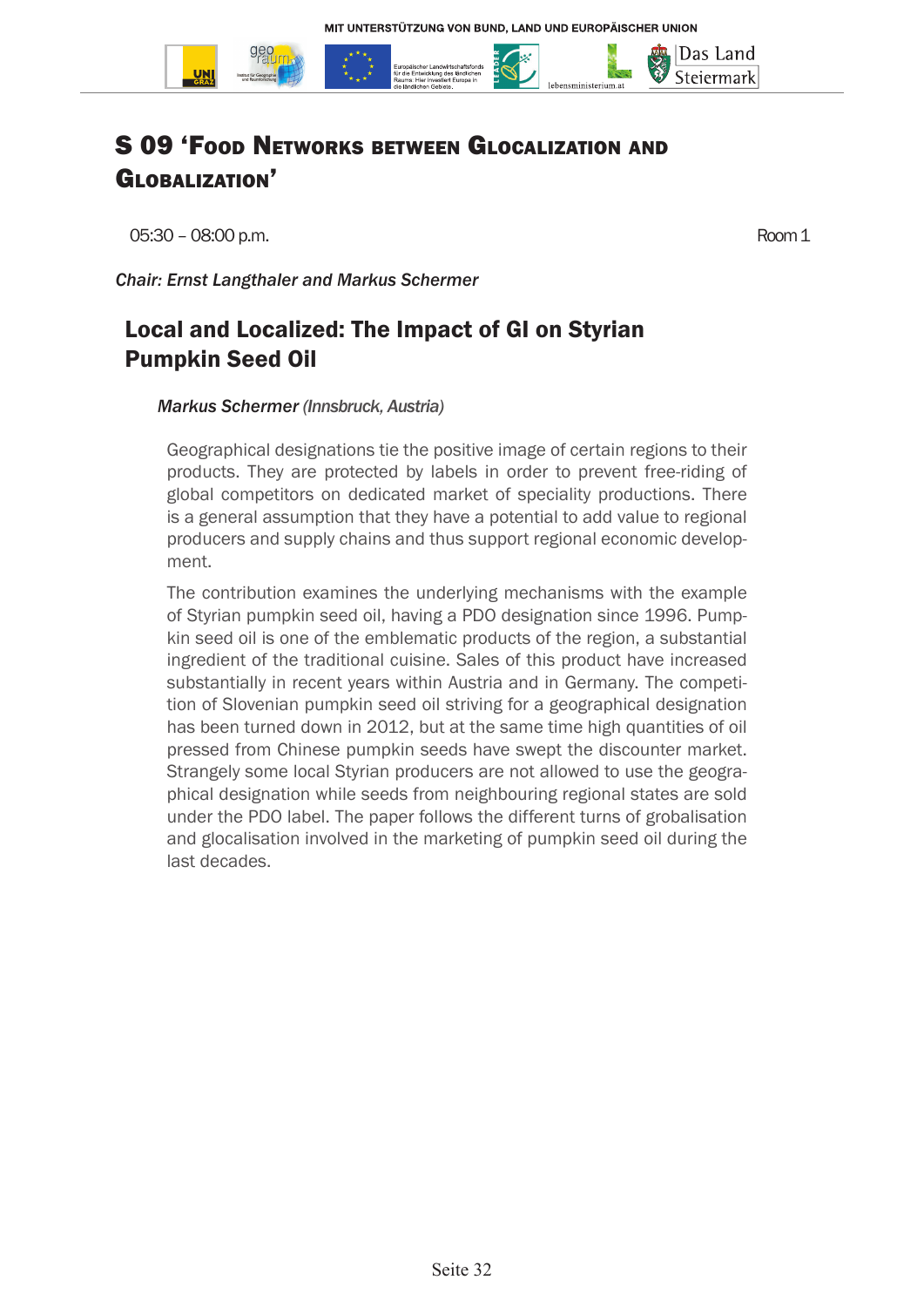

# S 09 'Food Networks between Glocalization and GLOBALIZATION<sup>7</sup>

05:30 – 08:00 p.m. Room 1

Das Land Steiermark

*Chair: Ernst Langthaler and Markus Schermer*

### Certifying the Local – Producing the Global

#### *Andreas Grünewald (Vienna, Austria)*

Quality standards have become an important tool for the regulation of food in the 21st century. Far from being an innocent technology, they represent a new mode of governing and create new connections between the local and the global, while at the same time performing the local and the global in new ways. Originally, quality standards emerged as local answers to a global food system which threatened the survival of small scale farmers and alternative ways of farming (e.g. fair trade, organic farming). Standards were used to differentiate production and create niche markets for these farmers. In the meantime, standards and certification processes have paved the way for new forms of governing global value chains. On the regional and global level, new governance-structures have emerged which regulate the production and certification of standards. Thus, standards are part of a so called "internationalization of the state" which has rearranged the relation between national and international regulation as well as between public and private sphere. On the local level, they are gradually changing the way agriculture is performed. They not only impose new obligations on production but at the same time introduce new accounting-technologies on the farm which have transformed the farmer in an accountable subject. Against this background, food operators have been able to strengthen their power in the global food system. They are using quality standards to both standardize and differentiate their production. Standards are not only a means of standardizing performance (enabling a ..conduct of conduct"), which makes global sourcing a lot easier. At the same time, food operators can intervene in the production process and create quality brands through the use of private food standards (e.g. the private organic labels of Austrian supermarkets like "Ja! Natürlich" or "Zurück zum Ursprung"). Based on the findings of my doctoral thesis, I want to analyze the power relations, which have emerged with the rise of standards, in more detail. Especially, I want to focus on the performative aspects of standards: how do standards and certification processes connect the global and the local? Do they contribute to a certain way of farming and a certain type of farmer which strengthen the power of global players? And how do local farmers as well as farmers organizations react to standards as a new means of control?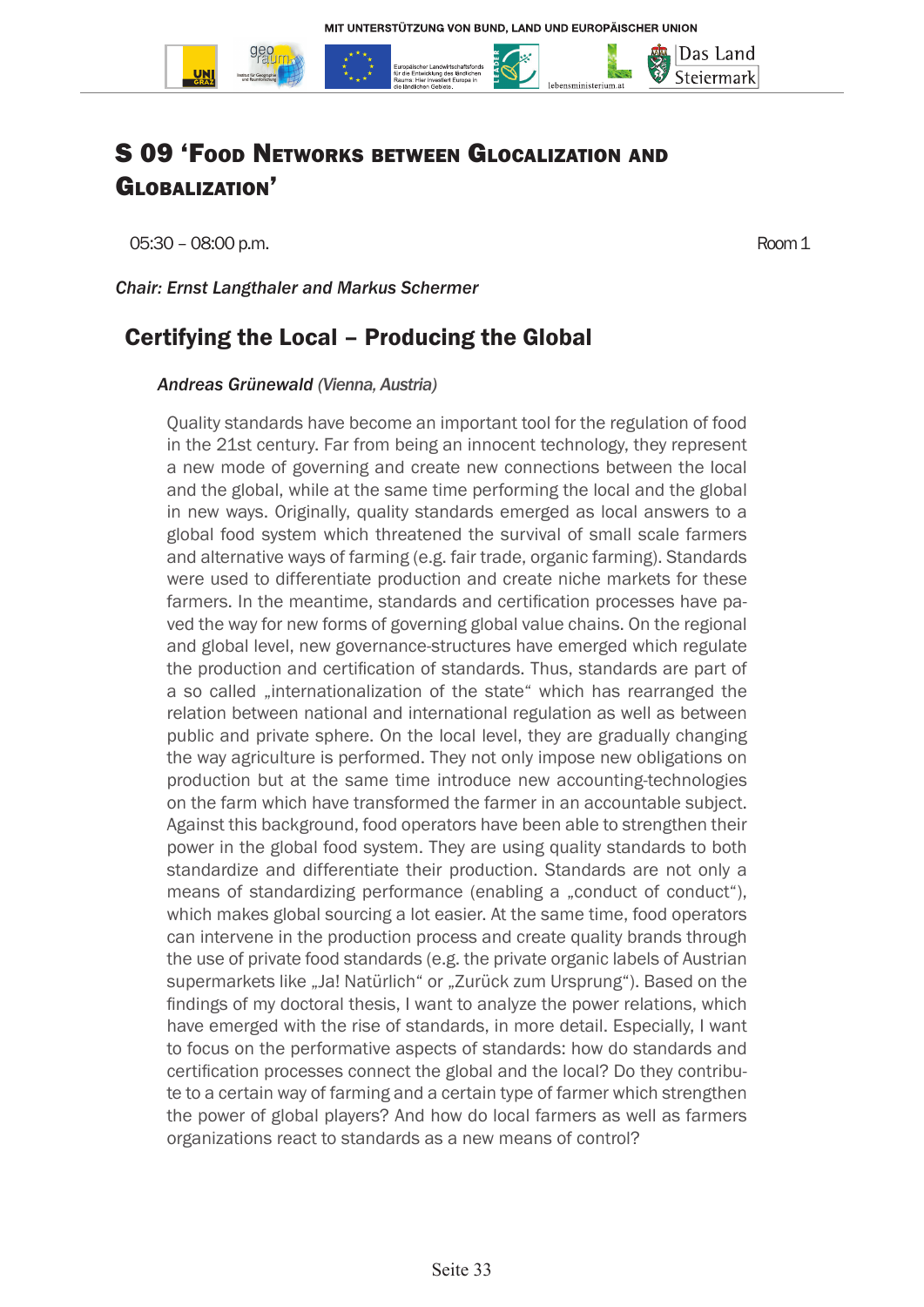

Globalization'

05:30 – 08:00 p.m. Room 1

Das Land Steiermark

*Chair: Ernst Langthaler and Markus Schermer*

### Café de Colombia- The First Geographical Indication from a Developing Country Protected under EU Law

*Xiomara Quines-Ruiz, Marianne Penker and Christian R. Vogl (Vienna, Austria)*

An increasing share of European consumers is willing to pay extra for products with a certified geographical indication (similar to fair trade or organic certified goods). Café de Colombia is the first non-European food product granted the Protected Geographical Indication under European Union (EU) law. It will serve as study case to better understand the appropriate institutional conditions for registering Geographical Indications (GIs) and thus, accessing value-added EU markets.

GIs, which traditionally are mostly found in southern European countries, provide consumers with the certainty of obtaining high quality products and transparency on their origin production. This reduces search costs for consumers. The involved producers expect income benefits by selling their product with the reputation that a GI confers, but at the same time face specific efforts and challenges. Most of all, GIs require a considerable effort to reach collective standards by a group of supply chain actors (e.g. for demonstrating the link between quality and region, for agreeing on quality standards, for negotiating conditions for using the label).

The general assumption guiding this research is that a supportive institutional framework may: i) encourage collective action and thus enhance the access to registered European GIs and ii) reduce transaction efforts and risks. The feasibility of constructing common property for GIs will be explained by the 8 design principles for managing commons (in this case the common access to Protected Geographical Indication) designed by Elinor Ostrom (1990, 2000, 2005) and Poteete, Janssen, & Ostrom (2010).

The first field study carried out between 15 June through 12 September 2012 involved about 100 gatherings (interviews, group interviews) and observation in about 15 towns belonging to the coffee regions in Colombia. Accordingly, interviews were conducted with coffee growers, coffee cooperatives, coffee grower associations, Federation staff (Federaci Nacional de Cafeteros de Colombia FNC- in Bogotand state cities), research institutes (Cenicaf Crece) and a former Minister of Commerce and Industry. Moreover, additional data, document analyses and literature were collected before and during the field work. Besides inductive codes, the categories of analysis have been derived from the eight design principles (MAX-QDA software). First results show the relevance of the multi-level governance by the coffee growers (FNC), but also some challenges, such as finding brand owners willing to use the PGI label on the coffee packages or the financial sustainability of the implementation process.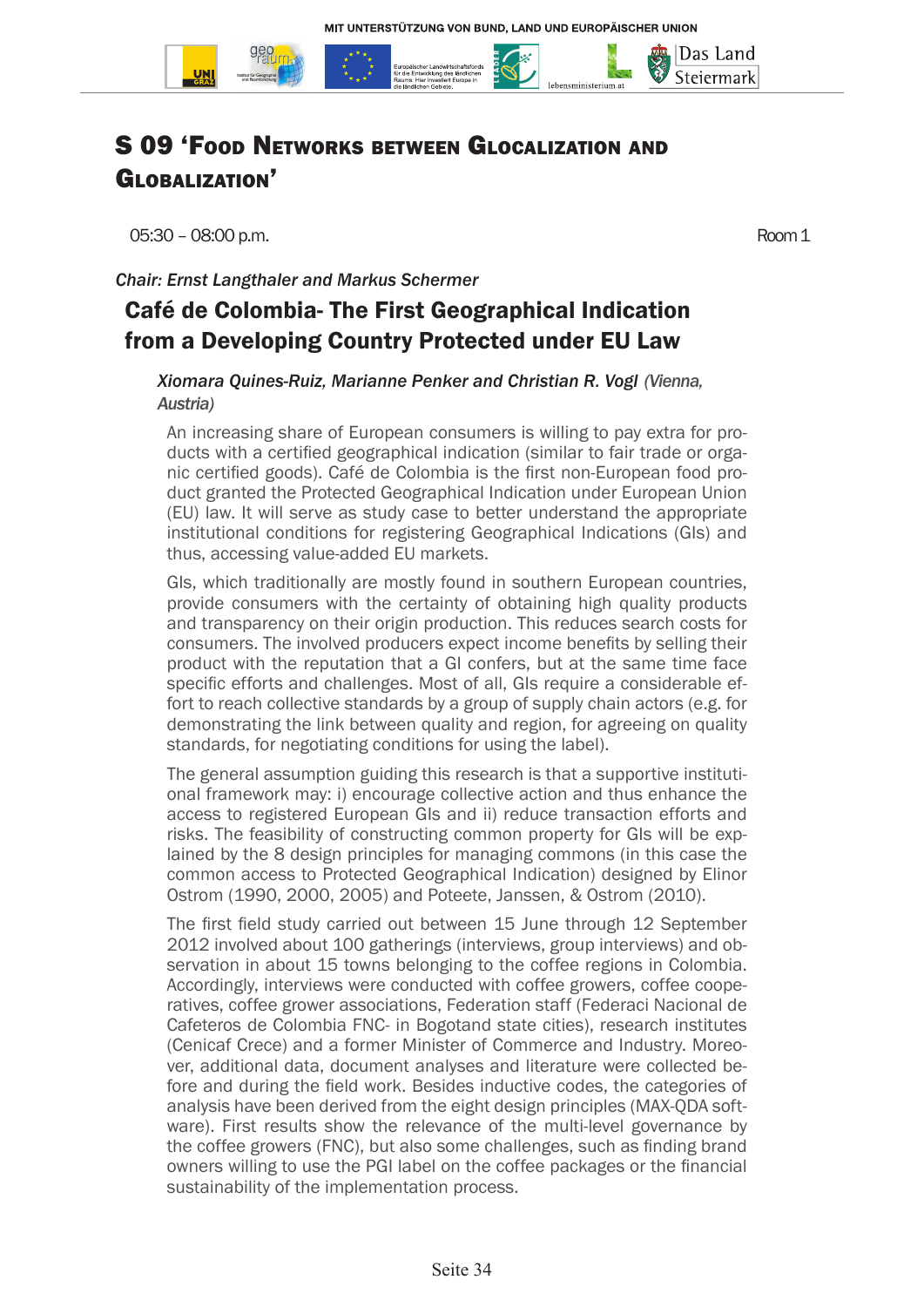

# S 10 'POST-SOCIALIST ALTERNATIVE FOOD NETWORKS 1'

05:30 – 08:00 p.m. Room 2

*Chairs: Petr Jehlička and Lenka Fendrychová*

### Neither Foodies nor Urban Peasants: Post-Socialist Food Self-Provisioning as , Quiet Sustainability'

*Petr Jehlička and Joe Smith (Milton Keynes, UK)*

This paper investigates striking and far-reaching examples of sustainable lifestyles in relation to food systems. It explores the surprisingly neglected case of widely practised and environmentally sustainable food self-provisioning in post-socialist Central and Eastern Europe. Our argument is rooted in qualitative and quantitative data gathered over a period of seven years (2005-2011) on the extent of and motivations for these practices in Poland and Czechia. The very high rates compared to Western Europe and North America have generally been explained in terms of an 'urban peasantry' meeting essential needs. After reviewing and rejecting those accounts we introduce very different explanations for the extent of growing and sharing of food outside the market system. We lay out the evidence for these as socially and environmentally beneficial practices, and explore how the motivations derive from a range of feelings about food, quality, capability and family and/or friendship. Rather than relate these to temporal signals of quality and sustainability in food ('slow' and 'fast') we suggest that these practices represent 'quiet sustainability'. This opens the way not just to recognising these practices as more exuberant, appealing and socially inclusive forms of sustainability. Looking at food self-provisioning in this way also helps to acknowledge and value diverse sustainable practices at a time of rapid urbanisation and consequent economic and social change in large portions of the global South. We argue that it is significant that the practices we explore in this case are not labelled or valued as 'sustainable' and hence conclude that the research and policy community should focus more closely on this and other instances of 'quiet sustainability'. We conclude that this case further demonstrates the severe limitations of decision makers' focus on economics and behaviour change, and their neglect of other dimensions of social life and change in exploring environmental impact mitigation policies.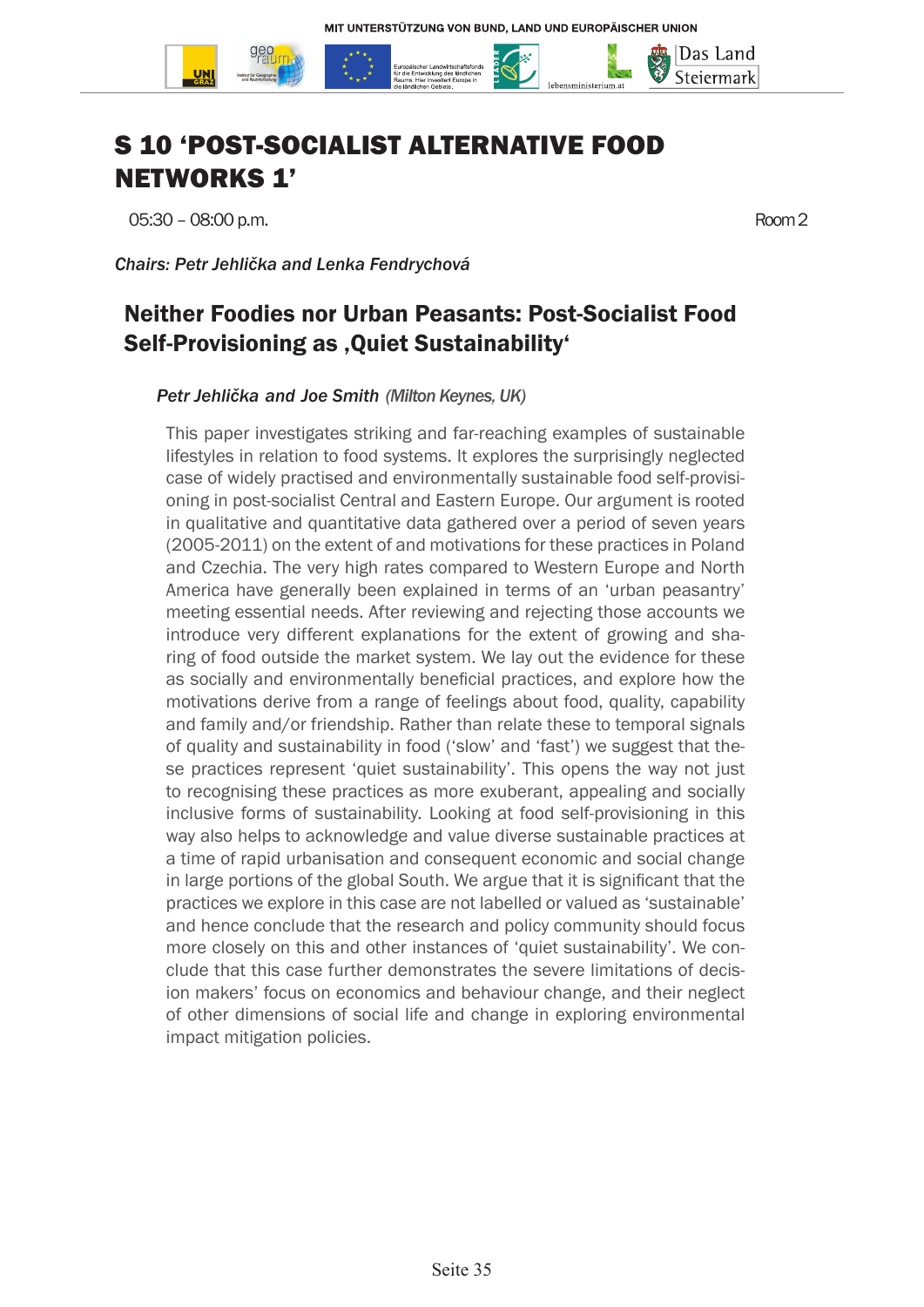

# S 10 'POST-SOCIALIST ALTERNATIVE FOOD NETWORKS 1'

05:30 – 08:00 p.m. Room 2

*Chairs: Petr Jehlička and Lenka Fendrychová*

### Case Study of Homemade Cakes in Poland

#### *Katarzyna Król (Warsaw, Poland)*

My presentation is based on two years research in the field of food anthropology conducted on polish villages near Belarusian border (North East Poland) around small town Dabrowa Bialostocka. I examine everyday practices of preparing homemade cakes in the context of their circulation in the alternative women food network. I also examine on what basis they make a clowittear difference between domowe, swoje (homemade, their) and gotowe, kupowane (readymade, bought) and what categories they use to describe those pastries. Even when using chemical ads or semi-finished sweets, women with whom I talked perceive their cakes as natural and healthy, proper meal for family. To analyze this phenomenon I use the term "appropriation" in the way proposed by Daniel Miller and Sigrid Rausigas as the customizing contents of mass culture and mass production to the content of their own, private. My aim is to show how women through preparing homemade cakes (with their own hands) try to protect bodies of their families from dangerous coming from external mass produced and "supermarketised" world. I want to show the alternative chain of women sharing, exchanging and giving one another as an empowering sisterhood process, which is also a part of exchange that do not include money.

I also pay attention to the question of the quantity of produced cakes (which is enormous, and is significant in the local model of constructing women as a mother- nourisher) and ethical and moral qualities which are subscribed to them.

What is also important to my research, is that exactly three years ago Biedronka supermarket was opened as a first one in the area, what significantly influenced discours about food safety, quality and morality.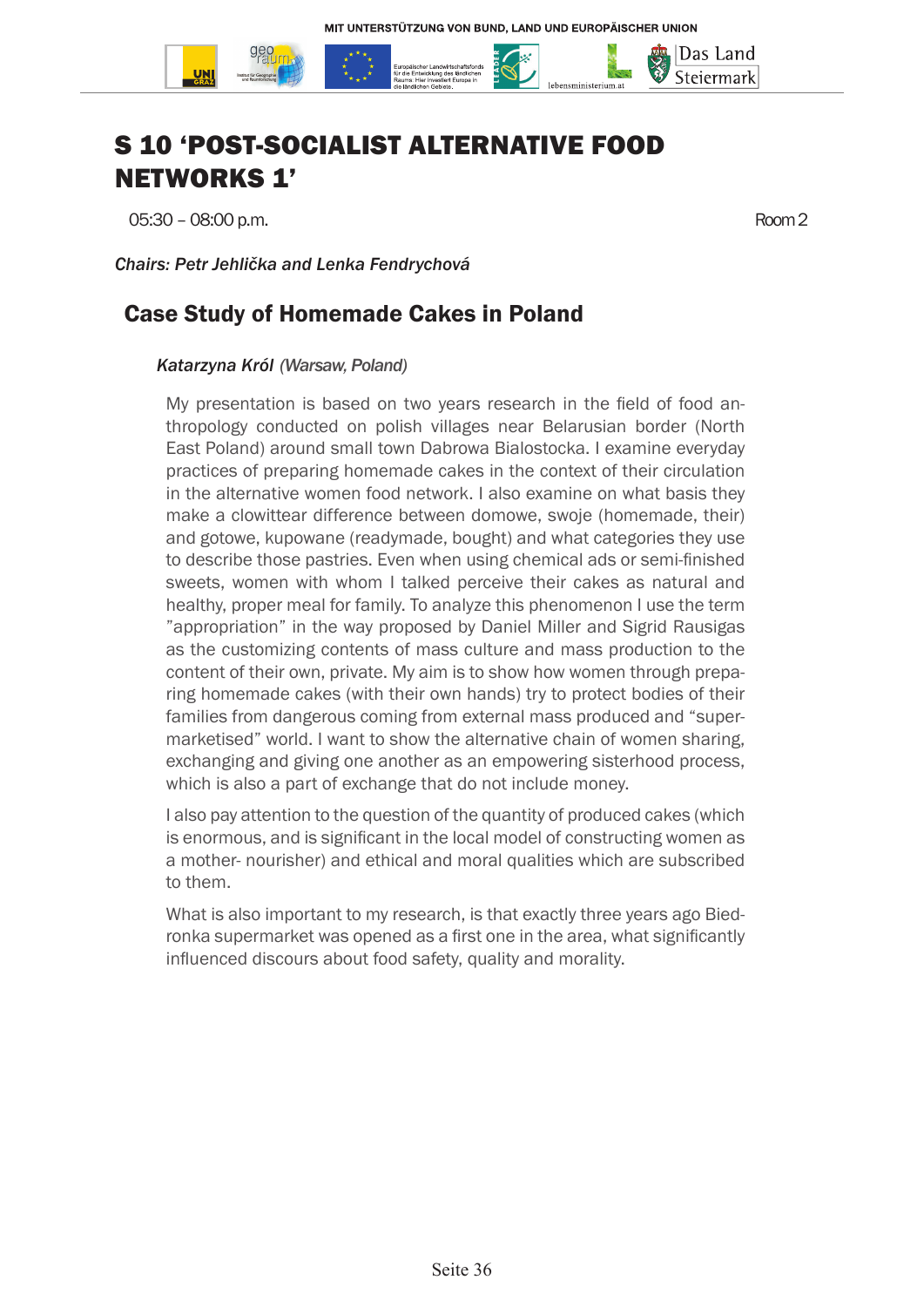

# S 10 'POST-SOCIALIST ALTERNATIVE FOOD NETWORKS 1'

05:30 – 08:00 p.m. Room 2

*Chairs: Petr Jehlička and Lenka Fendrychová*

## Fairness is Elsewhere: Local and Fair Food in Post-Socialist Latvia

#### *Guntra A. Aistara (Budapest, Hungary)*

In this paper I examine the shifting meanings of fair in relation to food procurement strategies in Latvia from Soviet times to the present, by juxtaposing two different types of ethical or "fair" food networks: the persistence of informal exchange networks for home-produced food items, and recently introduced certified "Fair Trade" for importing exotic goods. While local procurement networks reminiscent of Soviet informal networks proliferate, and are seen as "fair," they are often officially illegal, because rural small producers' infrastructure does not meet EU hygiene standards. Meanwhile, Fair Trade has been slow to take off in Latvia. I explore potential reasons for this grounded in the way exotic products were positioned in informal networks in the Soviet era, and the current links between hygiene regulations, free trade, and Fair Trade in a post-socialist setting. I argue that positioning local informal networks as illegal, and certified Fair Trade as ethical, obscures persistent unfairness and inequality within Europe and stigmatizes local practices and social networks as backwards without addressing the causes. Furthermore, because the top three products sold as Fair Trade coincide with the most exclusive products available only to elites under Soviet rule (bananas, coffee, and chocolate), Fair Trade in post-socialist contexts risks unknowingly paralleling past forms of exclusion. Paradoxically, as the locally constructed idea of "fair" has become illegal, newly introduced official "Fair Trade" products may remain exclusive and out of reach. This may make the producers of these products from the Global South seem as remote as ever, despite their increasingly similar problems with producers at home.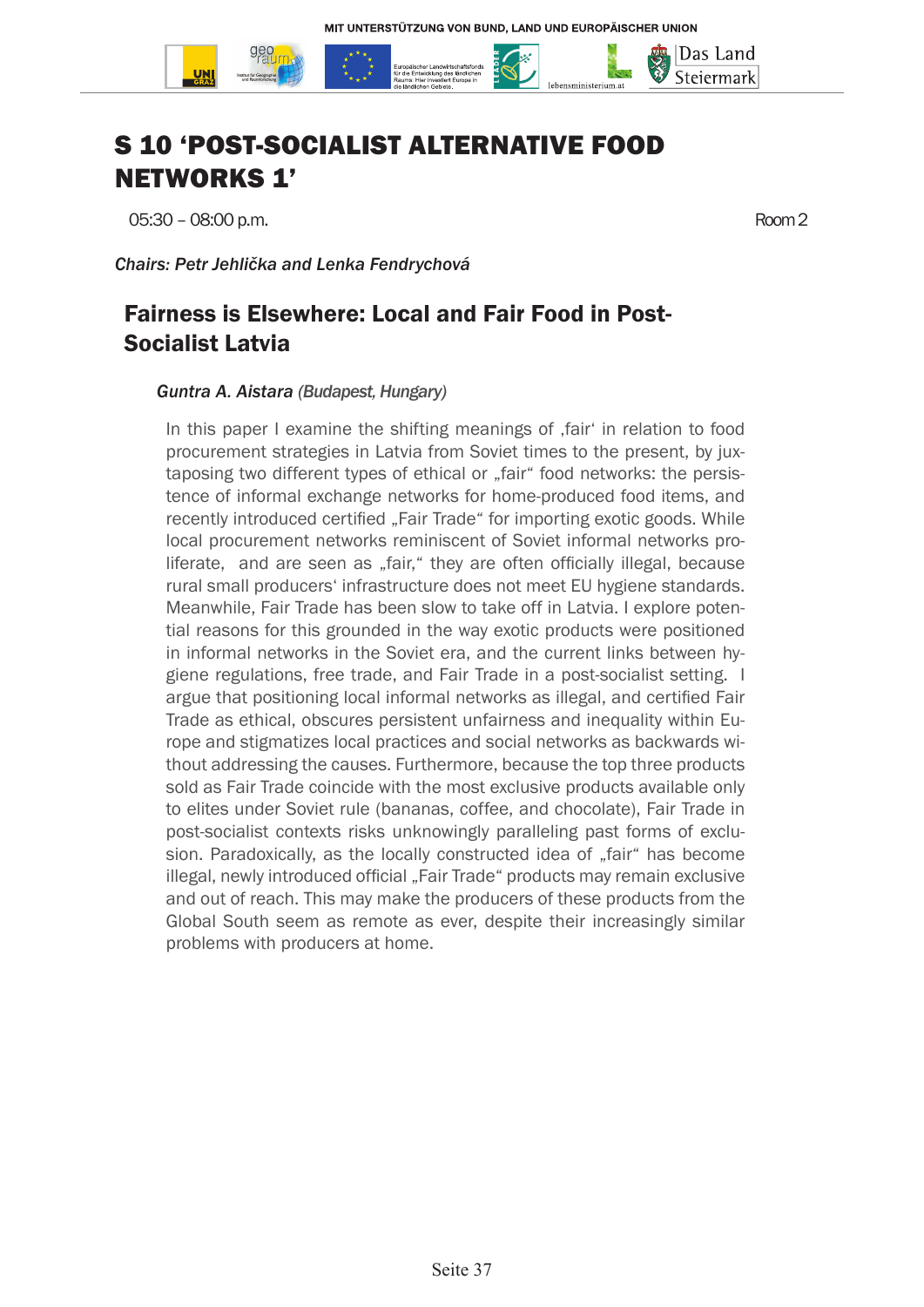

# S 10 'POST-SOCIALIST ALTERNATIVE FOOD NETWORKS 1'

05:30 – 08:00 p.m. Room 2

*Chairs: Petr Jehlička and Lenka Fendrychová*

### Community Supported Agriculture in the Czech Republic: Working Models and Current Research

#### *Veronika Frélichová and Eva Fraňková (Brno, Czech Republic)*

The paper deals with the phenomenon of community supported agriculture (CSA), which is a world-widespread form of alternative food systems. In CSA farmers and consumers create mutu-al partnerships based on the long-term commitment and personal relationships. The paper de-scribes the occurrence of CSA in the Czech Republic on basis of the qualitative research of six Czech CSAs. Thirteen important aspects of CSA organisation are covered in the process of ana-lysing the interviews with eleven key figures: characteristics of CSA farmers, motivation of CSA organizers, mutual interaction between these two groups, terminology for naming their activites, characteristics of consumers and the level of their participation, economical balance of the CSA, diversification of marketing through CSA, organisational issues, advantages for the participants, perceptions of barriers, the influence of foreign models, coping with the mainstream food system and the potential for development in the future. The research shows the diversity of CSA models and assesses the functionality of different strategies. Above the qualitative research, also a quanti-tative study has been started to examine the environmental and economic impacts of CSA local food systems. The paper will introduce the framework of social metabolism, i.e. the study of en-ergy and material stocks and flows of a defined system, and the concept of local multiplier, i.e. the study of financial flows within a local economy as useful tools for studying the functioning and sustainability impacts of CSA schemes.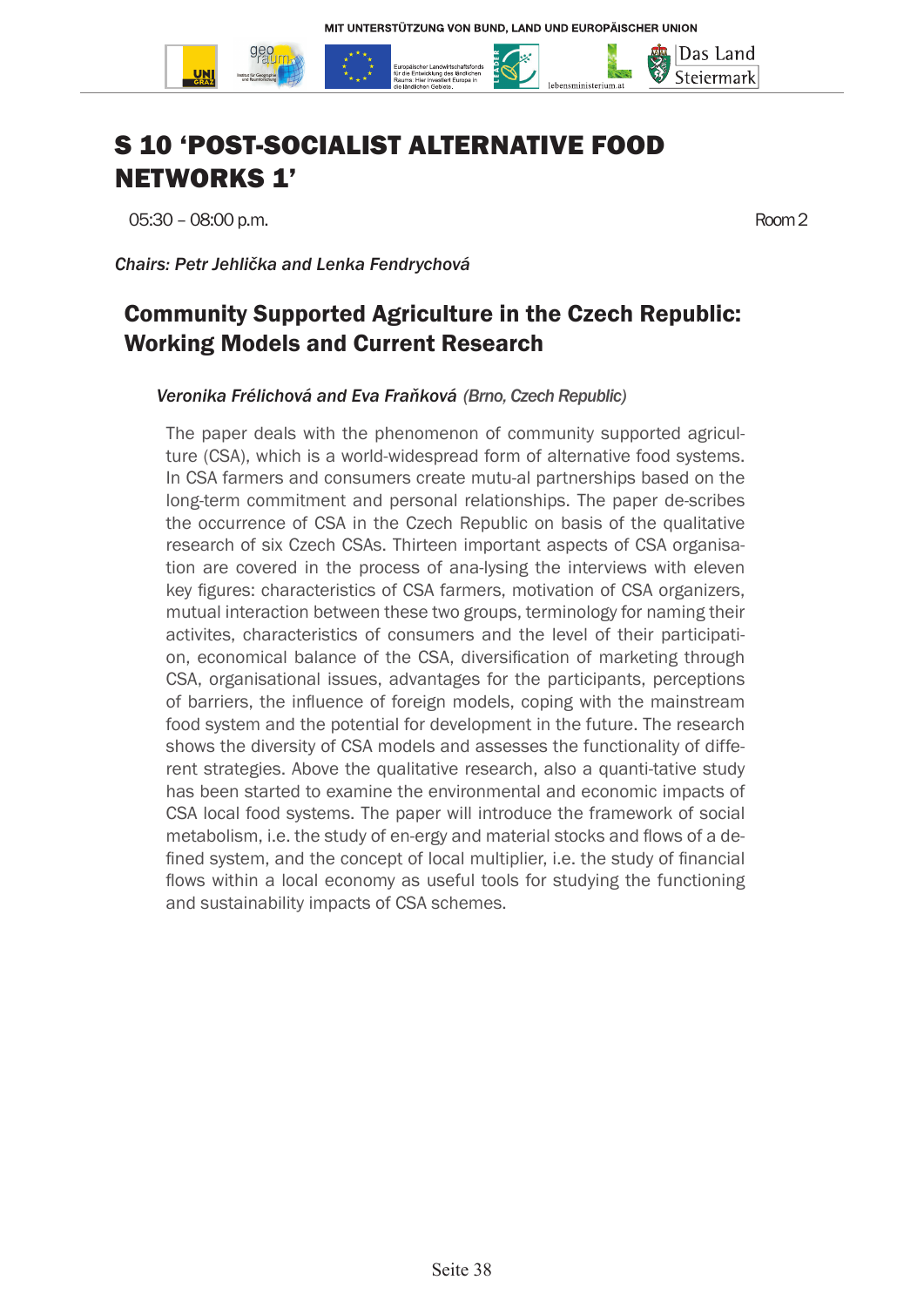

05:30 – 08:00 p.m. Room 3

*Chair: Richard Mitchell*

## Quality Reloaded: Embeddedness Discourses in AFNs

#### *Filippo Barbera and Paolo Giaccaria (Turin, Italy)*

Alternative food networks (AFNs) have firmly stood at the forefront of the debate in the geogra-phies of rural spaces and of food. In particular, in both geographical and sociological literature,

AFNs have been perceived as alternative to the modes of production, distribution and consumption of the conventional, capitalistic, globalized food networks. The academic literature on AFNs is now a wide, complex set of theoretical, methodological and empirical analyses within human geography. Yet, we believe that some core assumptions are common to most of the studies in the new geogra-phies of food. The main common assumption concerns the close relationship between embed-dedness and quality: being embedded in local (horizontal and vertical) relationships produces quali-ty, and quality, vice versa, strengthens the local embeddedness of AFNs. Simultaneously, this asso-ciation appears to be largely taken for granted and almost tautological.

This paper aims at deconstructing the quality-embeddedness association by jointly adopting Actor-Network-Theory and Conventions Theory, in order to highlight how both quality and embeddedness are socially and culturally constructed categories, and often contradictory and conflicting ones. In particular, we claim that given a merchandise/good produced – and often also commercialized and consumed – within a given place/territory we can find several understandings of quality and em-beddedness, some of them complementary while others rivaling. The paper will entails exemplifications from Piedmont AFNs.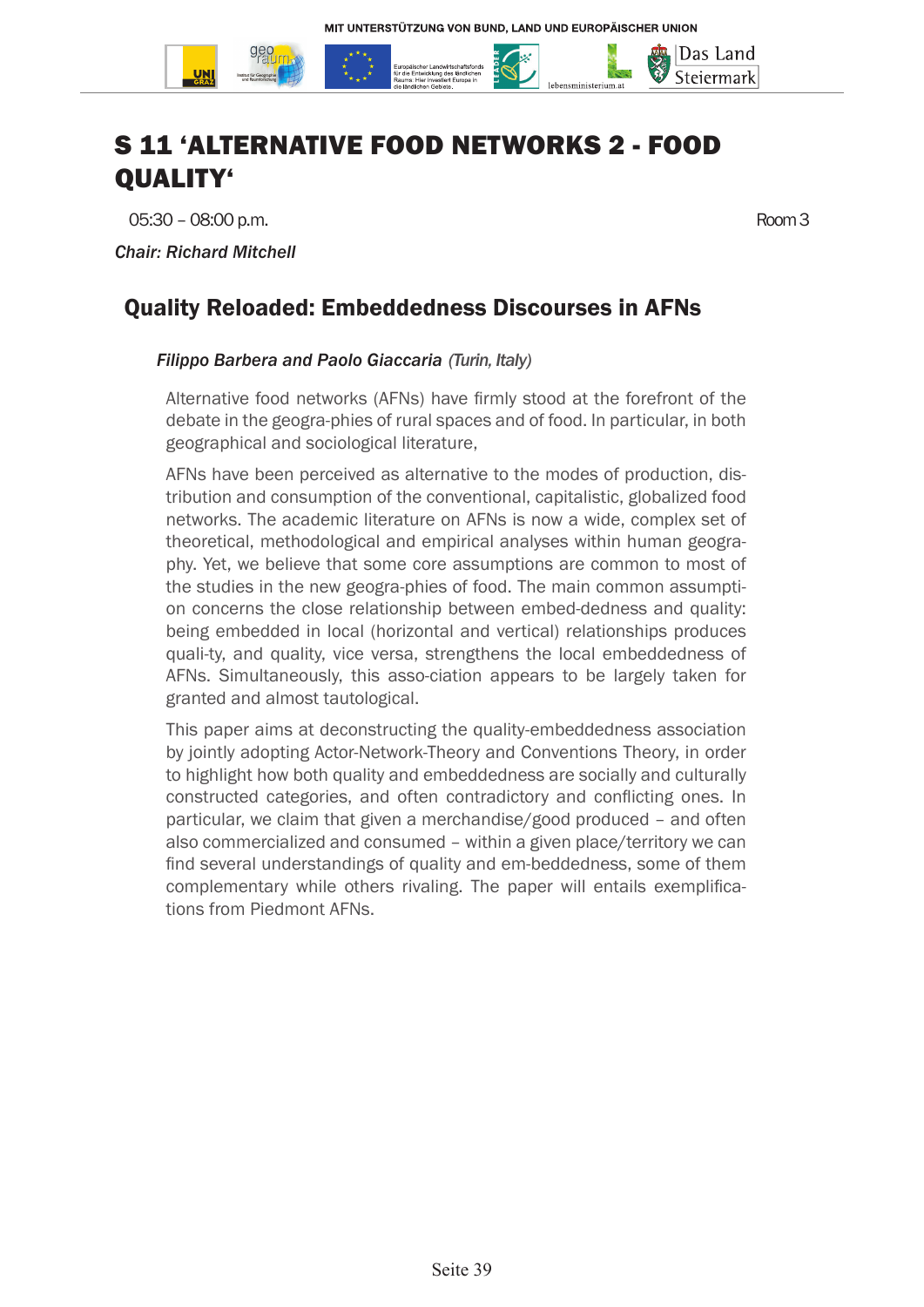

05:30 – 08:00 p.m. Room 3

*Chair: Richard Mitchell*

## Marketing of Regional Products

#### *Janina Wiesmann, Marcus Mergenthaler and Luisa Vogt (Soest, Germany)*

Within the last years the marketing of regional products has become a subject of public, political and academic interest. The intensification and industrialization of agricultural production, the homogenization of production and consumption of food and recurrent food crises form a crucial part of the discussion. Due to these influences on food, consumer estimation and appreciation of regional products increases significantly. This growing interest in regional products and labels of quality and origin itself is partly causing a structural change in agriculture and food industry.

The new accentuation on regional products includes two important aspects. Regional marketing programs focus on the proximity between producers and consumers and furthermore on the de-velopment of regional value chains. In addition labels of quality and origin aim at the linkages between product and space to be able to convert unique, regional products into marketable com-modities.

The project "success factors and weaknesses of marketing of regional products", financed by the Ministry for Climate Protection, Environment, Agriculture, Nature Conservation and Consumer Protection of North Rhine-Westphalia, analyzes best practice examples of already established regional labels of quality and origin and/or regional marketing programs to identify their success and weakness factors. Since the intermediate levels such as collecting and transformation are the most critical points of value chains of regional products the research project will focus especially on them. The presentation will present preliminary results.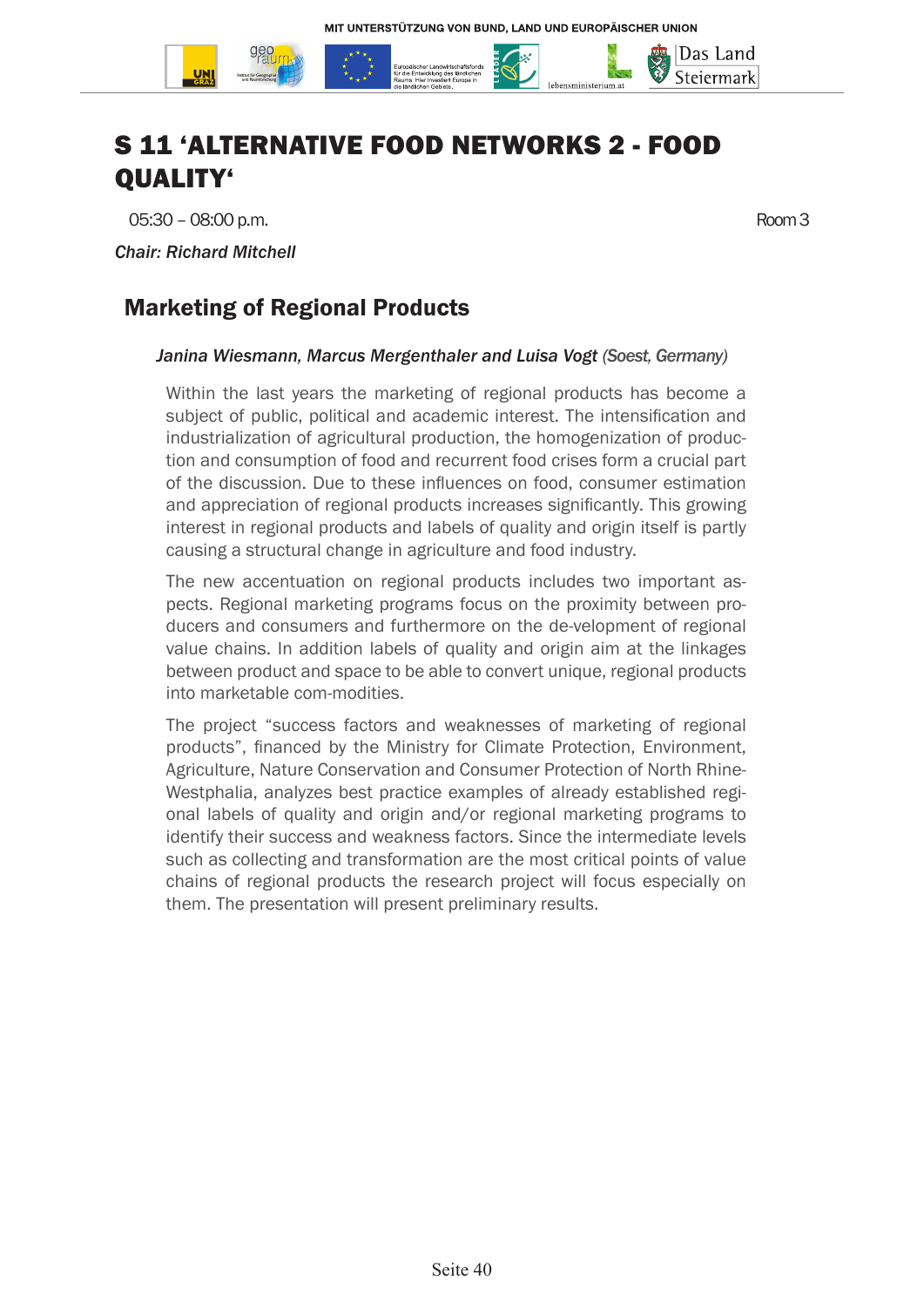

05:30 – 08:00 p.m. Room 3

*Chair: Richard Mitchell*

## Grape Must Levain: The Reutilization of a Byproduct

#### *Giovanni Cristofoli, Ricardo Yudi Akiyoshi, Carolina Pereira Kechinski and Juliano Garavaglia (Porto Alegre, Brazil)*

The search for an artisan Bread with unique scent and flavor has been attracting a selected consuming public. In order to obtain a differentiated product, natural yeast (levain) is usually used, which is obtained from the fermentation of a mixture of flour and water for a period of time. pursuing these differentials, the objective of this work is to produce artisan bread using levain, using grape must (fresh grape juice). Grape must is a product full of sugars, especially glucose and fructose, yeast and others. The must was obtained in the south of Brazil, in a vineyard of the State Mountain Range. Some different kinds of must can be used, of different types of grapes, such as Chardonnay, a crop of French origin with good adaptation in the State, used basically in the production of sparkling wine. Historically, the must has been used in the alcoholic fermentation of bread since the beginning to this date. However, its use is still limited in Brazil. The article versifies on which musts are better adapted to the production of yeast, and breads and their acceptability. To evaluate the acceptability of bread fermented with grape must levain, an hedonic scale of 9 points will be applied for each kind of bread, from "I like very much" to "I dislike it very much". A variance analysis (ANOVA) will be applied and Tukey's test (95% significance) to the obtained data to evaluate the significative difference between the answers. 12 trained tasters will participate in it. During the production of the levain, the mean pH (potentiometric method) and flavor and aroma (flavor and aroma profile sensorial evaluation technique) will be evaluated. The production of must breads can be performed during all year, and it also has a lightly sweet flavor and full of fruity and fermented scents.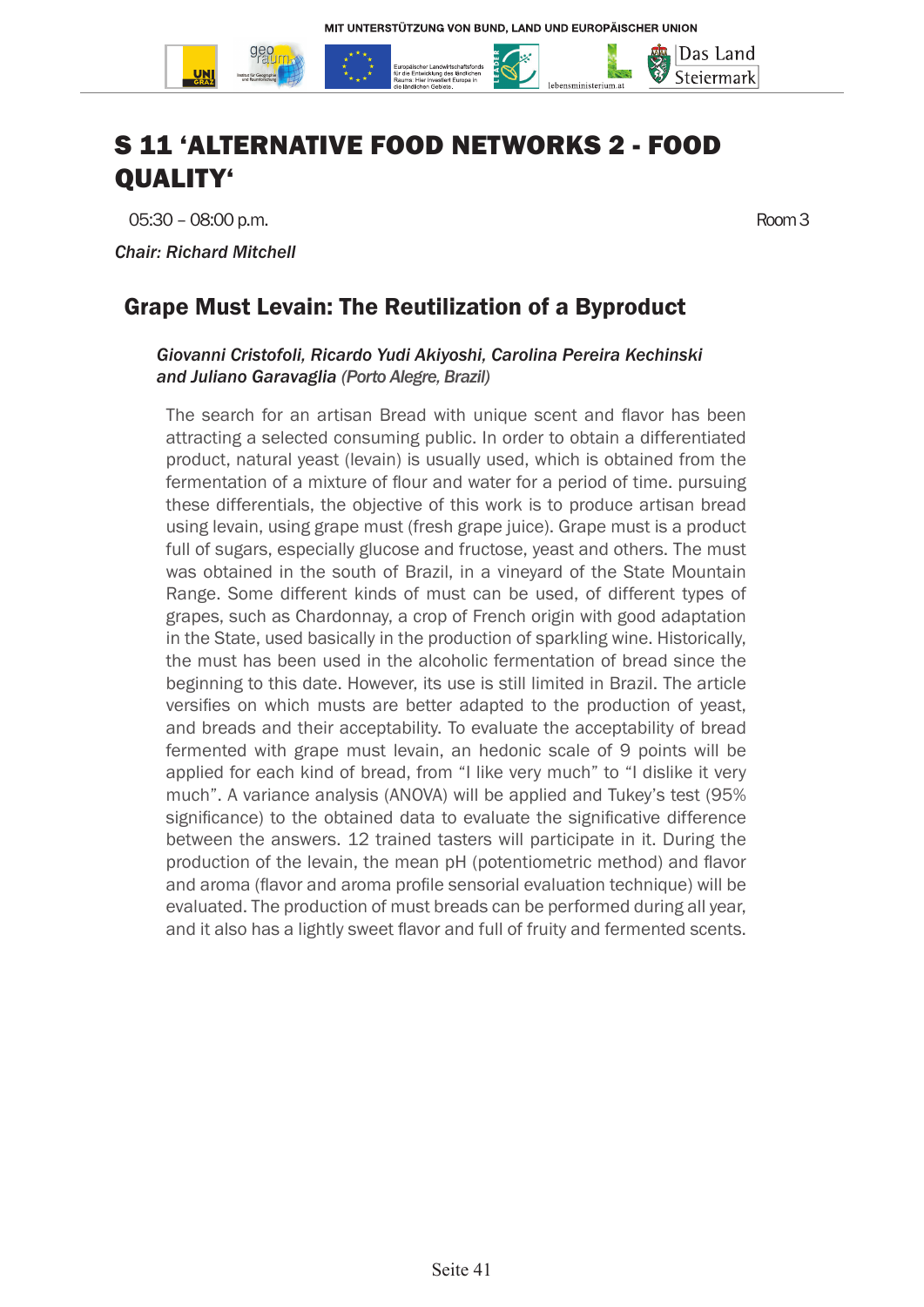

05:30 – 08:00 p.m. Room 3

*Chair: Richard Mitchell*

### Food Morphology: Designing for Food Practices and Products

#### *Pedro Reissig (Buenos Aires, Argentina)*

Within the rapidly emerging field of Food Design there appears a clear niche for considering the form of food as an essential aspect of its design. This otherwise obvious conclusion is easily over-looked given that since industrialization food design has been more market driven than product driven. This reality is a result of many factors that need to be clarified, but what is important here is the fact that food has not been considered as a design product in the same way as other indus-tries have (consumer goods, electronics, transportation, etc.). The food specialists that have a ma-jority of influence in the processes and products of food can be characterized as pertaining to two extremes: they are either scientists and engineers on one end, or chefs and gastronomists on the other. This duality of quantity versus quality is an unnecessary dichotomy, which is why design can serve as a bridge and new breeding ground for using strategy and innovation to identify prob-lems and offer alternative solutions. It is from this reality that we can approach the actual design of food products with consideration of its morphology, defined as the study of form and its basic attributes: shape, size and image. The form of food is very important in conceiving, producing, distributing and consuming food. It is the result of materials and technology coming together in a functional and meaningful expression, as design knows how to do.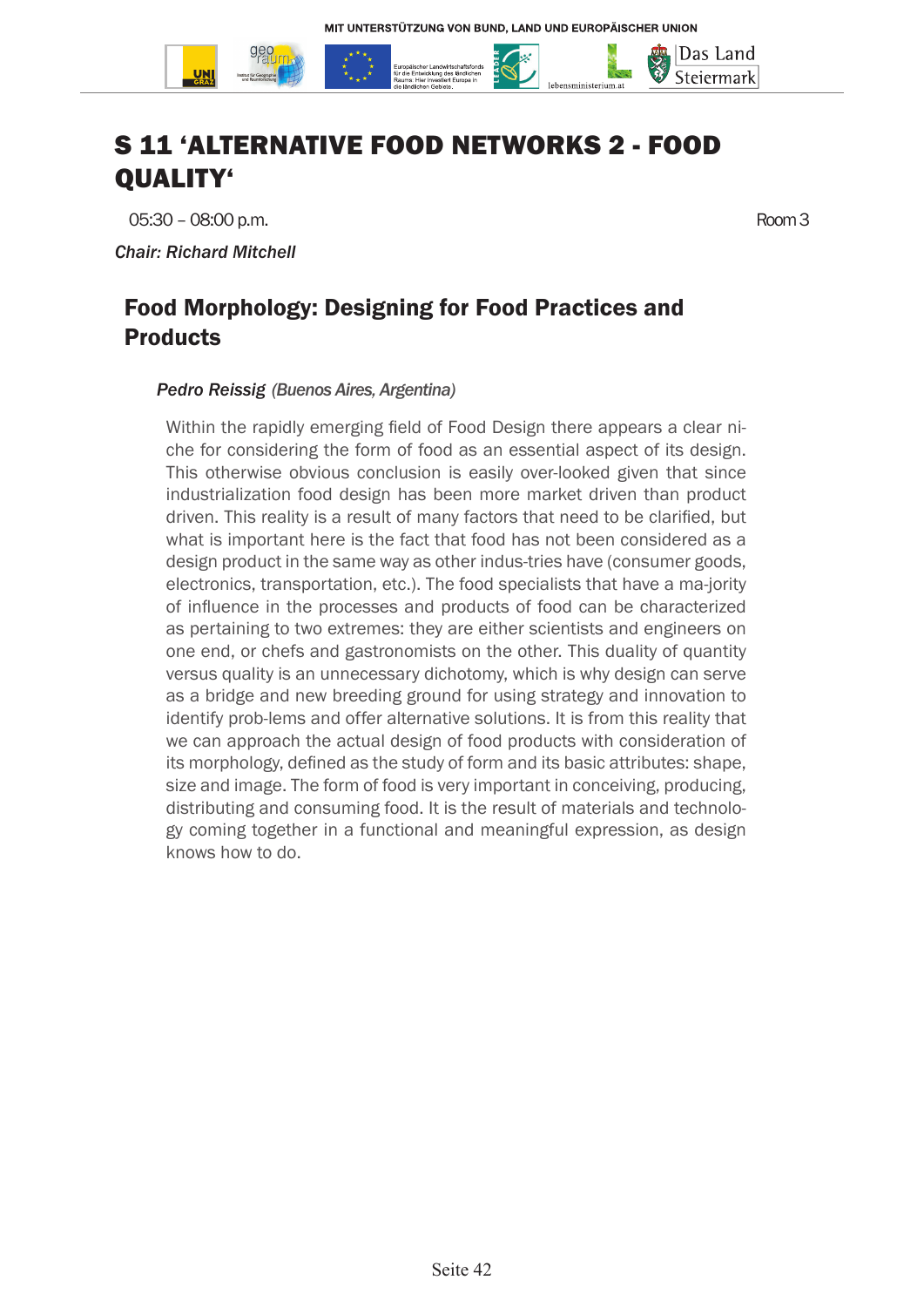

05:30 – 08:00 p.m. Room 3

*Chair: Richard Mitchell*

## Exploring the Transformative Capacity of Bottom-Up Initiatives in the Food System

#### *Sandra Karner (Graz, Austria)*

The paper deals with the phenomenon of community supported agriculture (CSA), which is a world-widespread form of alternative food systems. In CSA farmers and consumers creaWith rising concerns over sustainability the food system has come under increasing pressure over the last decades, and various efforts have been made aiming at a transformation towards more sustainable systems of provision. However, efforts towards such transformation processes have not only taken the form of top-down regulations and programmes. Also grassroots initiatives have played an important role in the process. Concerns over the effects of a food system largely based on large-scale agro-food enterprises have led to the emergence of several bottom-up initiatives aiming to establish more sustainable modes of food production and consumption.

This paper presents findings from case study research on bottom-up initiatives in Austria and explores the ways in which they have challenged existing regimes. Case studies in the food system include a food coop established by young urban people, who buy collectively from organic farms; a farmers' association cooperating with an organic wholesale trading company, which emerged from a producer-consumer cooperative; and a farmer-business cooperation.

The paper highlights that the alternatives developed by these initiatives may challenge different dimensions of a regime (e.g. technologies, socioeconomic relations, guiding principles; see also Smith 2007) in various ways. Furthermore, by exploring the ways in which alternatives developed by these initiatives have established themselves or diffused into the mainstream, the paper argues that some challenges (alternative technologies and products) have more readily diffused into the regime than others (alternative forms of socio-economic relations).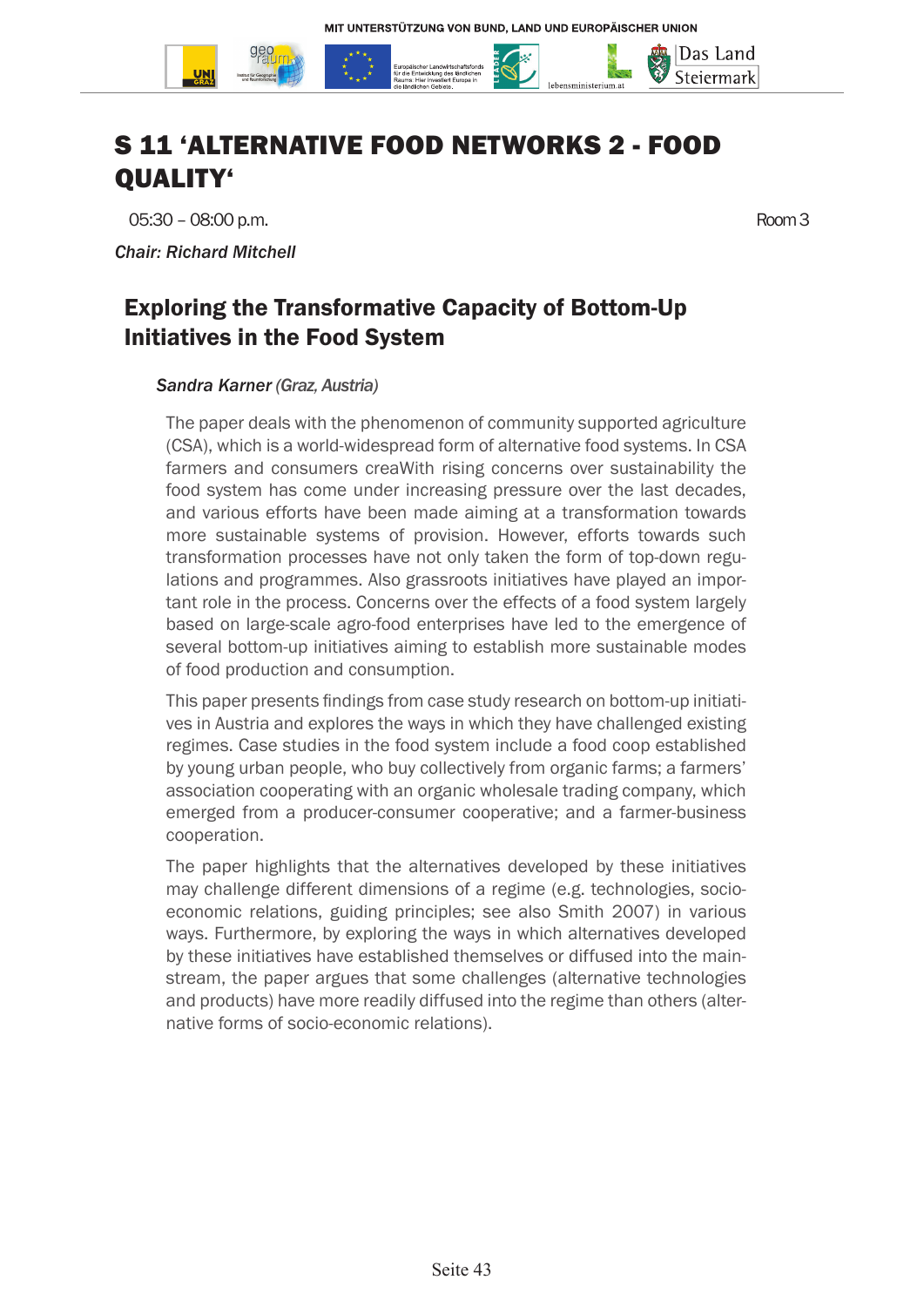

*Chair: Adeline Tay*

## The Slow Food Network-Based Formula of Rural Development

*Nadia Tecco, Egidio Dansero, Cristina Peano and Carlo Semita (Turin, Italy)*

The concept of network, may have particular utility in understanding Slow Food formula of rural development. Inspired by the debates around exogenous and endogenous development, biodiversity conservation, maintenance of the multi-functionality of agro-ecosystems, redefinition of the pro-ducer-consumer relationship, the Movement with its operating arm represented by the Foundation for Biodiversity has developed a formula of intervention made up by an array of projects and activ-ities (Presidia, Gardens, creation of Food Communities) implemented in different type of rural are-as. The paper tries produce a matrix of the conceptual reference model of Slow Food's activity, by crossing the different typology of vertical and horizontal networks that have been created around its projects with the objects and relations that flow through them. It is argued that the recognition and valorisation of differing network types, interacting in differing ways with varied sets of pre-existing conditions, makes the strategies adopted by Slow Food adaptable to the requirements of different rural areas and contributes to explain the diffusion of the movement all over the word.

Das Land Steiermark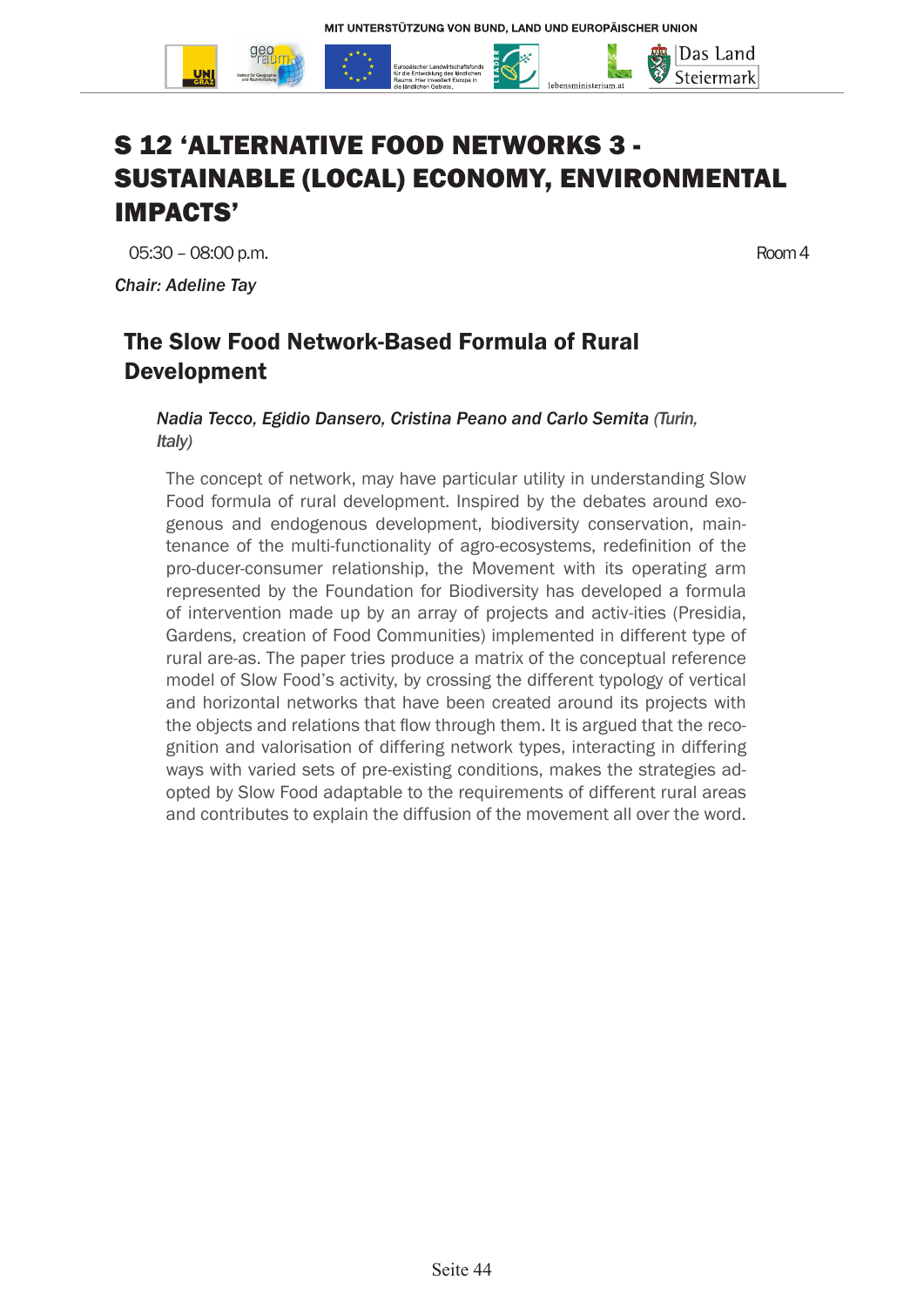

*Chair: Adeline Tay*

Das Land Steiermark

## Growing a Sustainable Local Economy through Low Carbon, Low Waste Traditional Food Heritage: The Role of Private, Voluntary and Partnership Actions

#### *Eifiona Thomas Lane, Sian Pierce and Arwel Jones (Bangor, UK)*

Resulting from modulated financial support for rural development stemming from CAP funding changes, opportunities for new and novel food based project to be supported across Europe have arisen. Wales with its highly designated land resource and its devolved governance commitment to sustainable development, provides a novel scenario whereby food production and land use change could be clearly aligned with other uses demanded of land resource to generate safe, secure and sustainable local food through a strategic approach.

Theoretically, industry driven, voluntarily organised or publically funded projects eg local producers' markets , food hubs, CSA and demand for allotments , along with European Rural Development Funded initiatives, all point towards a future of safe sustainable, local and affordable food. This paper will examine whether in, Wales that is indeed the reality or if the growing issue of food poverty as indicated by local food banks some run by charitable trusts is the emerging problematic of a food economy that is not driven by local sustainability imperatives nor by security or safety of the food production systems in these localities.

This trend reveals a worrying dis-harmony in times of insecure global food availability for remoter areas that have traditionally been able to produce a wide range of foods, some of international quality. Alternatives are described based on empirical examples drawn from across North Wales, most are based on low Carbon, low waste ideals. These are framed as secure food solutions for these scenic marginal areas that directly benefit local residents also through food heritage development offer broader opportunities for sustainable community growth and resilience.

The origins of such solutions often stem from disorder and randomised voluntary actions at local level commonly delivered through short-term partnerships driven by economic vulnerability rather than emerging from strategic top-down governance leadership.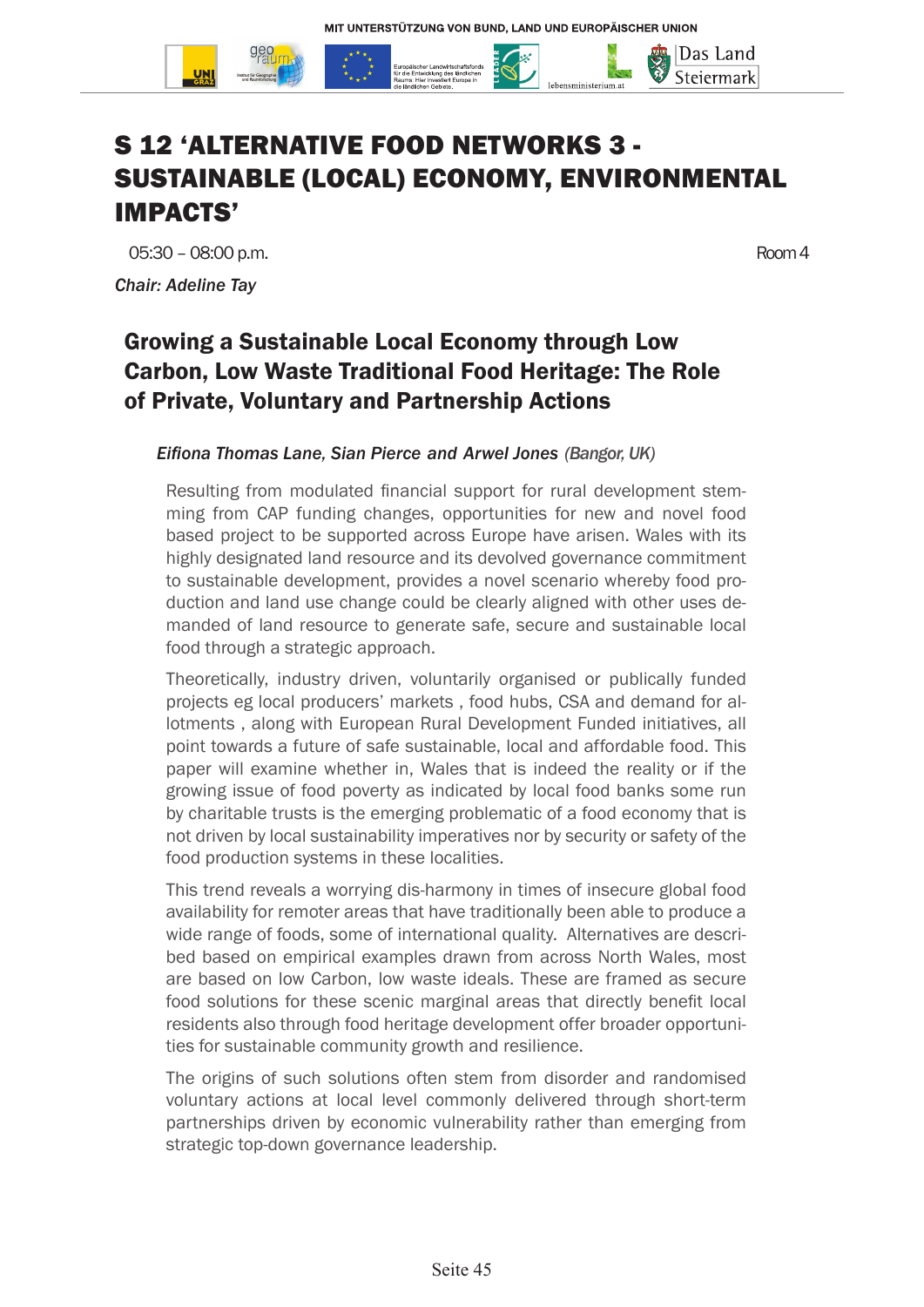

*Chair: Adeline Tay*

Das Land Steiermark

## Innovative Approach of the Regional Food Retail Trade

#### *Orsolya Fehér (Budapest, Hungary) Szilárd Podruzsik and Olaf Pollmann (Potchefstroom, South Africa)*

Previous scientific studies on environmental impacts of food consumption pointed out that not only the agricultural production but food processing industry has implication on the environment and its pollution. In relation to the EAA (2005) study comparing the environmental burden on agricultural production to the increasing food consumption the impacts are more decisive in case of food consumption. (Myers and Kent, 2003).

This paper intention is to discover and analyse the possible solutions for reduction of the environmental pollution in the food retail trade sector from the output of the food industry point of you. We take a food retail chain as the object of our research. The business policy of the selected food retail chain has important emphases on the encouragement of the rural development and regional food production. Beside of these innovative actions were done forward to the sustainable food trade. Environmental and technological development contributed to a remarkable energy savings. This paper introduces the environmental measurements that were taken in the units of the food retail chain, such as thermo-camera assessment, introduction of LED lighting technology, improvement of refrigeratory areas and their isolation. We analyse the effects of the above mentioned measures on the costs and environment. We present the innovative activities of the regional units and mechanism of reduced environment pollution as a result of the innovative implications and their resources.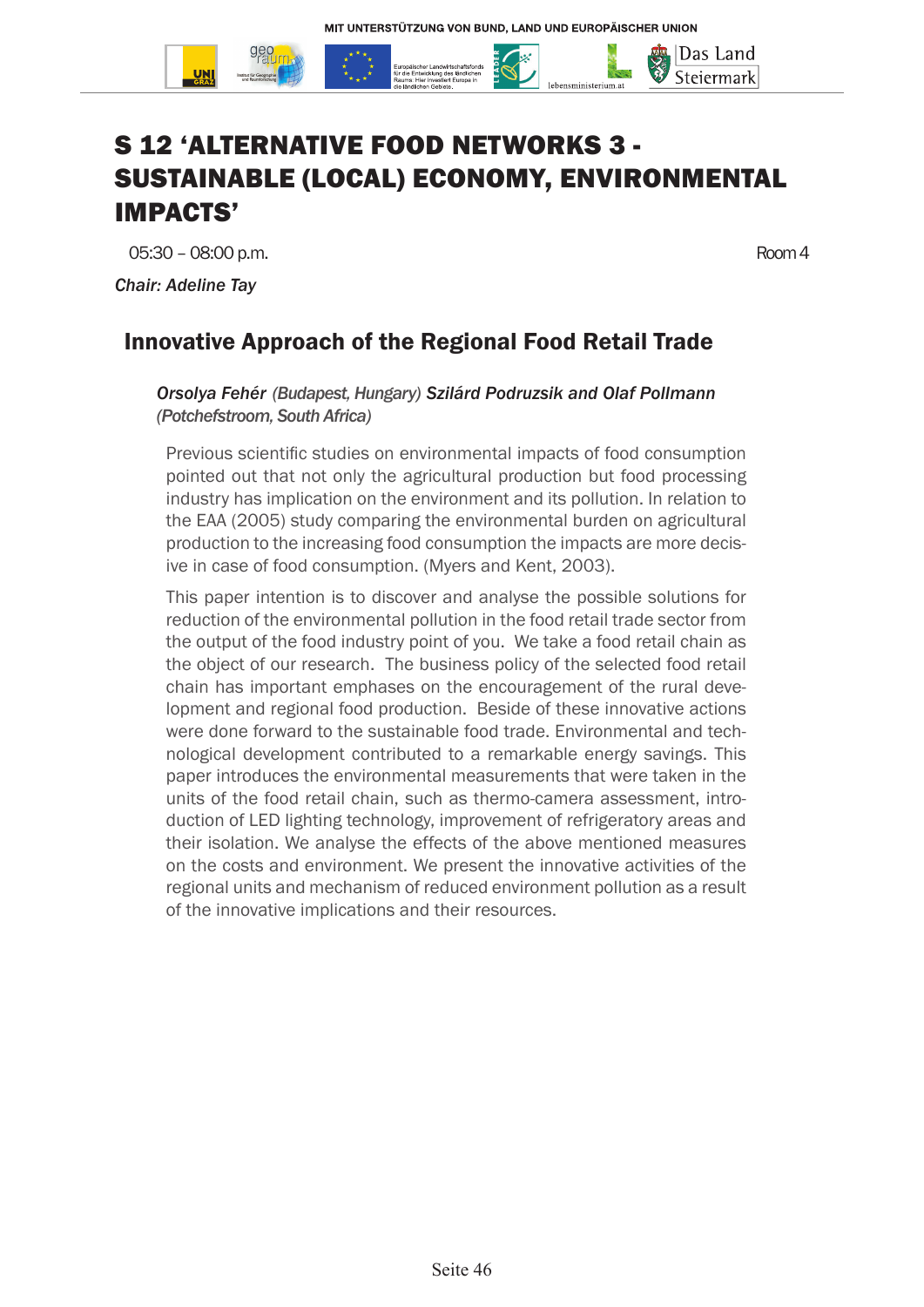

*Chair: Adeline Tay*

Das Land Steiermark

### A Nitrogen Footprint for Austrian Food Products

#### *Magdalena Pierer (Graz, Austria)*

Being an essential nutrient in fertilizers, nitrogen in chemically fixed form is crucial for sustaining global food production. Its excess use causes losses and a cascade of unintended negative effects to the environment. Research activities have thus focused on improving agricultural practices to minimize losses, but do largely neglect the consumption side.

Here we apply well-established methods of life cycle and footprint analyses to nitrogen in order to contribute to a more comprehensive assessment of food choices. Nitrogen footprints pose a considerable methodological challenge. Not only exists a fundamental conflict between nitrogen being necessary for food production, and the negative environmental consequences of its excess use, but also is it difficult to directly trace a polluter from the effects observed. Thus the nitrogen footprints presented here are not directly linked to these effects.

Austrian "Virtual nitrogen factors" have been calculated for a set of eight broad food categories (poultry, pork, beef, milk, vegetables, starchy roots, legumes, grains). These factors trace back all the nitrogen that is lost along the entire production chain, and allow deriving life-cycle based nitrogen footprints for the respective food groups. The results presented in the paper demonstrate that while in general, animal based products are less nitrogen-efficient than plant based products, the detailed ranking of food products is different when relating nitrogen footprints to either simple mass of food, or protein content. These differences clearly show that taking into account protein as an aspect of food quality is crucial for a proper assessment of dietary choices.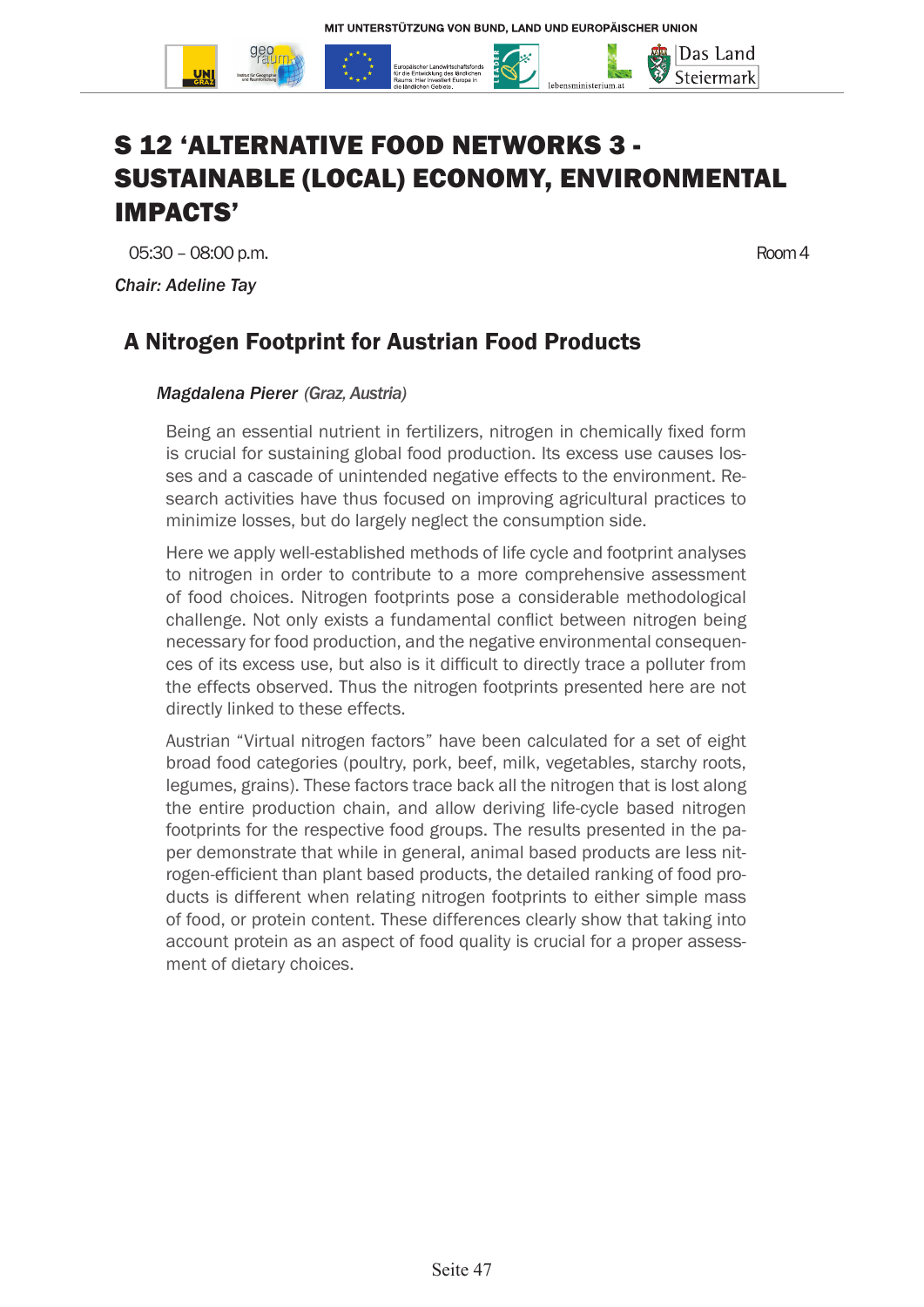

*Chair: Adeline Tay*

Das Land Steiermark

## Re-Conceptualizing Food Markets: Slowfood in Germany and Italy (to be confirmed)

#### *Julia Rösch (Jena, Germany)*

A series of food scandals and shifiting personal values forced many people to rethink their personal nutritional choices. Over the last 20 years, various ideas about alternative food supply raised and were objects of geographical research. Mainly two perspectives were inspiring for my study on alternative food networks: Cook's (2004) humanistic aproach following the paths of global food suppy chains with individualistic life perspectives and the current research of Berndt and Boeckler (2009, 2012) on heterodox economic theories about re-conceptualizing markets. I focus on the construction of markets in alternative food sectors with special emphasis on producers and activists within and around the Slow Food Movement in Italy and Germany. My research questions are:

- Markets for goods of ethical consumption: how are they developed?
- Producers and activists: What are their assumptions, ideas, arguments and actions in the process of establishing and shaping these markets?

Exemplifying my current project about generating new market-places in the alternative food sectors, I present some results of my field work in 2012 in northern and central Italy. Case studies about community-supportedagricultre illustrate how networks are elaborating creative ideas to supply urban citizens with fresh food.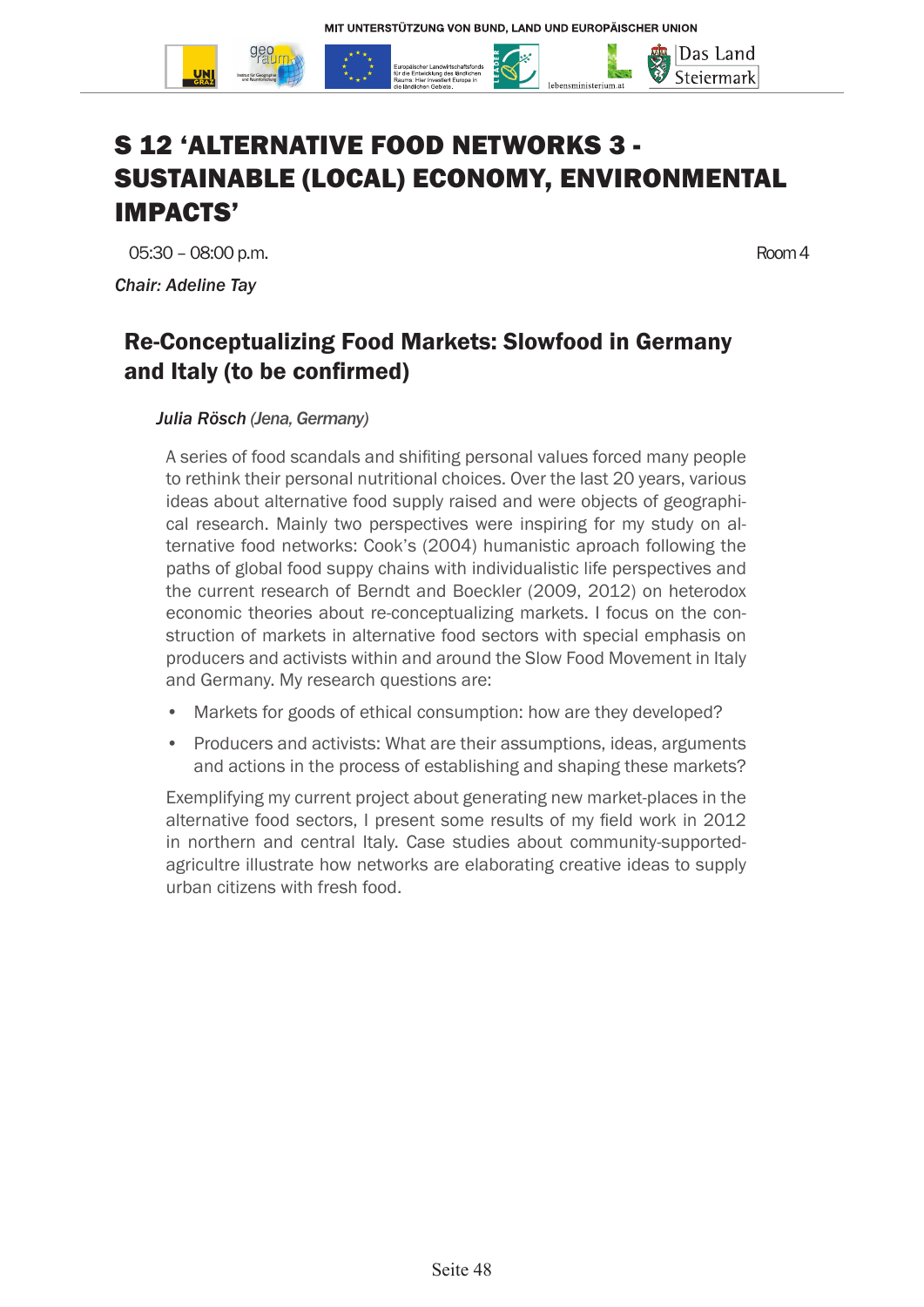



## S 13 'WINE'

10:30 – 11: 45 a.m. Room 2

*Chair: Simona Stano*

|Das Land Steiermark

## The Emergence of Hong Kong's Wine Industry Since the Tax Withdrawal in 2008

#### *Hang Kei Ho (London, UK)*

Through the analysis of qualitative data collected in Hong Kong between 2009 and 2011, this paper argues that Hong Kong has transformed into a successful wine trading hub for three key reasons: its robust infrastructure (e.g. legal, financial, logistical), support from three Hong Kong governmental agencies (InvestHK, Hong Kong Tourism Board and Hong Kong Trade Development Council) and social and historical factors (e.g. capitalist entrepreneurial mentality, post World War II immigration wave, hard working ethics). This transformation has created a number of jobs in the sector which was unknown to many a decade ago.

Import and export data demonstrates that the value of the wine trade in Hong Kong has shown a rapid increase since 2006, and even more so since the withdrawal of wine tax in February 2008. This increase presents a clear case that Hong Kong has transformed into a wine trading hub in Asia. However, the academic discussion of the development of Hong Kong's wine trade has been limited. Moreover, there is very little qualitative data to explain why wines of particular regions or countries are more popular than others.

This paper introduces an eight-element framework to analyse Hong Kong's emerging wine industry and the reasons why Hong Kong has become a successful wine trading hub. The framework allows the use of both quantitative and qualitative methods including analysis of wine trade figures and ethnography of two wine fairs, and elite interviews with professionals who work for the industry. Additionally, through examining wine auctions that took place in London, Geneva and Paris between 2007 and 2010, this chapter examines the route that fine and rare wines travel from French producers to consumers in Hong Kong.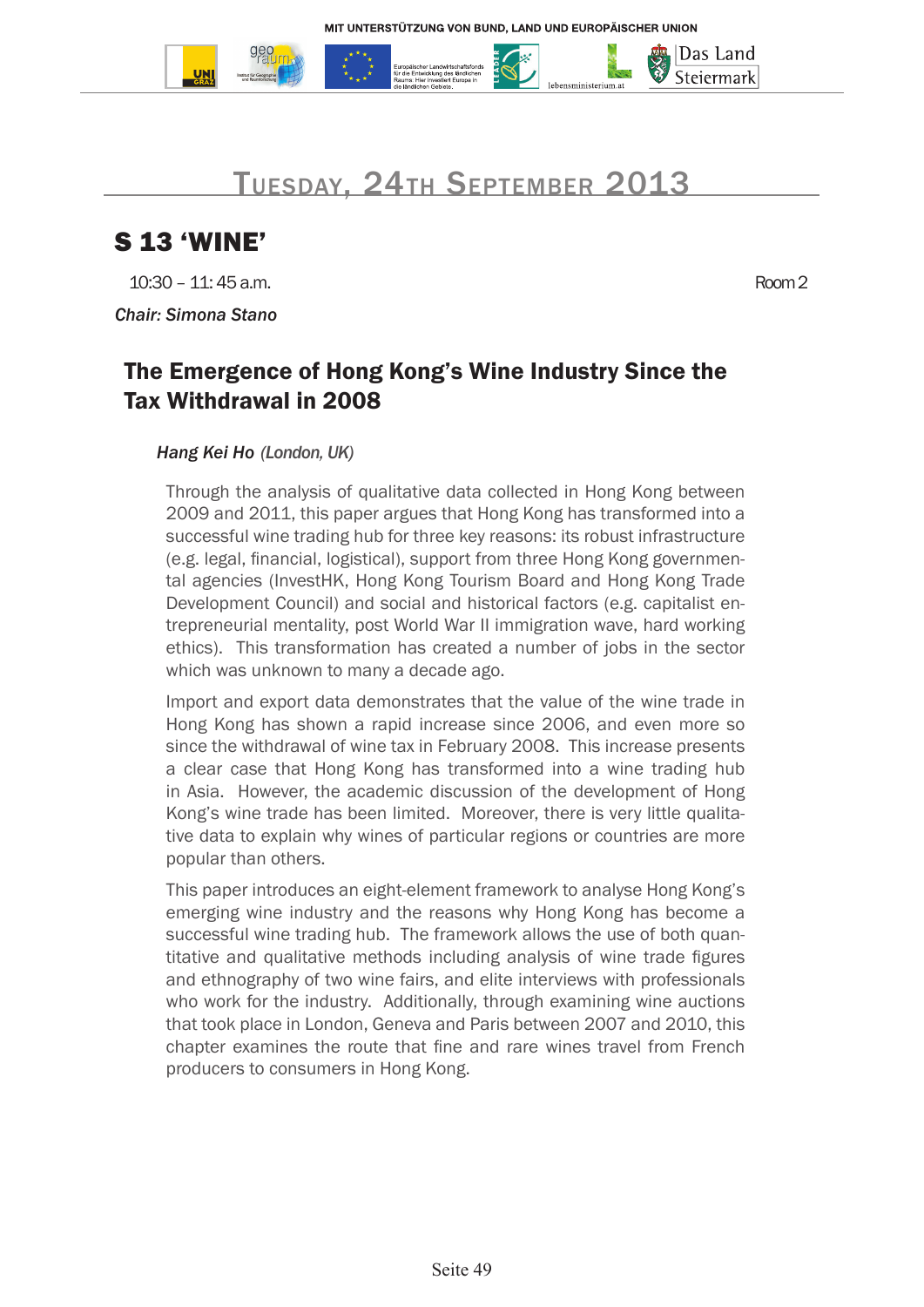



10:30 – 11: 45 a.m. Room 2

*Chair: Simona Stano*

# Are We There Yet? Exploring Empowerment at the Micro-Scale in the South African Wine Industry

#### *Agatha Herman (Plymouth, UK)*

Empowerment is a standard tool in development and post-conflict discourses (MacKenzie, 2009, Pupavac, 2005), both of which apply within South Africa, which continues to experience challenging socio-economic legacies of apartheid. The national strategy of Broad-Based Black Economic Empowerment (B-BBEE) was introduced in 2004, aiming to overcome the historical socio-economic marginalisation of the black majority through advancing black participation in the economy. This has been criticised for its narrow scope and, in the agricultural sector, depoliticisation of more radical debates around land ownership and worker rights (Bek et al., 2007, Du Toit et al., 2008, Kruger, 2011).

Through the South African wine industry – renowned for its prosperity and long 'a byword for white power and black exploitation' (Du Toit et al., 2008: 7) – this paper reflects on the micro-level relations, spaces and practices of B-BBEE. Wine brands that explicitly engage with the 'ethics' of empowerment and transformation are used to question the extent to which current B-BBEE strategies are overcoming internal and structural constraints, thus allowing individuals and communities to develop the resources and capabilities through which power is exercised (Allen, 2003), and to perform empowered subjectivities. This paper thus acts to respond to Goodman et al's (2010) call for more engagement with issues of power within contemporary ethical foodscapes and, more broadly, analyses of how power is locally enacted (Cahill, 2008).

Das Land Steiermark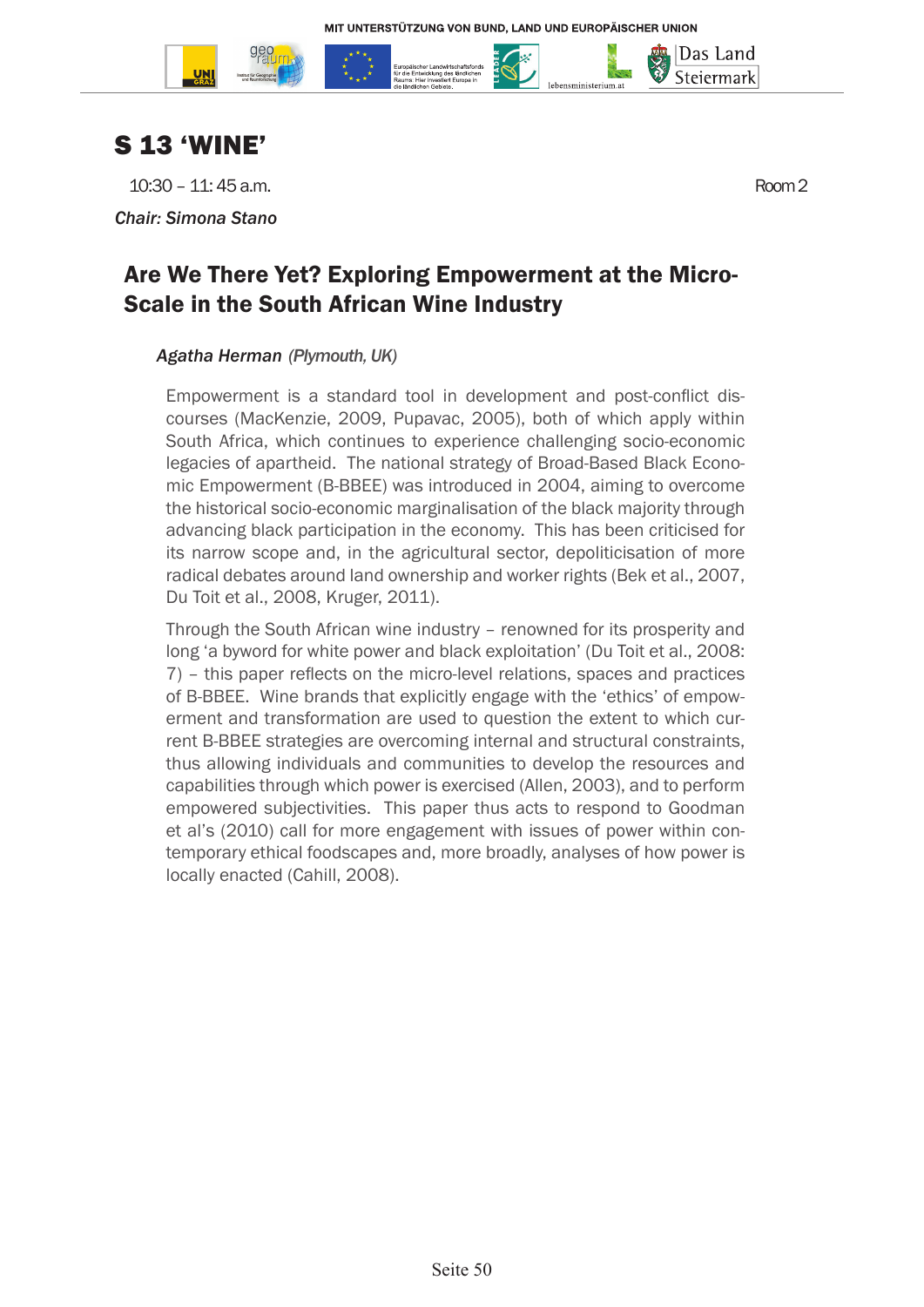

## S 14 'RETAIL CHAINS'

10:30 – 11: 45 a.m. Room 3

*Chair: Annalisa Colombino*

Das Land Steiermark

## Local Food in an Era of Large-Scale Retailing

#### *Jenny Lee (Uppsala, Sweden)*

This paper investigates the way big retailers navigate the local food market in Sweden. Local food is often equated with small-scale and more authentic ways of producing food that resonate with affluent consumers – the gastronomic middle-classes. But local food has also increasingly attracted attention as a possible solution to the challenges of climate change and sustainable development. However, large-scale retailing is also trying to cut into this market segment. How is the concept of local food articulated in the global context of transnational supermarket chains? How important is local food in the marketing and in the actual sales figures? How do the large-scale retailers define local food? How does this affect the possibilities of small-scale local food producers to re-enter the market?

Furthermore, the purpose of this paper is also to discuss the influence of history. How do the historical decisions affect the present, i.e. what are the effects of technological path dependency? The logic of large-scale logistics and the preferred mode of transport seem to favor certain behaviors and choices. For example, the major retailers have large terminals for various food sections, such as fresh produce, dry goods, deep-frozen foods, all different locations. The movement towards standardization and rationalization during the 20th century has been accentuated by the advances in logistics due in part to improvements of ICT, which alter the fundamental way logistics are carried out. But do the new technologies also open up windows of opportunity for local food?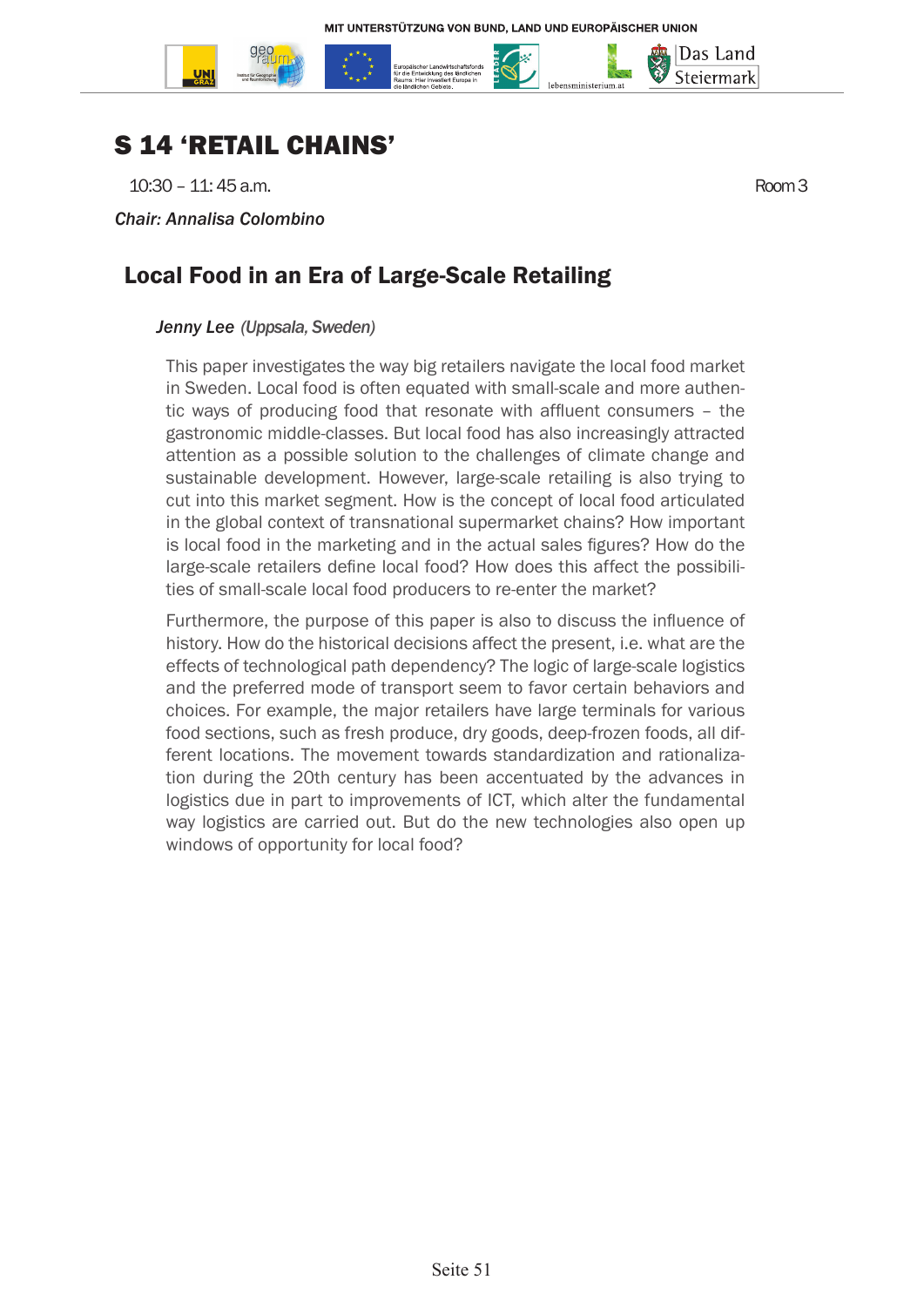



 $10:30 - 11:45$  a.m. Room 3

*Chair: Annalisa Colombino*

### Mot Ca Phe Sua Da... or a Frappuccino Consuming Coffee Culture in Contemporary Vietnam

#### *Sarah G. Grant (Riverside, USA)*

Vietnam's rapid and remarkable rise to become one of the top global producers of coffee is an intriguing, complex, and perpetually unfolding story. While much of the coffee produced in Vietnam is for export, the rise of domestic coffee consumption within Vietnam speaks volumes about this market-oriented socialist country and its place in the global commodity trade. This paper explores the intricacies of such consumption and the ways in which it manifests in contemporary Vietnam. In spaces such as the Trung Nguyen Coffee Village, the recently opened flagship Starbucks store, and street-side cafes throughout the country conspicuous consumption exists on several levels. Coffee consumed on a daily basis, cafes frequented, and the conduits for coffee related knowledge are all increasingly evident forms of consumption in local contexts. Attempts to brand local coffee and display these brands on a national stage at coffee festivals or roadside billboards, or ostensibly unbranded coffee sold at local cafes are all significant ways in which the everyday consumption of coffee illuminates the new modernity of Vietnam. The Vietnamese coffee industry offers a lens into branding, tiers of legitimacy, and the global economy of value on a local scale. The intensification of daily coffee consumption, however, does not necessarily represent a complete shift in the regulatory aspects of cash crop commodity production, rather it elucidates the boundaries of socialism that exist in market-oriented socialist Vietnam.

Das Land Steiermark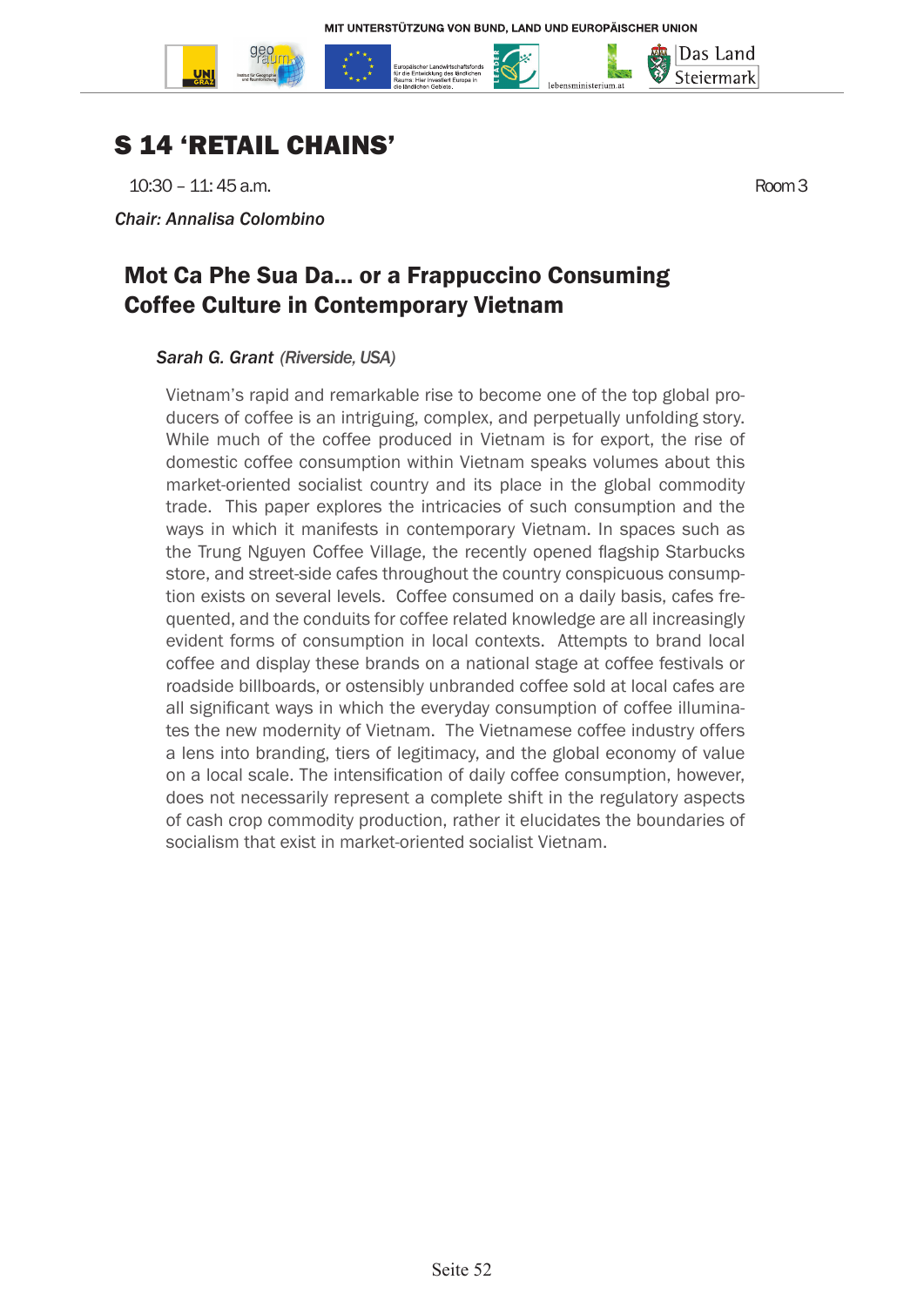

# S 15 'SOCIOLOGY OF FOOD, FOOD DEBATES'

10:30 – 11: 45 a.m. Room 4

*Chair: Markus Schermer*

### The studies of Sociology of Food: Between Rural Sociology and Sociology of Consumption

#### *Cecilia Díaz-Méndez and Isabel Garcia-Espejo (Oviedo, Spain)*

The Sociology of Food is a relatively new area of work which only in recent years has gained international scientific relevance as a discipline of study (Mennell, Murcotrt and van Otterloo, 1992; McIntosh, 1996; Beardsworth and Keil, 1997; Germov and Williams, 2000; Koc, Sumner and Wilson, 2012). The delay in the formation of a specific scientific body is the result of a combination of factors: the diversity of subjects, the methodological difficulties to face a multidimensional field of study, or the scarcity of comparative studies. This paper summarizes how sociology undertakes the study of food at the international level and to make some critical proposals as to their evolution. As a result, we may conclude that the Sociology of Food occupies a specific field of study, although it frequently overlaps the fields of Rural Sociology and Sociology of Consumption.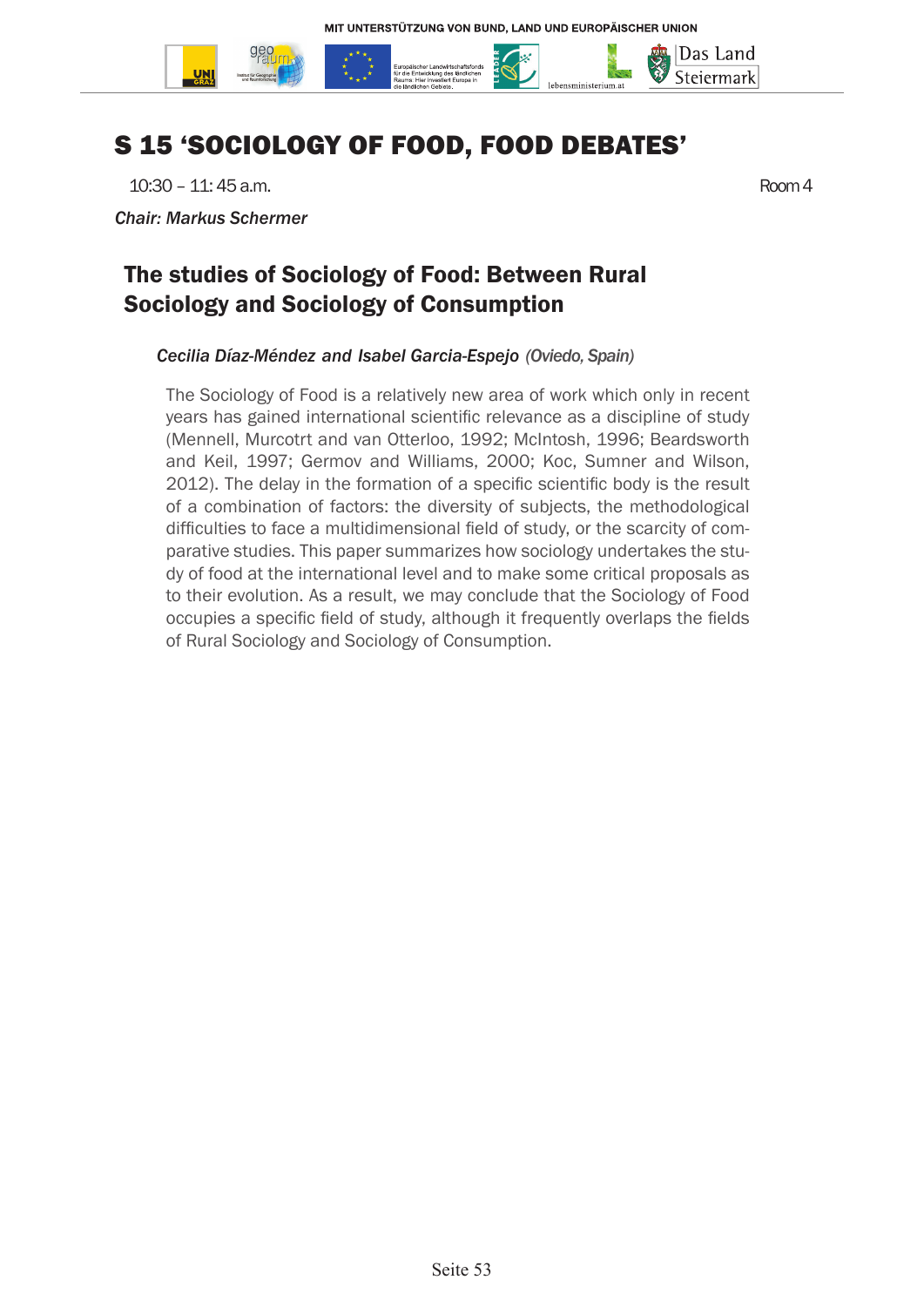

# S 15 'SOCIOLOGY OF FOOD, FOOD DEBATES'

10:30 – 11: 45 a.m. Room 4

*Chair: Markus Schermer*

#### Meal Cultures: A New Approach in Food Debates

#### *Parto Teherani-Krönner (Berlin, Germany)*

A new concept of food systems will open an unused scope of action. With this presentation I will propose my concept of meal cultures as an alternative approach to the ongoing debate on food crisis including: access to food, food security and safety as well as the discussion on excess of food. Problems of our daily nutrition that I would define as a crisis of our meal cultures cannot be solved without an innovative view on that what people eat. As human beings usually do not eat raw agricultural products but prepared meals, it is necessary to focus on this process as well in order to place meals in a broader context of social and cultural interaction. I see the meal culture approach as a challenge to the classical discussion on food security and safety. It is closer to the food sovereignty discussions but still has other dimensions including the important gender dimension of our food systems that should not be ignored.

When thinking about 'meals' we will recognize that there are much more components necessary to prepare a tasty meal that will fit the habits and preferences people in different societies. Food systems and the mode of preparation are diverse they changes from region to region. The work that is needed to prepare everyday meals is still done by women mostly whose work has remained invisible and thus seldom honoured fairly. All the activities and tasks needed to reach meal security have seldom been valued; the whole debate on 'food security' has to be evaluated with regard to the production as well as the social reproduction sphere. These processes are part of the hidden care economy and should be included in the on-going value chain debates and approach.

If the food security debate and the agricultural policy and economy would focus more on meal culture and not just on some particular marketed cash crops and commodities, the whole socio-cultural process of meal preparation, sharing, eating and enjoying can become an important part of scientific reflection on nourishment and meal sovereignty. Not raw products but meals people eat should be at the centre of reshaping our food systems and civic food networks.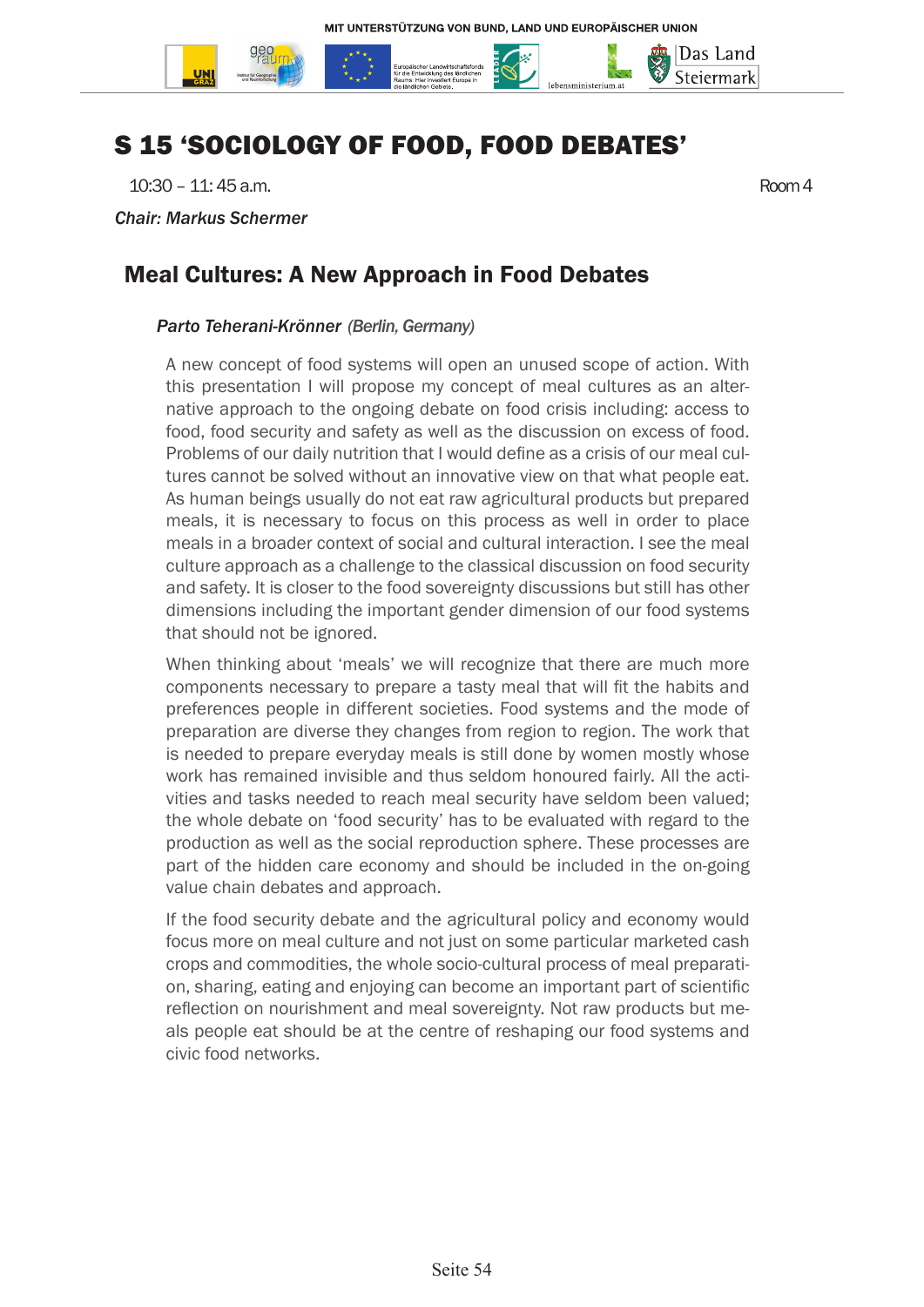

# S 16 'ALTERNATIVE FOOD NETWORKS 4'

06:00 – 07:30 p.m. Room 2

*Chair: Paolo Giaccaria*

### Strengthening Organic Food Value Chains in Germany

#### *Susanne Von Muenchhausen, Kristin Schulz K. and Anna Haering (Eberswalde, Germany)*

The German market for organic products is the largest in Europe. The annual volume of organic sales tripled since 2000 now reaching 7 billion Euro. More than 10.500 processors (2009) built the organic food value chains in Germany. About 60% of national demand for organic products is satisfied by domestic production while Germany is also the largest importer of organic food in Europe.

Organic food production and consumption has a long tradition in Germany. In 2012, 8% of all farms were organic with approx. 6.3% of the agricultural area. Organic agriculture grew by 75% between 2000 and 2009. Concurrently, a large variety of food value chains developed in a multifaceted market. Organic food value chains include farmers, processors and/or sales businesses. Variety in organic markets is particularly high in Germany due to manifold kinds of partnerships between food chain actors such as individual enterprises, associations, food coops or producer-consumer initiatives.

In spite of the positive overall development, there still are significant challenges for the production and marketing of organic food in Germany. Organic production volumes are growing slower than demand. The German organic market is integrated in global markets. Many consumers question the core values of organic products due to a number of food scandals that tended to happen in mainstream chains. Some chains, businesses or initiatives seem to be less affected or handle the challenges more successfully than others.

Our paper will start with a short overview of the diversity of organic food chains in Germany. Building on this, a study area with the typical diversity of organic food value chains in Germany will be selected. We will show that – within the same region and for the same product group – several different supply chains coexist. Smaller businesses tend to focus on market niches and particular consumer groups and values. The in-depth analysis identifies the strengths and weaknesses of different types of organic food chains. Exemplarily, we will highlight factors that can strengthen value chains for organic food.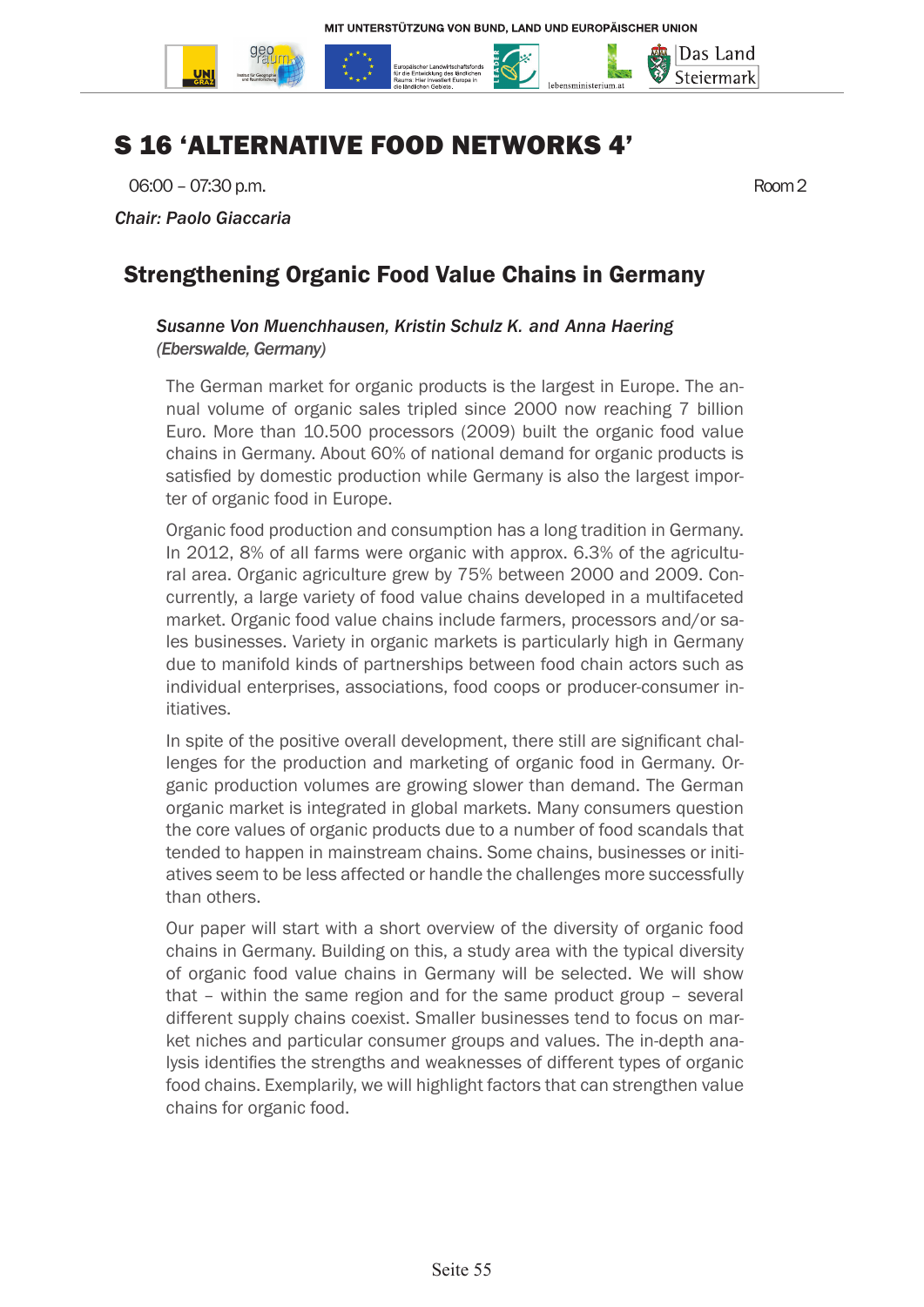

## S 16 'ALTERNATIVE FOOD NETWORKS 4'

06:00 – 07:30 p.m. Room 2

*Chair: Paolo Giaccaria*

### Shortening Food Chains in Poland - Between Traditional Communities and Late Modernity

#### *Ewa Kopczyńska (Krakow, Poland)*

Presentation focuses on relation between two types of food supply chains. One of them comes from traditional social networks, in Poland it is mainly family and neighbors network. It is based on custom, trust and being a part of natural cycle of seasons, holidays, feasts and fasts. It is oriented on 'private' values like economic values, availability, repeatability and quality (which is here mainly "being ours", known, controlled). Shortening food chains in late modernity is based on innovation, mobility, creativity and establishing new social bonds. It is highly connected to perspective of sustainability, 'new locality', global ethics and global networks of people, information and institutions. The consumers' food cooperatives, box sale, networks of ecological food distribution and innovative slow food activities are flourishing in big cities, mostly among people with high socioeconomic status, being mobile in social and geographical sense. Since the modernization in eastern Europe has been slowed down during socialism, these two kinds of food chains exist in Poland next to each other.

My research in southern Poland are led parallel on both kinds of short food chains. Observation, analysis of data and anthropological interviews helps to make a picture of these two types: farmers markets in the center of the city and in villages, organic food shops and direct local sell, road sell and barter food exchange.

These forms of food distribution are mutually limiting and making barriers for each other but there are also important points of cooperation, since they are the complementary systems. Each of them "naturally" has the resources the other one desire.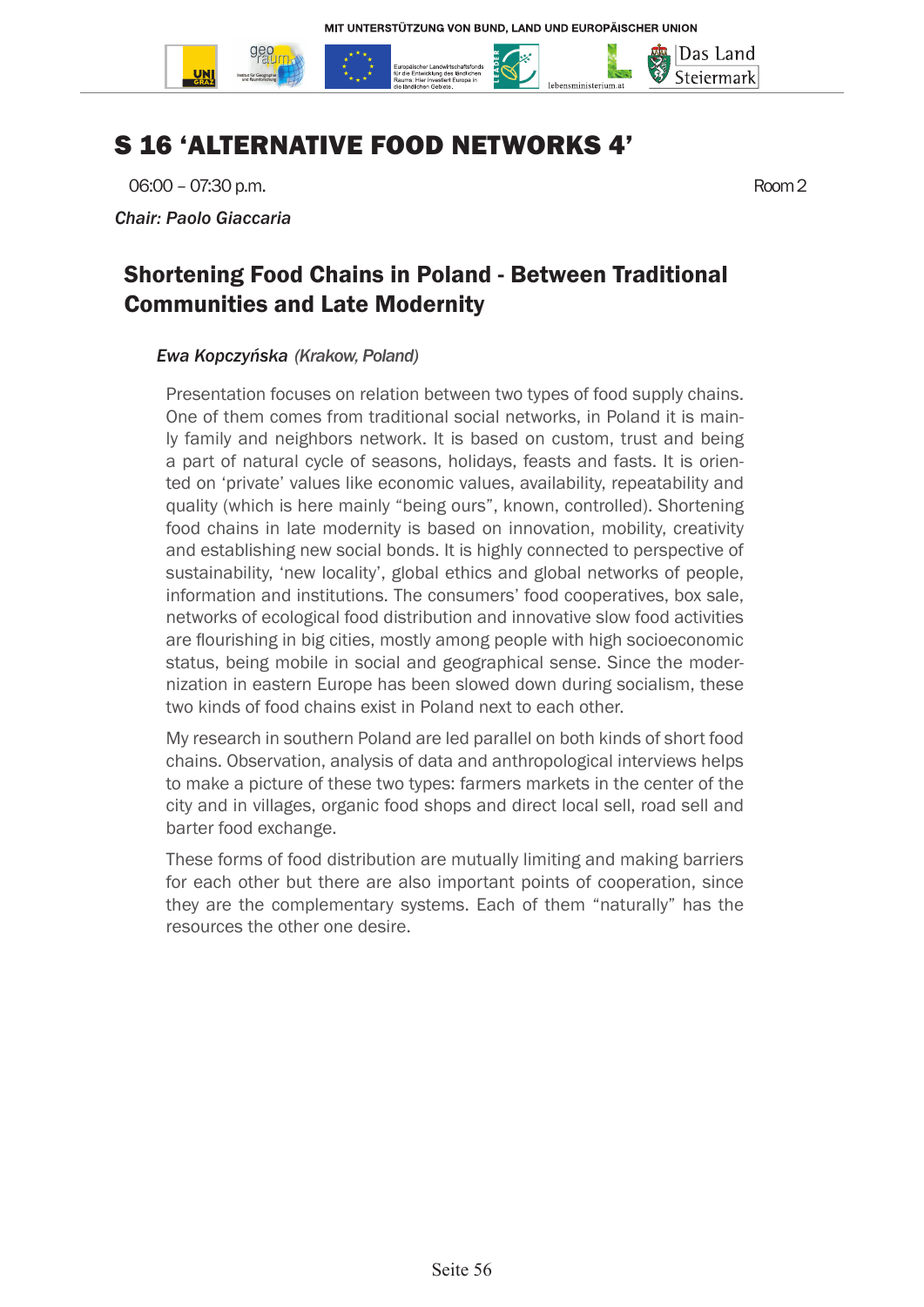

# S 16 'ALTERNATIVE FOOD NETWORKS 4'

06:00 – 07:30 p.m. Room 2

*Chair: Paolo Giaccaria*

## Alternative Food Systems and their Influence on the Resilience of the Involved Farms using the Example of the ´ADAMAH BioHof` in Austria

#### *Petra Hirner, Rebecka Milestad and Susanne Kummer (Vienna, Austria)*

Organic farming with its principles has been suggested to foster diversified farming, thus leading to a higher capacity of adaptiveness and enhanced farm resilience. Resilience is the capacity to deal successfully with change and is crucial to farm existence in times of change. The rapid growth of the organic food sector, due to marketing products through conventional food chains, partly led to a neglecting of the social and ecological principles in favour to economic benefits. Such developments can possibly affect a farm´s ability to cope with change. The challenge thus lies in identifying emerging markets for scaling up organic farming that strengthens the resilience of farms.

This paper deals with a growing alternative food system (ADAMAH BioHof) in Austria and its influence on the farms in terms of social-ecological resilience. Central to the research are the supplying farms, from which 19 farmers were interrogated in semi-structured interviews. The interviews have been analysed with qualitative content analysis and quantitative data analysis.

Results show that several characteristics of the selected alternative food systems had positive effects on the resilience of the farms, like closeness to the consumers or flexibility in the organisation. Furthermore the producers stated benefits in the cooperation with the alternative food system, that didn´t occur in other market relations. Higher prices for the products or personal contact to the people who run the food system were among those benefits. Market strategies influence the resilience of farms. Alternative food systems suggest that farmers have less anonymity, more independency and a higher flexibility, thus strengthening the building of farm resilience.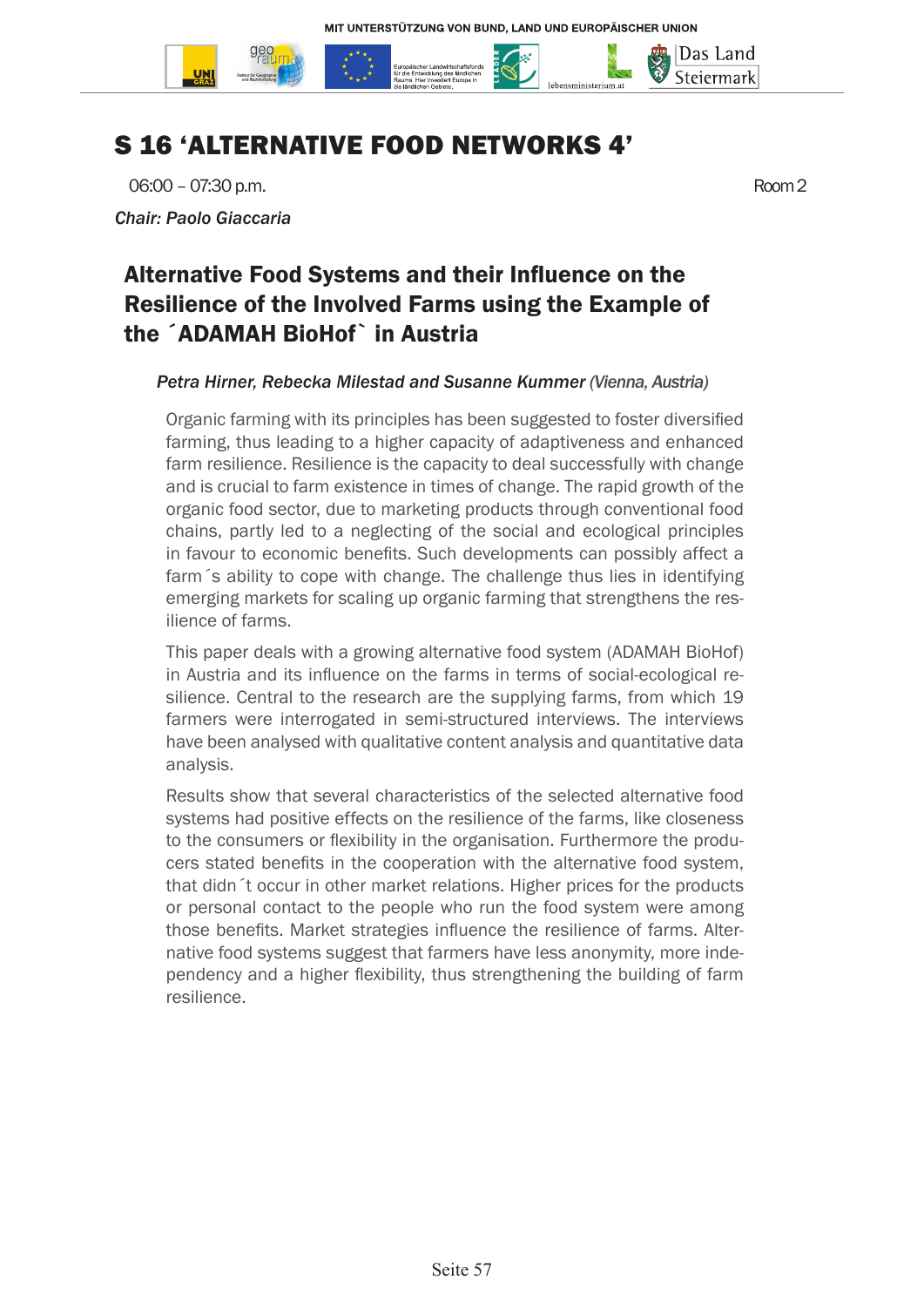

# S 17 'MEDIA, CELEBRITY CHEFS, CREATIVITY'

06:00 – 07:30 p.m. Room 3

*Chair: Annalisa Colombino*

#### Food Media and the Tension Between Access and Excess

#### *Steve Ellwood and Richard Mitchell (Dunedin, New Zealand)*

Over the last two decades food media has given audiences around the world greater exposure to food, cooking techniques and the latest 'exotic' ingredient or new technology. Celebrity chefs like Emeril Lagasse, Nigella Lawson and Jamie Oliver share their expertise, philosophy and approachable styling of food across all forms of media. Their carefully scripted story encourages the audience to emulate their creative endeavour, creating desire and demand for exotic ingredients and the latest culinary toy (Krishnend, 2007). Suppliers of food related products have a vested interest in these slick presentations as there is an ever-expanding demand to make these myriad ingredients available to a wider and wider global market (Bourdain, 2009). Celebrity chefs develop and promote their own ranges of products and endorse those produced by others. While some of these chefs espouse environmental and social responsibility, demand is created by many others for products with little or no regard to seasonal availability, environmental damage or the ethical considerations. Indeed, Krishnend (2007, p. 56) suggests that the very act of viewing such playful and highly aestheticised 'food pornography' makes it "open to the charge of excess and moral decay." This paper highlights the tension between access and excess created by food media by exploring how it has changed the nature of demand for raw ingredients and food stuffs amongst culinary practitioners. It does so, by presenting a case study of culinary education in Dunedin, New Zealand, as education provides the next generation of culinary professionals who are the early adopters of many of these ingredients in new marketplaces.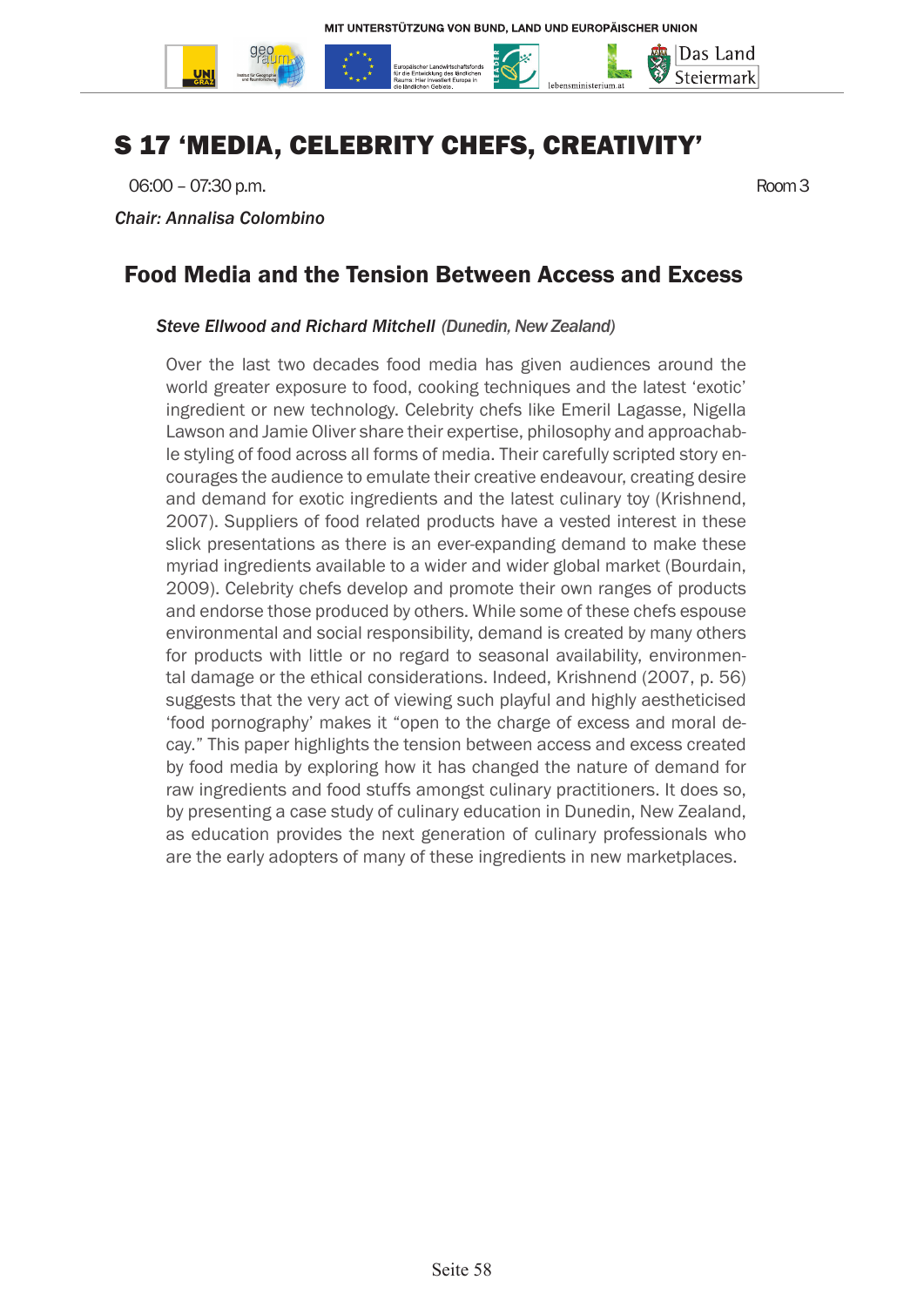

# S 17 'MEDIA, CELEBRITY CHEFS, CREATIVITY'

06:00 – 07:30 p.m.

*Chair: Annalisa Colombino*

### Whose Heritage? Heritage vegetables in the UK Media - A Battle for Ownership

#### *Abigail Wincott (Brighton, UK)*

The British have started growing more vegetables and fewer flowers. In particular, traditional varieties or 'heritage vegetables' are experiencing a surprise revival (Food and Environment Research Agency 2009; Horticultural Trades Association (HTA) 2010). The concept of heritage vegetables began with a small number of collectors campaigning for their protection, and their current mainstreaming can perhaps be understood as a consumer response to anxiety about affluence (Samuel 1994; Soper 2008) and the effects of modern industrial food production (Freidberg 2004; Guthrie et al 2006; Counihan and Van Esterik 2008). In the British media landscape it is a truism that British food culture is , broken' (Floyd 2004; Hollows and Jones 2010), that people have too much food, but too little food culture. It is early days for the mainstream discourse of heritage vegetables, as we can tell from the way in which news articles still feel the need to explain what they are. But already it appears heritage vegetable discourse is the site of a struggle for meaning and ownership. Some campaigning texts still frame heritage vegetable growing as a radical protest against the power of the state and multinational seed companies. But the retail horticultural trade has also recently recognised the potential for growth in sales of heritage vegetable seeds, in an otherwise sluggish market (HTA 2011, 2012) and a small number of non-governmental bodies are mobilising in order to 'educate' the general public about their horticultural heritage, in the mould of , authorised' monumental heritage (Smith 2006).

Heritage vegetable texts offer us the chance to examine what happens to emerging radical discourses of food and consumption, as they come into contact with mainstream discourses, such as expert-led heritage conservation and lifestyle consumerism.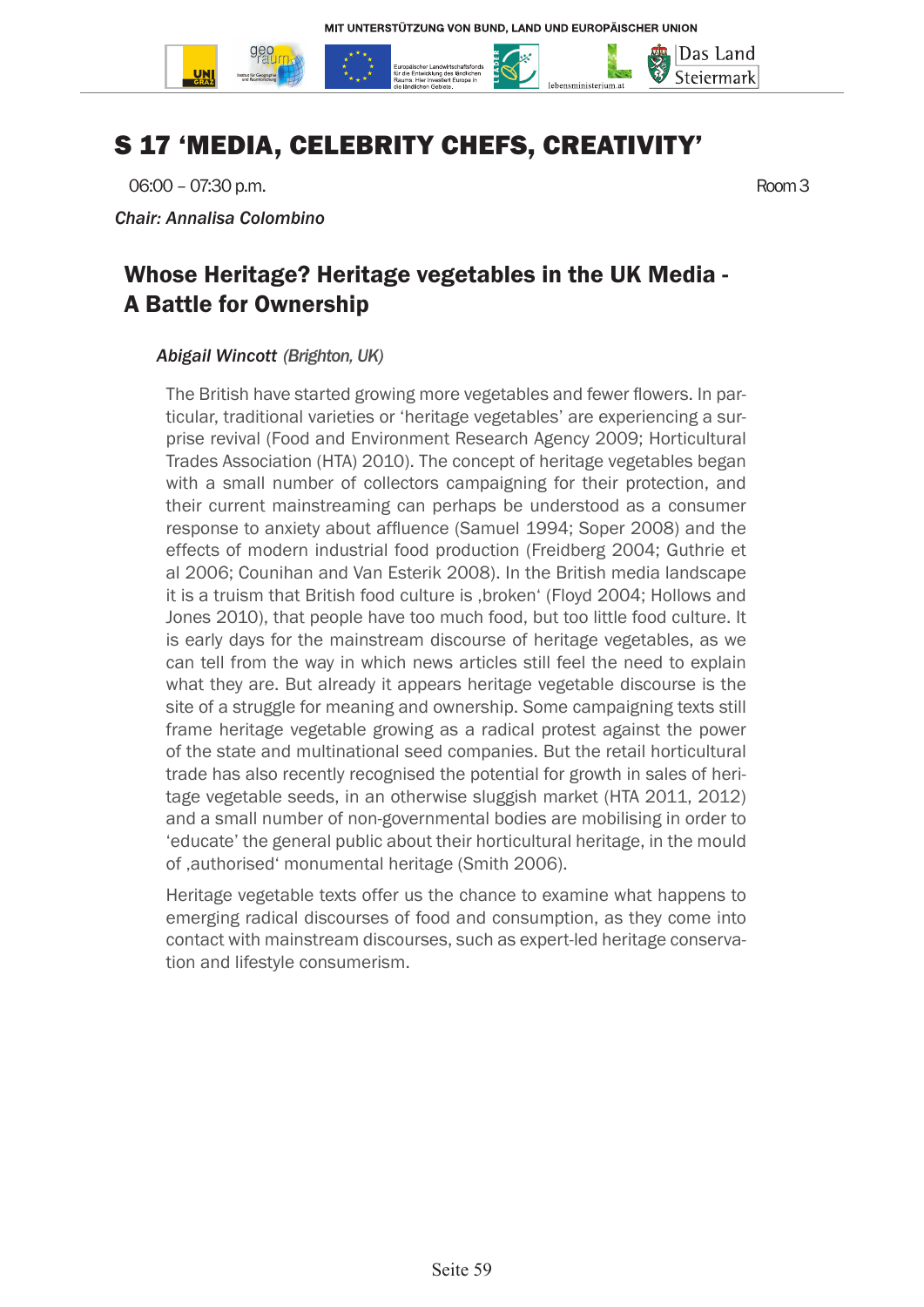

# S 17 'MEDIA, CELEBRITY CHEFS, CREATIVITY'

06:00 – 07:30 p.m.

*Chair: Annalisa Colombino*

### Delicate Thoughts. Food Cravings In The Light Of Inner **Experience**

#### *Fransisca Tan (Vienna, Austria)*

Food Matters. Looking at the contemporary access to food you might even see it as a window to different worlds. Connecting to the front line of research it is common to find concepts such as »food cravings« related to issues of obesity, depression, addiction or compulsion. Exemplary assessments include arbitrary rating scales, speed of consumption, physiological arousal or saliva secretion. But on second thought this will evoke curiosity on how we actually define and operationalize hypothetical constructs that are hardly directly measurable.

Facing our ways of consumption it suggests itself that we are far ahead the basic rationale of food being solely for purposes of nourishing and fuelling the body. Nevertheless, it seems that in science it is presented only few and far between that there is more to it than nutrition. Thus, instead of looking through a micronutrient lens of explaining mechanisms, an experiential approach towards understanding food-related experiences may give rise to novel perspectives towards psychological and social aspects of nurturance. Using the qualitative approach of dialogical phenomenology a case-based mapping of foodrelated thoughts shall shed light on the pristine inner experience and our understanding, construction and integration of food in daily life. By adjoining a new sense to the conference theme, namely the significance of subjective cognitive and emotional »Access to Food«, it is aligned that how we experience food matters just as much.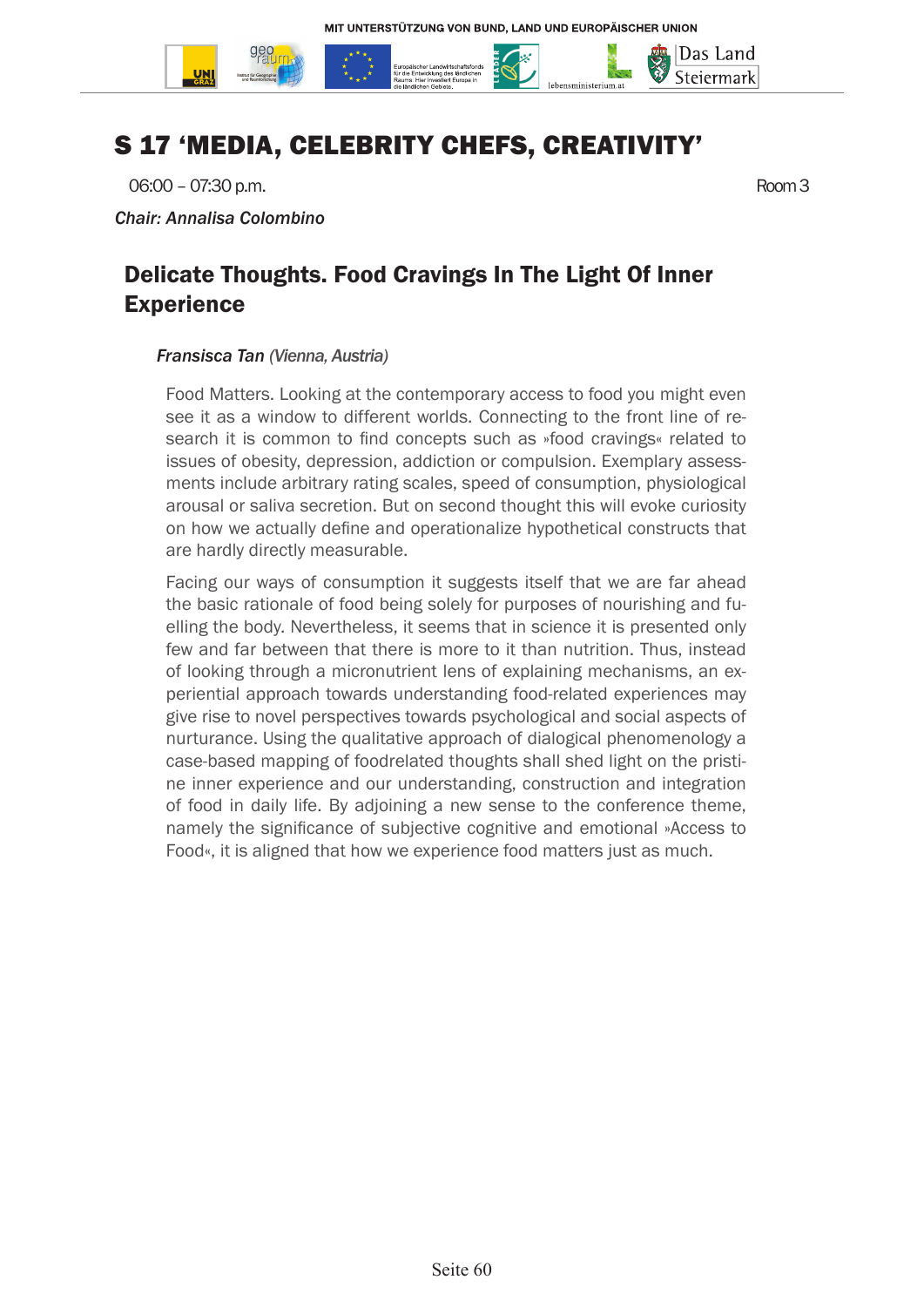

## S 18 'SUSTAINABILITY'

06:00 – 07:30 p.m.

*Chair: Julia Rösch*

## The Local Dilemma: Searching for Sustainability in the Locality

#### *Matilda Marshall (Umeå, Sweden)*

What is the best option: buying organic apples from Argentina and organic cucumbers from Spain, or choosing Swedish non-organic alternatives, produced in greenhouses, but that have travelled shorter distances? Whilst scientific calculations opt for the former suggestion, Swedish consumers are leaning towards the latter. Why this discrepancy?

This paper draws on tendencies found in the initial phase of my fieldwork for my PhD dissertation. My informants adhere to notions of sustainability in various manners, such as consuming organic food, growing their own vegetables, dumpster diving and visiting farmers markets. Whilst organic food is believed to be produced in a more sustainable manner, long transports are seen by some – but not by all – consumers as illogical and unsustainable. Local food production bears connotations of short distances, a thriving countryside with local job opportunities and preservation of historical traditions and skills. These arguments can also be found in the marketing of for example regional milk. Sustainability is thus seen as a combination of ecological, social, economical and cultural sustainability.

My PhD project seeks to explore how the notion of sustainability is understood, negotiated and turned into practice in the everyday life of the Swedish household. As food is something we all have a daily relationship to, it is used as an entrance to highlight sense-making, practices and strategies related to sustainability in the domestic sphere. The qualitative study is based on interviews and participant observations. With this paper I wish to explore how achieving global sustainability is perceived through the local and is connected to nostalgia, ideals and paradoxes.

Das Land Steiermark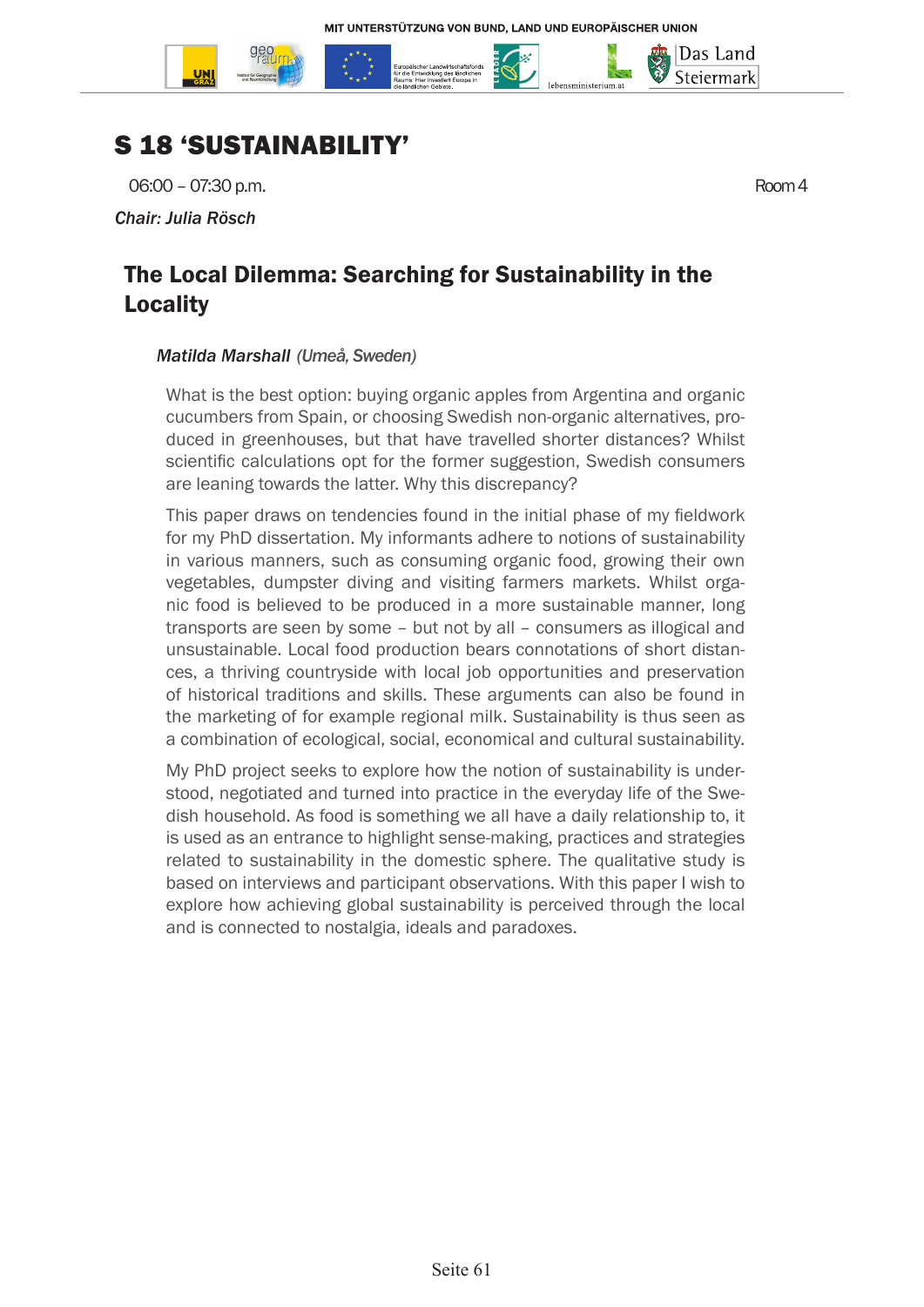



06:00 – 07:30 p.m. *Chair: Julia Rösch*

Das Land Steiermark

## Going More Vegan: An Appeal to Treading New Paths to Sustainable Production and Consumption Practices via Politics of the Possible and Relational Geographies of Responsibility

#### *Steffen Hirth (Hamburg, Germany)*

High consumption of animal products is, in "western" food contexts, an everyday practice. These "normal" and normalised production and consumption patterns account heavily for challenges to sustainability. Rather than a dogmatic call for total abstinence from animal products, "going more vegan" should be seen as a diplomatic opportunity for enacting geographies and politics of possibility to construct a sustainably viable and socially just food system.

From the perspective of Political Ecology, it is important to acknowledge what for many remains inconceivable: the "normal" rates of production and consumption are destroying the natural environment, not (only) the exuberating practices of some "sinners". Animal products generally contribute more to global GHG emissions than plants directly consumed by humans: the negative feed/gain rate illustrates that animal products incur nutritional energy losses and, geographically speaking, require more space. Additionally, taking into account the lower prevalence of coronary diseases and diabetes in plant-oriented diets, significantly reducing livestock seems a responsible path to follow. Referring to a case study on patterns of naturalisation in the advertisement landscapes of the dairy industry, this presentation gives insights into how the mystification of rural production spaces contributes to the normalisation of dairy product consumption. Rather than merely blaming the dairy industry for its commodity fetishism, a relational approach to responsibility embraces all the actors, involved both spatially and socially (e.g. authors of children's books on farming). Deand reconstructing the actors' (dis)connections, and questioning diverse rationalities and subjectivities could be the starting point toward normalising sustainable practices, including careful consumption of meat and dairy, by cultivating spaces of possibility.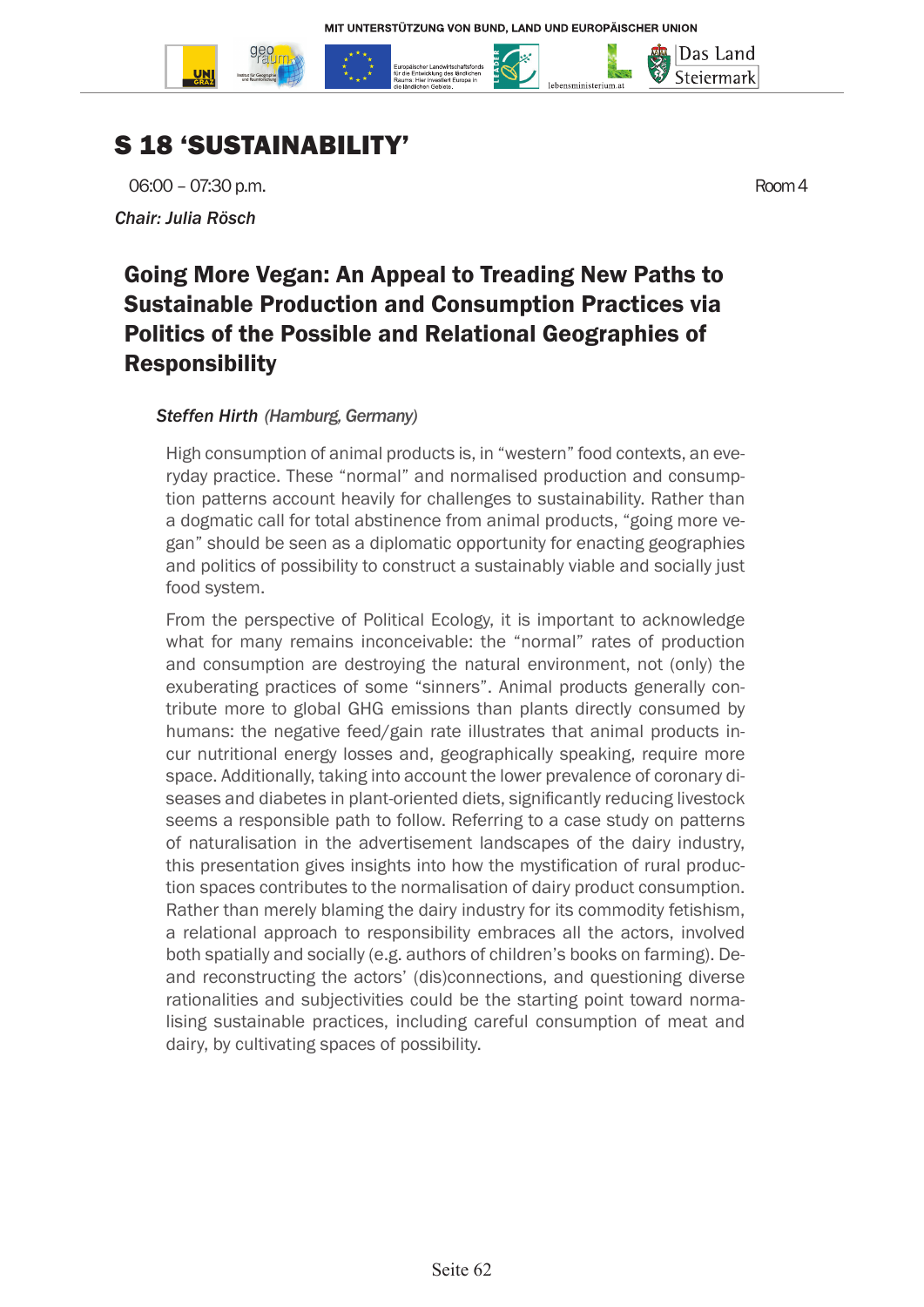



06:00 – 07:30 p.m.

*Chair: Julia Rösch*

Das Land Steiermark

## Selling out or wising up? Responding to the neo-liberal impulse from within Community Supported Agriculture in the U.K.

#### *Ian M Humphrey (Sheffield, UK)*

Community Supported Agriculture (CSA) is a well established mode of alternative food provisioning that has the potential to effect a socio-technological transition to a more localised, environmentally sustainable and socially just mode of agriculture.

In the U.K. there are fewer than 100 functioning Community Supported Agriculture (CSA) schemes at present, a total comparable to that in North America approximately 20 years ago where numbers have now grown beyond 10,000. Originally premised on the concept of shared risk and prolonged commitment between producers and consumers, CSA has evolved in North America into hybrid models of direct marketing that increasingly place a greater burden of responsibility on the farmer in diverse labour practices such as cultivation, administration and distribution.

This paper uses fieldwork data derived from an extended comparative ethnographic study of two nascent CSA projects in England and Wales to contrast their development pathways in respect to risk sharing and viability. The paper also draws on a short study visit to several North American CSAs in order to contrast the impulse of the two U.K. case studies to incorporate market-based, neo-liberal ideologies of consumer sovereignty in order to remain competitive and financially viable in the current political economy. The results suggest that in some respects the original risk-sharing principles of CSA are being sacrificed to accommodate discrete subscribers who have limited attachment to the concepts of community or support, and the notion of social justice for farm employees that such a commitment implies.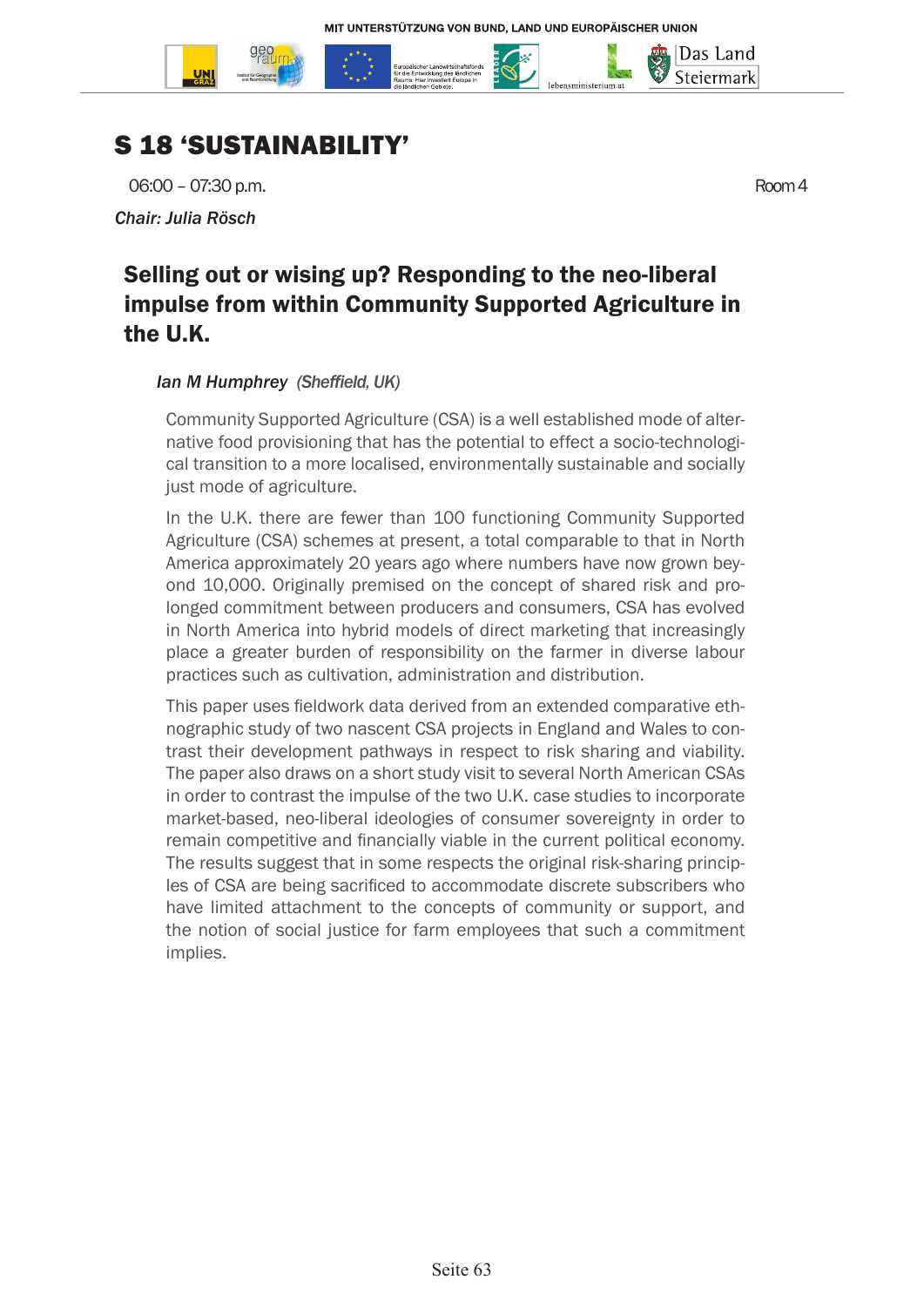

# S 19 'POST-SOCIALIST ALTERNATIVE FOOD NETWORKS 2'

06:00 – 07:30 p.m. Room 5

*Chairs: Petr Jehlička and Lenka Fendrychová*

## Post-Socialist Alternative Foodscapes and Sustainability: The Case of Farmers´ Markets in Prague, **Czechia**

#### *Lenka Fendrychová (Prague, Czech Republic)*

After almost two decades of the growing hegemony of supermarkets in the Czech foodscape, in the last three years Prague and other Czech cities have seen a surge of interest in alternative food provisioning with the farmers' markets representing the major trend so far. In the predominantly Anglo-American food studies literature western farmers' markets and other alternative food networks (AFNs) are typically interpreted as a response to the problems of the conventional agro-food system, a part of the wider 'turn to quality' in food production and consumption. Some commentators associate them with the transition towards more sustainable food system while others criticize them for being socially exclusive. In the world where hunger coexists with the obesity epidemic and food security is back on the political agenda the need to find ways of securing nutritious food for the growing population without compromising ecosystems' capacity is gaining an increased urgency. The recent unprecedented rise of farmers' markets in Czechia and other Central and Eastern European societies has placed post-socialist geographies of food and AFNs under spotlight. To what extent are western conceptualizations of the AFNs relevant in the case of Czech farmers<sup>2</sup> markets? How can their boom be explained? What are the aims, motivations and values of their stakeholders? How do Czech farmers' markets relate to the issues of sustainability and social justice agenda? This paper will seek to answers these questions by drawing mainly on the interviews with the actors involved in organizing and promoting farmers' markets in Prague.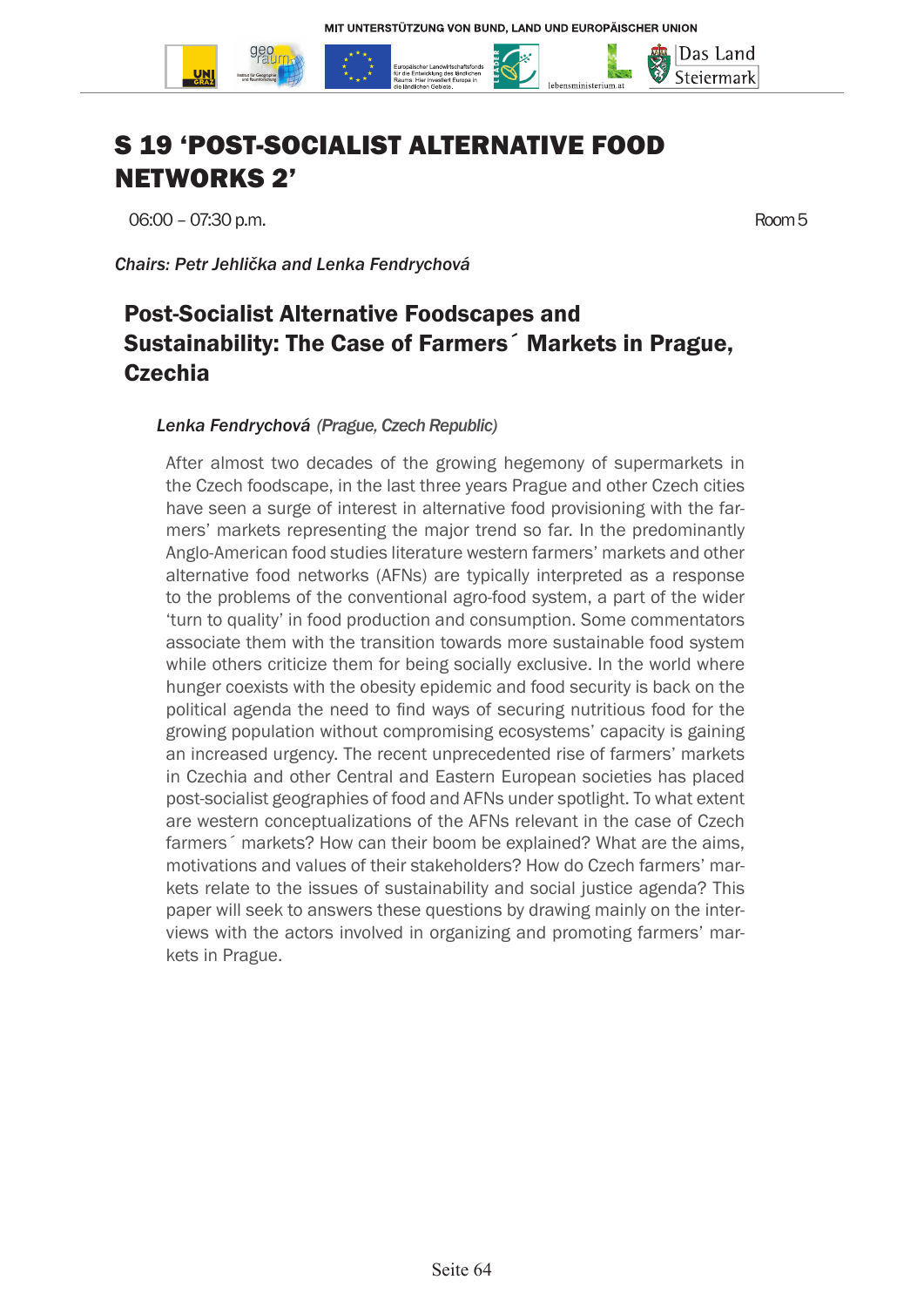

# S 19 'POST-SOCIALIST ALTERNATIVE FOOD NETWORKS 2'

06:00 – 07:30 p.m. Room 5

*Chairs: Petr Jehlička and Lenka Fendrychová*

## Advancing Alternative Food Networks in Central and Eastern European Countries

*Lani Trenouth (Wageningen, the Netherlands / Riga, Latvia)*

The purpose of this chapter is to provide a synthesis of existing scholarly research on and around alternative food networks (AFNs) in the Central and Eastern European countries. This line of inquiry is intended to contribute towards moving the research agenda on AFNs forward by addressing the regional bias exhibited in the current body of knowledge. My point of departure is that the very notion of alterity needs more critical examination and this can be achieved by turning our analytical gaze eastward. While very little published scholarship is available explicitly on alternative food networks (AFNs) in the post-Soviet countries of Central and Eastern Europe (CEE), scholarly attention is increasing on topics related to AFN research therefore this exploration includes studies which approached AFNs without identifying them explicitly as such. Literature identified for the purposes of this paper included large scale quantitative surveys, qualitative interviews, and ethnographic accounts; it included works from a variety of disciplines and covering a number of CEE countries. The majority of the studies focused on the phenomenon of household food production. Thematic threads found running through many of the studies were self-sufficiency and autonomy, tradition and identity, social capital, food-related skills, and consumer choice and values. The limited published scholarship on or around AFNs in CEE countries indicates an important potential avenue for further research, of benefit to both the countries of the CEE region and to the advancement of understandings of AFNs more globally.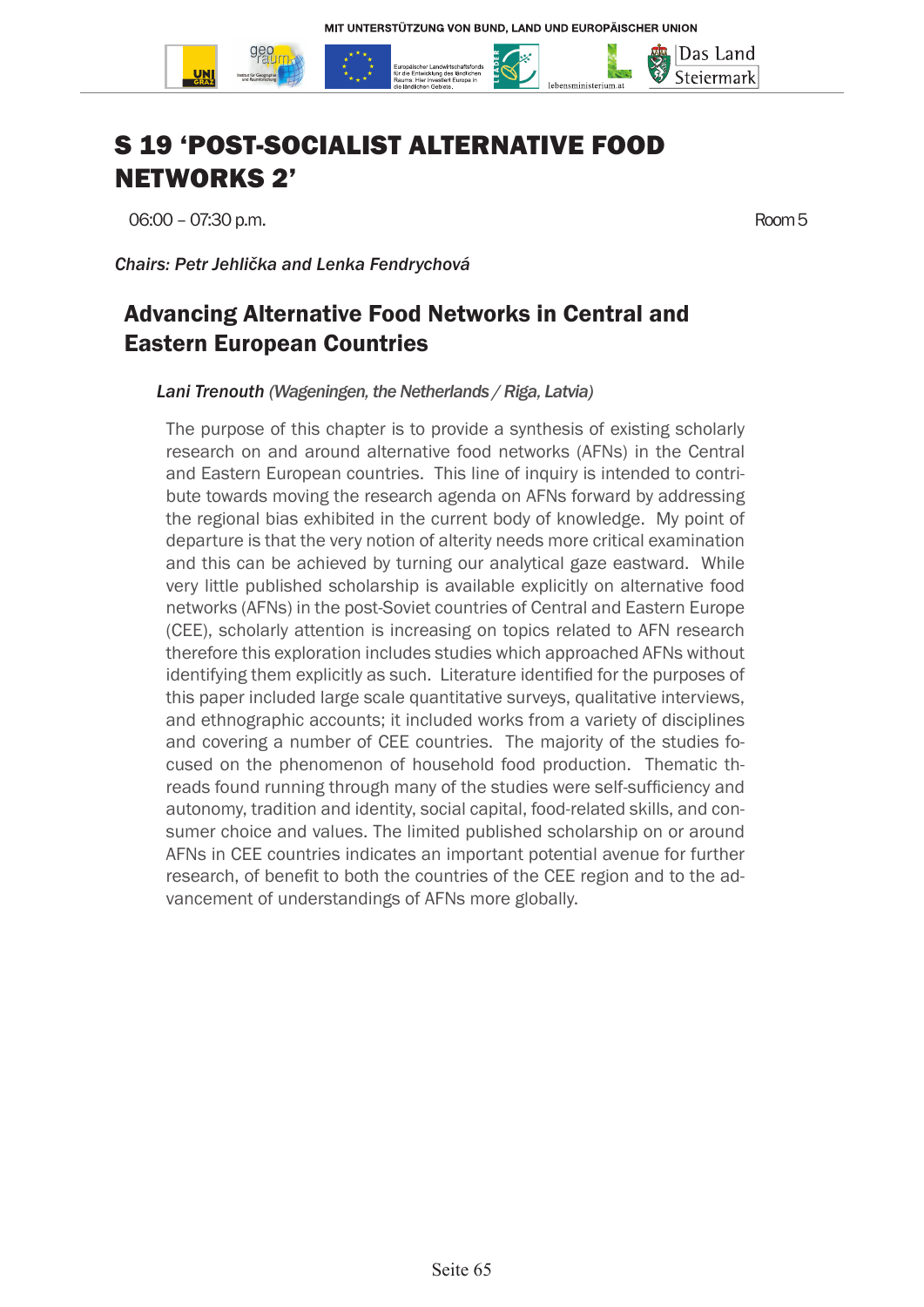



## SCIENCE AND PRACTICE WORKSHOP \*\* (GERMAN/ENGLISH translation)\*\*

09:00-11:30 a.m. Room 1

|Das Land Steiermark

## Culinary Regions - Culinary Valorization of Rural Areas or Fraudulent Labeling?

### Genussregionen – Kulinarische Inwertsetzung ländlicher Räume oder Etikettenschwindel?

#### *Chair: Josef Scheff (University of Graz, Austria)*

Today culinary regions are on everyone's lips. The pleasures of eating and culinary art are regarded as endogenous potentials for the development of regions. Forming a unique selling proposition for a region has been given top priority. By involving various regional actors a strong identification with the unique selling proposition shall be enhanced and, ultimately, regional identity shall be established.

On the basis of two Styrian examples (Vulkanland and Almenland) we will discuss the following hypotheses:

Thesis 1: Culinary art as potential for differentiation (focus on content)

Regional differentiation based on culinary art can only work if appropriate endogenous potentials are available; hence, the following questions must be posed: How much potential is required in a region in order to make culinary art work as a unique selling proposition? And should culinary art even constitute a unique selling proposition for a region or should it rather be seen as an additional strategy?

Thesis 2: Culinary art as a development process for a region (focus on process)

Culinary art and the pleasures of eating: many labels but a lack of brandshow can labels contribute to regional development processes?

Thesis 3: Culinary art as an attitude towards life in a region (focus on philosophical and emotional aspects)

Regional food production: from mere production to emotions – how can an attitude towards life stimulate a whole region?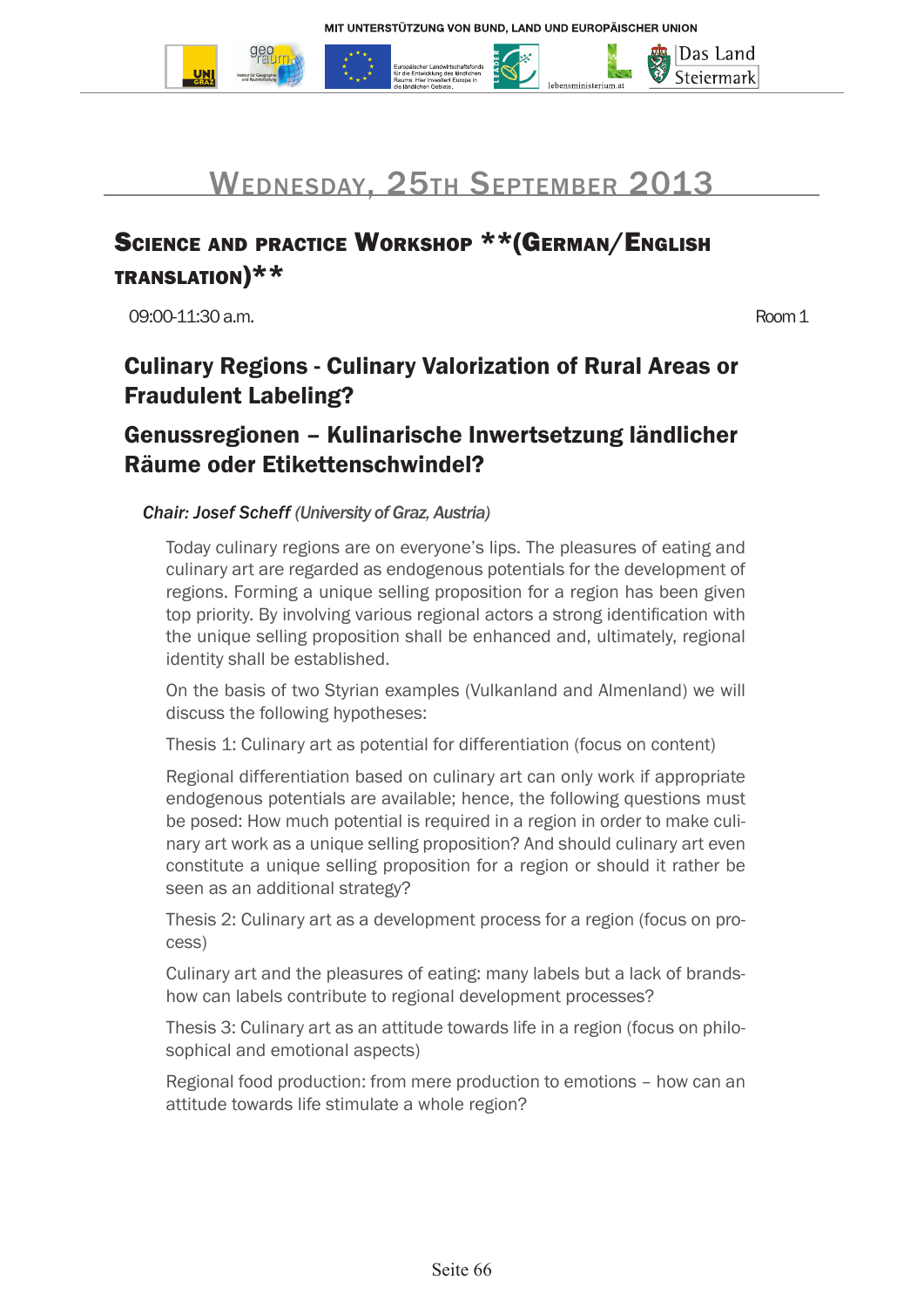

Das Land Steiermark

# S 20 'FARMERS'

09:00 –11:30 a.m. Room 2 Chair: *Lenka Fendrychová*

## Access to Land for Beginning Farmers: New Opportunities for Sustainable Rural Development

### *Isabella Lang, Ellen Rupprechter, Johann Gangl, Thomas Huemer and*

#### *Friedrich Leitgeb (Vienna, Austria)*

Over the past decades the number of Austrian farms has steadily declined – from 1995 until 2010 more than 65,000 farms quite their work. At the same time there is an increasing number of young people who are pursuing careers in agriculture, without any perspective of inheriting a farm. To assess challenges of beginning farmers ten qualitative interviews in Eastern and Southern Austria were conducted. The aim was to derive recommendations for policy makers, local communities and consumers to support their growth. The majority of respondents came from diverse backgrounds and many did not grow up on a family farm. Beginning farmers were more likely to practice organic agriculture and often played a vital role for sustainable development of rural areas due to creating jobs or re-establishing local networks. The lack of capital, the access to land and missing support from the government were identified as the biggest challenges. Additionally a standardized online survey was carried out at the University of Natural Resources and Life Sciences in Vienna to assess students` possibilities to accessing land for farming. All agricultural students were asked about their intentions to start their own farm in future even without having the perspective to take over the family farm. From 250 respondents 80 % said that they have the concrete plan or are thinking about starting their own farm. 48 % of this group will not inherit a farm and therefore has no access to land. With 69 %, organic agriculture was by far the most popular farming system. Beginning farmers seemed to play an important role for sustainable, rural development and for organic agriculture in general. Further research has to be conducted to get a better picture of the situation and needs of beginning farmers in Austria..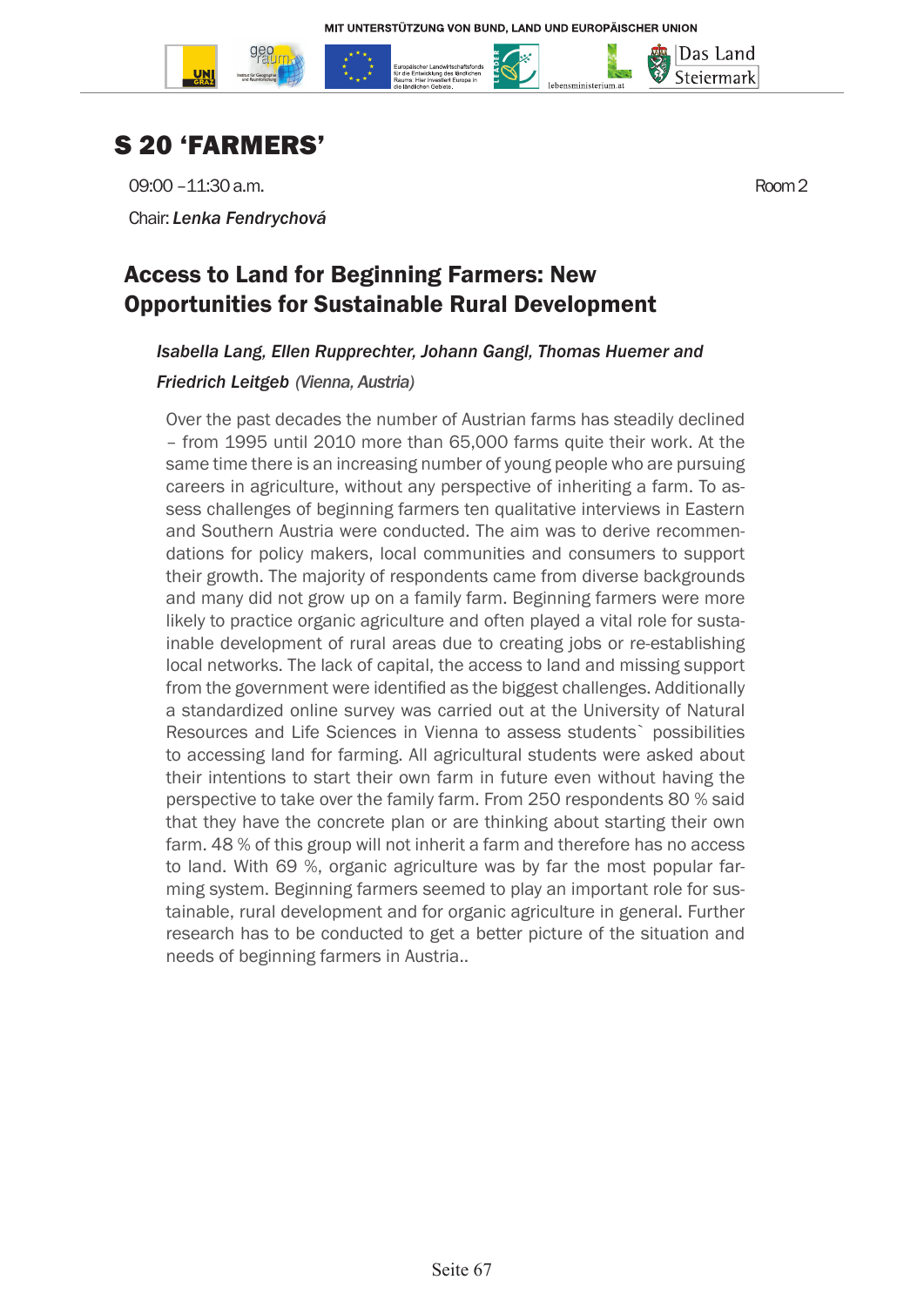



09:00 –11:30 a.m. Room 2

Chair: *Lenka Fendrychová*

### Farmers' Experiments in Cuba – Means to Enhance Sustainable Development?

#### *Friedrich Leitgeb, Susanne Kummer and Christian R. Vogl (Vienna, Austria)*

Farmers' experiments have always been a part of farming and important drivers for agricultural development. Through experimenting, farmers have been able to adapt to changing conditions and they constantly have improved working practices and technologies. This paper aims at generating empirical knowledge on the dynamic process of farmers' experiments in order to learn about the potential contribution to sustainable development. Therefore, the emphasis is on the topics, resources, sources, motives, methods, and the outcomes of farmers' experiments in Cuba. The research methods included 72 semi-structured interviews with rural farmers and 34 expert interviews. Interviews were recorded digitally and transcribed, coded and analyzed using software packages for qualitative data analysis. Data was analyzed according to content analysis combined with a grounded theory approach. The results show that farmers' experiments and innovations were embedded in Cuba's agricultural innovation system. Almost all respondents mentioned experiments that were conducted on farm using mainly local resources. Most experiments were related to the introduction of new plants species or varieties and to plant production in general. In most cases, the farmers' own idea triggered experimenting. The main motive was the intention to increase the production. The majority of the respondents experimented on a small-scale basis to reduce the risk involved. Observation and comparison helped to evaluate the process and the outcomes of experimenting. Only few farmers took records. The most important outcome was production increase. Most experiments contributed to improve the local farming system and thereby conduced to farm development in a sustainable manner. Farmers' experiments can play a major role for building resilient farming systems by enhancing the adaptive capacity of farmers. Supporting experimenting farmers can improve adaptability of farms and can contribute to prepare agriculture for global change.

Das Land Steiermark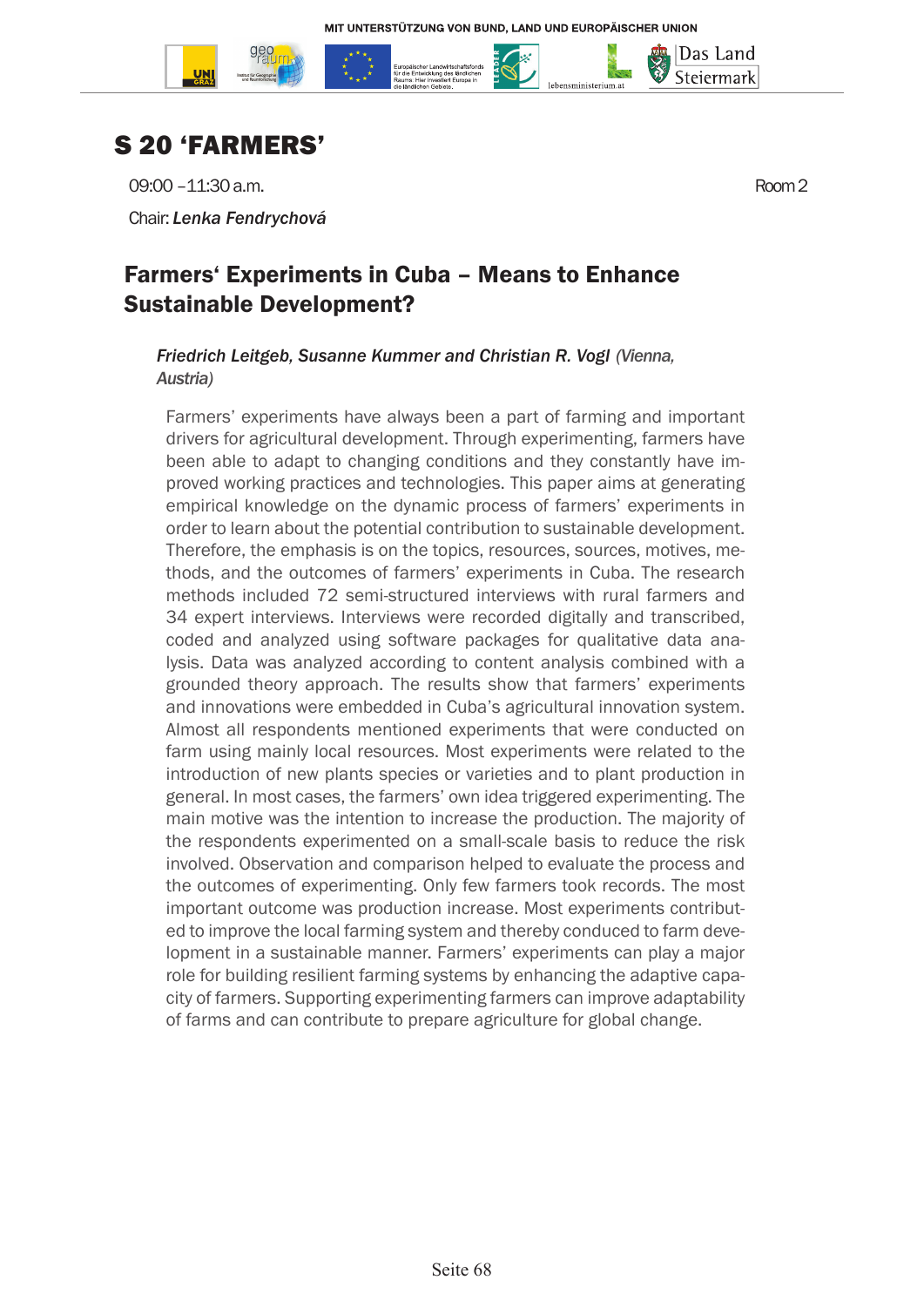



09:00 –11:30 a.m. Room 2

Chair: *Lenka Fendrychová*

### Peasants and the food co-operative D'Speis Reasons for the Participation in an Alternative Food Network

#### *Ulrike Jaklin (Vienna, Austria)*

Until recently, consumer-initiated forms of alternative food networks (AFN) had been only marginally considered by researchers. With this background the master thesis analyses farmers' reasons for their collaboration with food co-operatives at the example of D'Speis, a food co-op in Vienna. As I am a food activist myself I consciously draw on critical concepts as hybridity and embeddedness. Common critiques on AFN research are considered through a combination of sociological theories (Interface Approach) (Long 2001) and a perspective of political economy (food regimes). Semistructured interviews complemented by structured questionnaires were conducted with food co-op members and farmers. According to the interviewees practical considerations concerning logistics, price, and purchase quantities are of higher importance in the beginning of the collaboration. On the whole, the immaterial benefits (direct contact, shared goals and greater appreciation for their work) are however more important for them. This is supported by the fact that food co-ops amount only for a marginal part of the farmers' incomes. The collaboration does not lead to the aspired degree of direct contact between consumers and producers. Their shared goals are more of a shared critique of the hegemonial food system. whereas the common values embrace only a minimum (regional organic production and decentralized distribution). It is mainly the cooperative organisation of the interface between the consumers and the farmers which distinguishes food co-ops from conventional marketing systems. The food co-ops' requirements for product quality and prices are beneficial for the promotion of peasant agriculture. The institutionalisation of consumers in the food co-op opens up possibilities for further cooperation between consumers and producers which go beyond other forms of AFN (farmers' market, direct selling).

Das Land Steiermark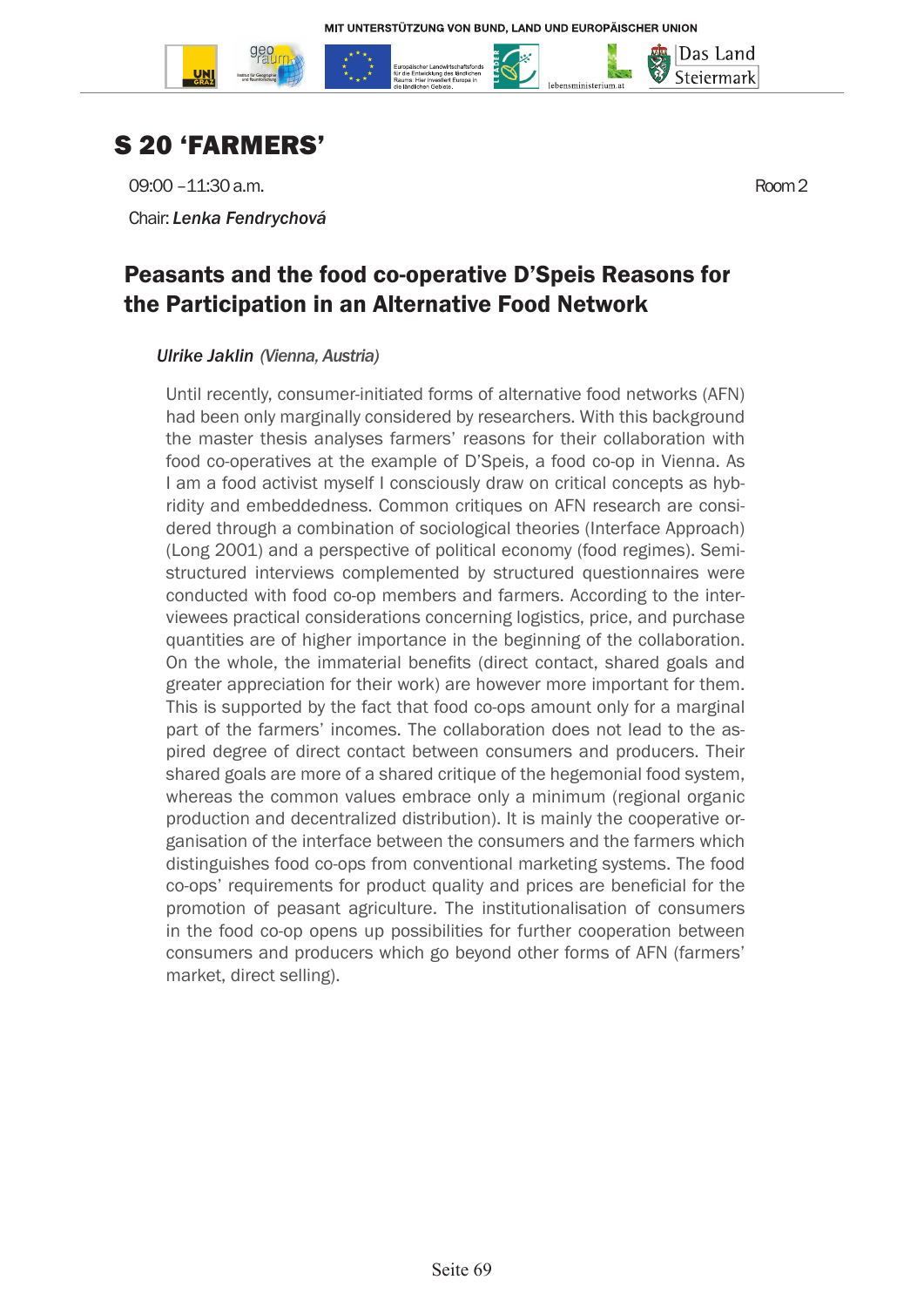

## S 21 'Food Sovereignty, Gardens and Urban Agriculture'

09:00 – 11:30 a.m. Room 3

*Chair: Barbara Schönher*

## Slow Food Gardens in Uganda / Africa – A Model for a Sustainable Local Food System Providing Food and Nutrition Security and Food Sovereignty?

#### *Petra C. Braun (Linz, Austria)*

Currently, in Sub Sahara Africa most food systems have been stretched resulting in poverty, hunger/malnutrition, environmental degradation and erosion of germplasm of indigenous foods. In Uganda 35% of total population are undernourished.

The underlying hypothesis of an on-going transdisciplinary IEZ-research project on Slow Food Gardens in Uganda / Africa is, that community or school gardens can not only promote easily replicable, local and sustainable solutions for food and nutrition insecurity but can be important tools for education and empowerment. Slow Food's sustainability concept can be summarized in the slogan good, clean and fair food for all, and is based on self-determination.

An integrated, comprehensive approach does not only consider all dimension of food and nutrition security (availability, access, use and utilisation, stability) regarding the whole food system from seed to plate (and waste), but also refers to the political concept of food sovereignty in order to question who produces, processes, distributes, prepares and eats what, where or how, under which conditions and under whose control. Therefore drivers of the food system as well as power relations must not be neglected.

The contribution aims to analyse, if Slow Food gardens in Uganda could (theoretically) prove a model for a sustainable, localised food system providing food and nutrition security and, moreover food sovereignty. The necessary resources, assets and capabilities will be identified: natural resources, human potential, social capital, physical and financial capital (input). Subsequently the research project investigates the interactions under a Slow Food garden and if the asset base can be increased?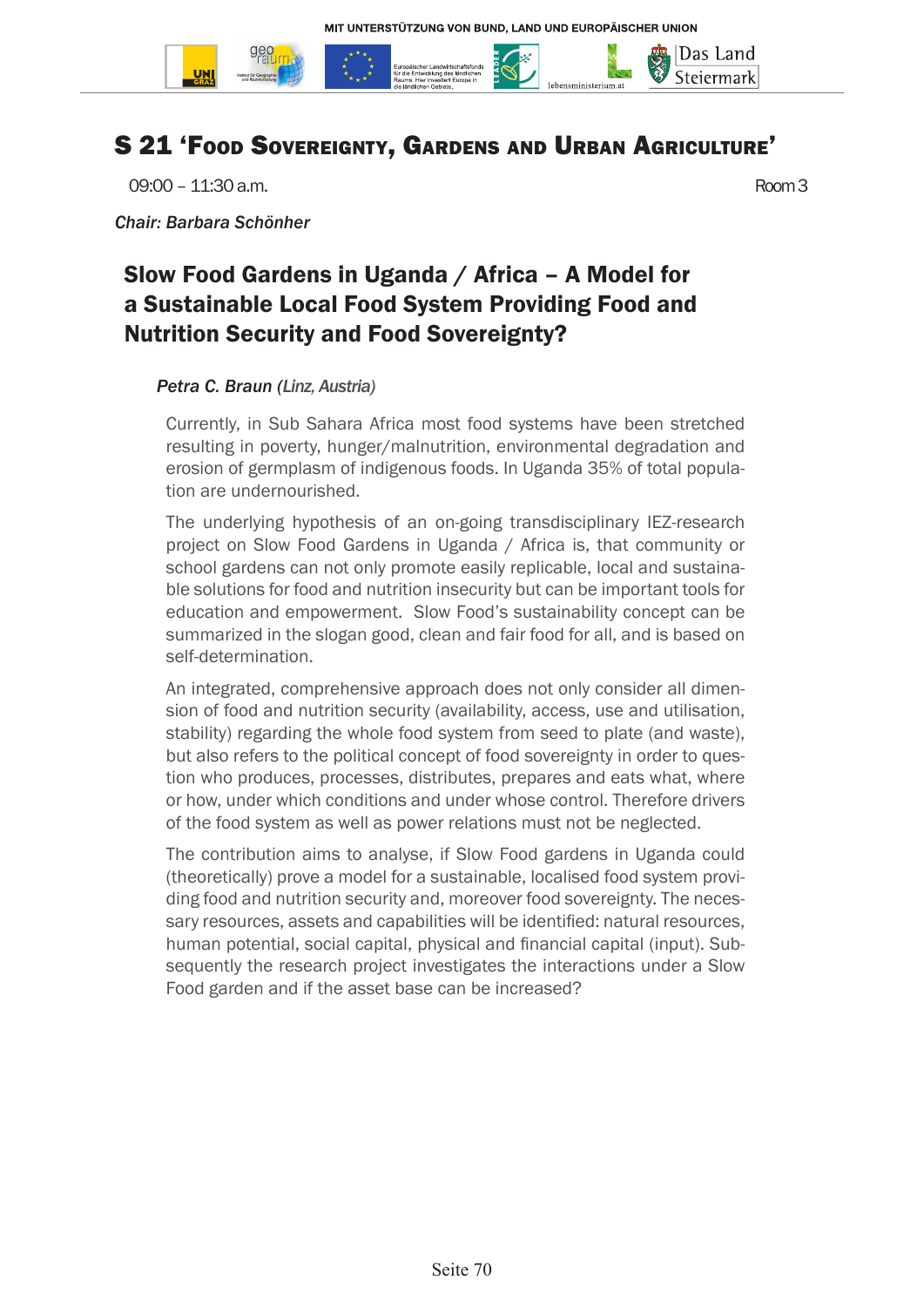

## S 21 'Food Sovereignty, Gardens and Urban Agriculture'

09:00 – 11:30 a.m. Room 3

*Chair: Barbara Schönher*

## Urban Agriculture and the Pastoralist Dilemma – Food Sovereignty in Arid Regions

#### *Matthew Smith (London, UK) and Zeremariam Fre (London, UK)*

In recent decades, the world has witnessed a radical transformation to food production policies promoting large-scale agricultural intensification and long food supply chains, effectively pushing out traditional pastoralist activities. As pastoralism declines we see a diversification of livelihoods occurring, including increased participation in peri/urban agriculture. With a focus to address the issues of food security and sovereignty in desert regions, this paper examines this phenomenon.

Specifically, we ask two questions:

- To what degree (if any) is peri/urban agriculture helping to alleviate the loss of food sovereignty experienced by desert pastoralists as this livelihoods diversification takes place?
- Given the tremendous impetus to participate in the market, what sort of policies and innovations specific to peri/urban agriculture are needed to ensure that food sovereignty is promoted and secured during this process, and at what level?

This paper highlights a case study done in and near Kassala, Sudan. However, it also seeks to unearth conditions and potential policy positions which could be taken in any similar arid region. It concludes by arguing that policies which recognize and encourage the links between small-holder pastoralism and small-holder peri/urban agriculture will not only promote more sustainable livelihoods among those in arid regions by fostering their own agency and participation in market activity, but also bolster food sovereignty in the region.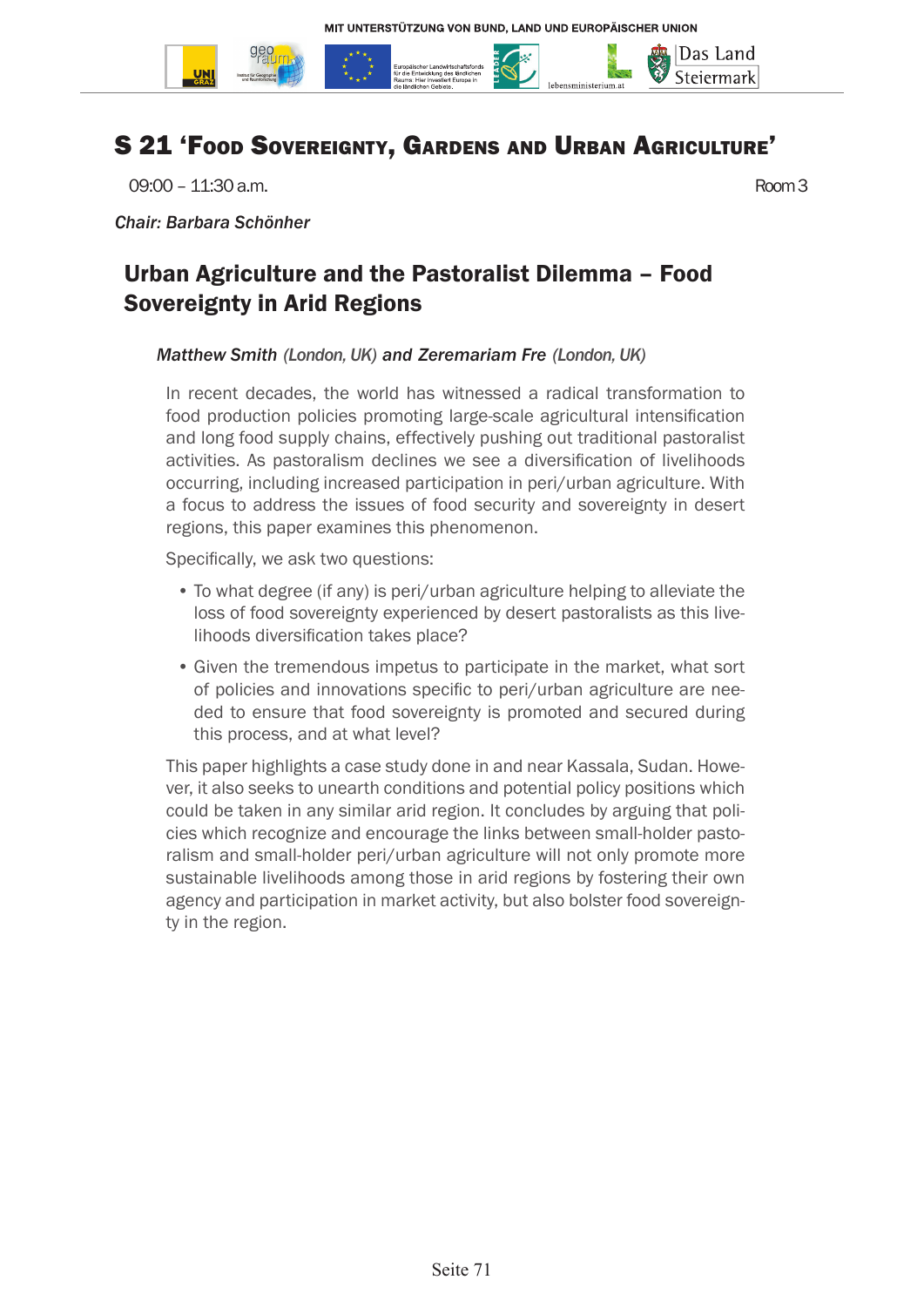

## S 21 'Food Sovereignty, Gardens and Urban Agriculture'

09:00 – 11:30 a.m. Room 3

*Chair: Barbara Schönher*

## Farmers' Markets and Urban Agriculture. New Solutions to Ensure Increased Access to Quality Food in the USA

### *Alessia Ferretti, Enzo Falco, Alessandro Boca and Enrica Polizzi (Rome, Italy)*

Issues of food quality and healthy eating habits are taking hold in the United States of America as one of the primary concerns for urban areas and low income residents. Even if access to food is considered a basic individual right by the World Health Organization, residents in many low-income neighborhoods have limited access to fresh produce and healthy food.

At all levels from federal to local, different initiatives and funds are implemented and made available to improve access to healthy food. New programs and projects target not only the so-called "food deserts" (areas marked by limited healthy food options, where food store are totally absent), but also the so-called "food swamps" (areas marked by high densities of unhealthy food options). On the other hand, higher income residents are attracted to quality food through initiatives such as farmers' markets and similar.

Various are the instances of food related projects within the third millennium city: they range from community gardens to farmers' markets, city farms, community greenhouses, commercial kitchens, etc. The common objective of such projects is to provide citizens with better quality food as a way to prevent food related diseases, and at the same time to provide quantitatively balanced food distribution to improve life conditions in the community. Undoubtedly, such forms of urban food production and distribution have a significant impact on the physical fabric of the city, as well as on social equity and community development.

This work aims at assessing how urban agriculture and farmers' markets in the United States are driving innovation not only in food production and distribution matters, but also in physical and economic regeneration policies.

Seite 72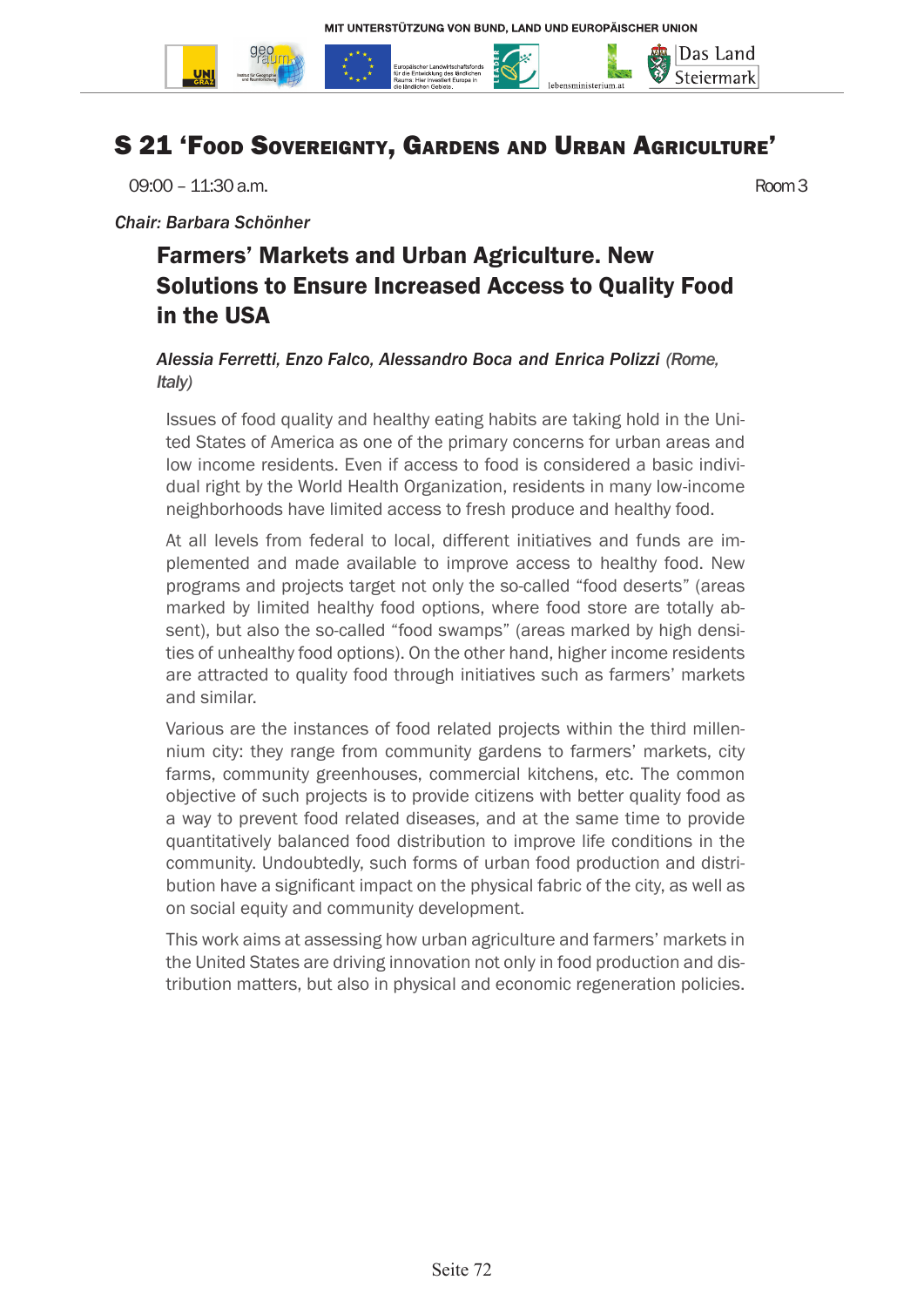

## S 22 'WASTE'

09:00 – 11:30 a.m. Room 4

*Chair: Parto Teherani-Krönner*

Das Land Steiermark

### Dealing with the Two Sides of the Food Crisis in Lisbon

### *Maria José Pires (Estoril, Portugal)*

There is about one million tons of food waste a year in Portugal, a country where 360.000 people live with food shortage; i.e. 17% of the produced food ends up in the garbage, since every Portuguese wastes around 97K food/year. Moreover, fifty thousand meals end up daily in the garbage bins of restaurants across the country.

As a result of the current economic crisis, a couple of Portuguese organizations are now amongst those dealing with the two sides of the food crisis.

One case is "Zero Desperdício" (Zero Waste) created in 2012 to recover waste; a movement that believes to be successful for bringing together many people and troubling many more. Its target is Lisbon and outskirts and the range of partners include supermarkets, hotels, hospitals, business companies, the Legislative Assembly/Parliament, and the Bank of Portugal. The success to shake up the food system comes from will power, work, coordination and passion – all portrayed in an awarded anthem.

Lisboa 100% is another project (by Re-Food) that wants to offer between fifteen and twenty thousand meals a day to every borough of Lisbon and on a not so long-term goal, by 2014. This final goal should meet ends with the idea of using food sustainably, which was promoted by the Members of the European Parliament for next year: "European year against food waste". Relying on the work of ten thousands volunteers and restaurants that are willing to become their partners, the association aims at reaching half a million inhabitants and is being studied by UNESCO as a project to be followed by other countries.

Still, the question is how to bring together Lisbon from Zero to 100% and more partnerships when Portugal has one of the strictest legislations in terms of food control and hygiene.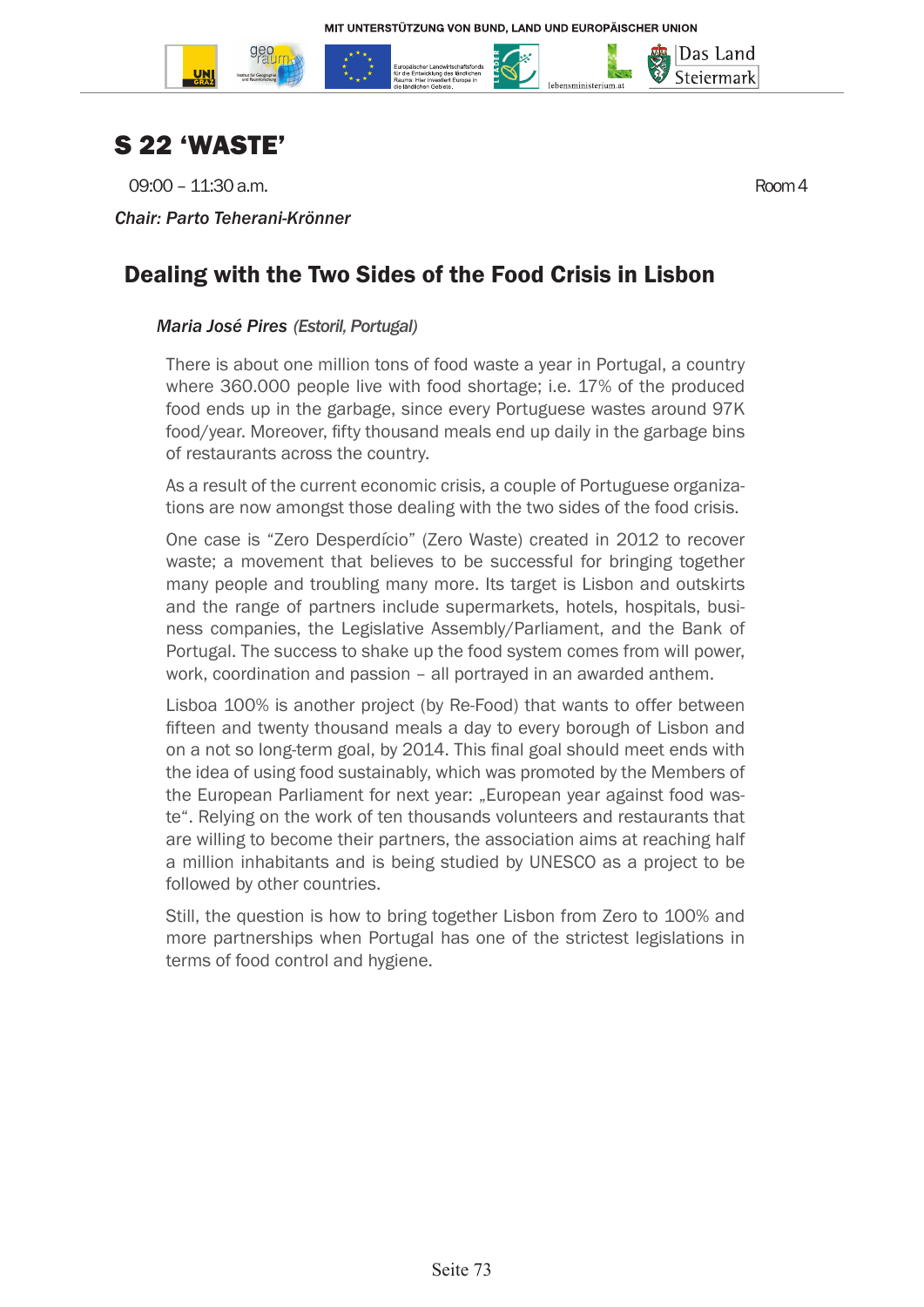



09:00 – 11:30 a.m. Room 4

*Chair: Parto Teherani-Krönner*

|Das Land Steiermark

### Quantitative Consumer Study of Food Waste Production in Households

### *Barbara Bódi, László Zsoldos and Kasza Gyula (Budapest, Hungary)*

In food-chain (from soil to table) all stakeholders are responsible for waste production. While, losses have already been reduced significantly by developed technologies, food processing and retail, there is still an enormous amount of food waste households produced every year.

Our study endeavours to provide a comprehensive review of consumer's attitude regarding food purchasing and consumption.

In the primary research we have conducted a quantitative study consisting of 1027 personal interviews to give a profile for Hungarian consumer. The demographic characteristics of the sample provide a good representation of the Hungarian adult population. The simple size offered a good opportunity to analyze the influencing factors of the different demographic parameters.

The paper reports the most important finding of this study and highlights the importance of public participatory project in field of food waste reduction by presenting a pilot project organized by Faculty of Food Science, Corvinus University of Budapest.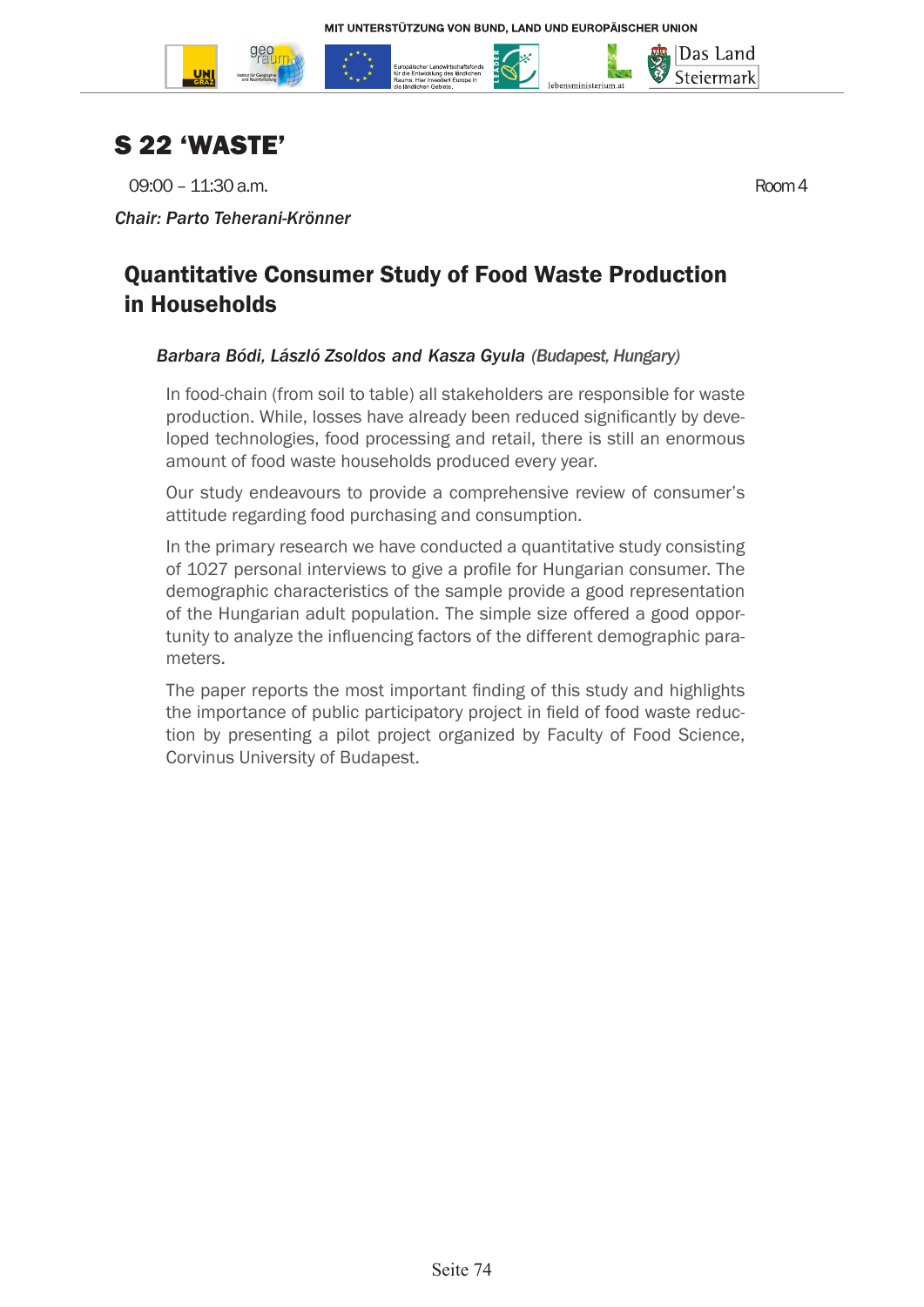



09:00 – 11:30 a.m. Room 4

Das Land Steiermark

#### *Chair: Parto Teherani-Krönner*

### Hello Compost

### *Aly Blenkin and Luke Keller (New York, USA)*

When cleaning out your refrigerator, you might not think twice about throwing away food that's gone to waste. After all, how valuable can a package of moldy tomatoes be? Over time however, packages like these can amount to over \$1,365 a year for the average family of four. This is particularly harmful to families in low-income situations, already struggling to make ends meet.

So how might low-income families lose less to food waste? Simply telling families to stop wasting food isn't enough. Advocating for new behaviors can be seen as cumbersome lifestyle changes with no direct reward. Without the intrinsic motivators or incentives, food waste will remain an inevitable side effect of families' daily eating habits.

The premise of our project is simple: food waste is valuable. And not just to reducing our environmental footprint, but as a source of economic value. The \$1,365 the average family of four loses to food waste doesn't vanish into thin air; it turns into organic matter that often goes to landfills. Through organic waste collection however, food waste can become compost that can be packaged and sold.

Through our service, Hello Compost, we're seeking to introduce food waste collection to low-income families by giving them a percentage of the revenue made from collecting their food waste towards credits for locally grown produce. The collection service will be facilitated by youth volunteers and launched later this year by our partner Project EATS: a non-profit enterprising community-owned farms and promoting food systems awareness in low-income communities.

Put simply, food is too valuable to be wasted. Through our service, we're promoting food waste as a food resource for low-income families; ultimately shifting perceptions of the role of food waste in communities today.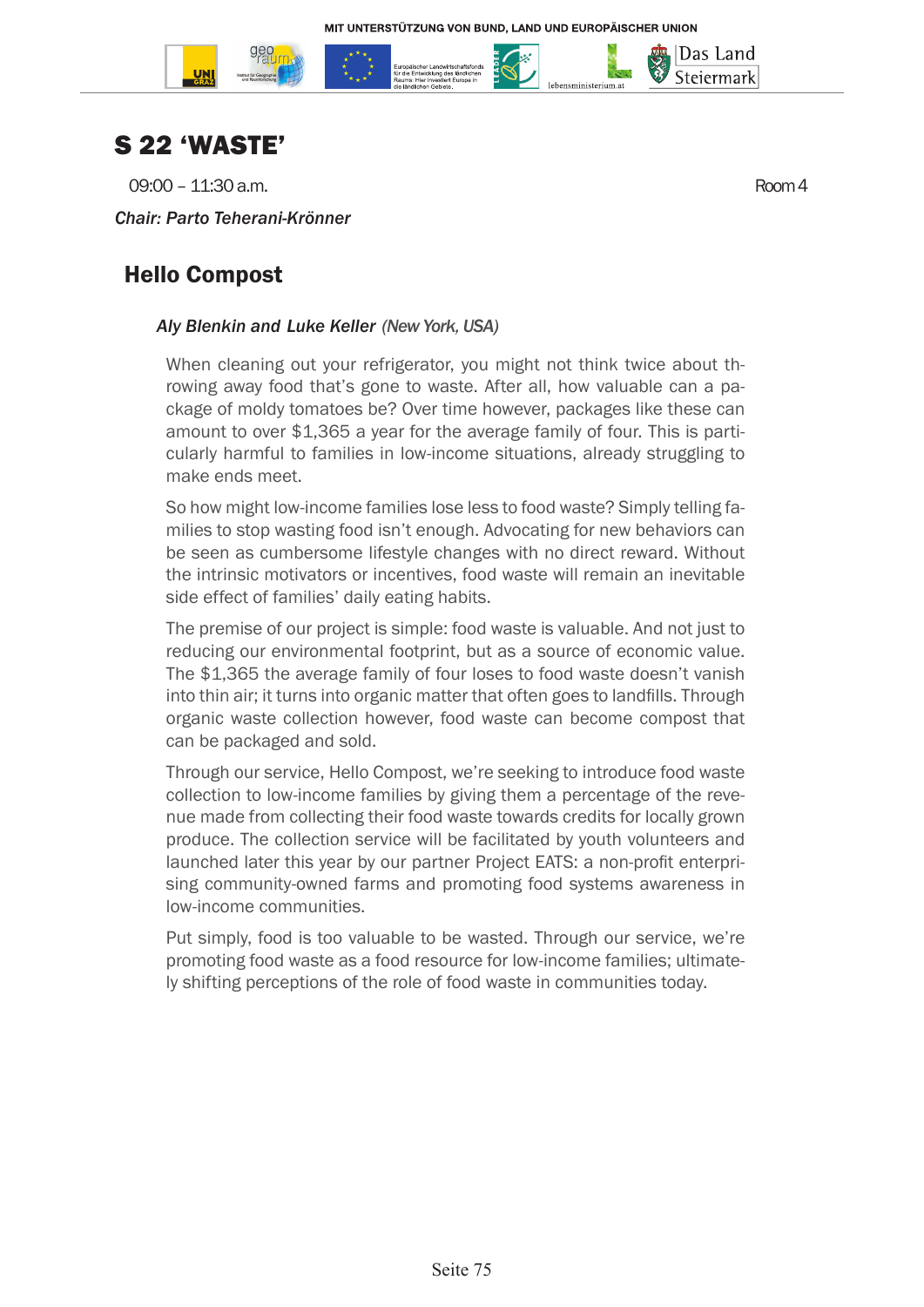

# S 23 'TECHNOLOGIES, NATURES'

09:00 – 11:30 a.m. Room 5

*Chair: Annalisa Colombino*

### The Flying Proletariats Meet the Hungry City: Swiftlets and their Edible Birds' Nest

#### *Adeline Tay (Melbourne, Australia)*

Cities are scoping, exploratory spaces to consider 'access' and excess' of food, but not always in ways that are immediately obvious. This paper considers the city through the lens of swiftlets (Aerodramus fuciphagus) and their edible birds nests. In this case, access to food relates to the migration practices of birds to cities for food and shelter, aided by their human counterparts erecting buildings specially designed to lure them in. Once received into these spaces, these birds construct edible nests whose value as highly priced/prized delicacies form the basis of their collection, exchange and trade within the region. Thus, excess is portrayed here as pertaining to the 'exotic nature' of their produce. These edible birds' nests are valued in economic, social and cultural terms that earn them the title of being 'caviar of the east'.

This paper calls to account the hungry city (Steel, 2009), the city of difference (Fincher & Jacobs, 1998), and the very right to the city (Lefebvre, 1996 [1968]) as it positions these swiftlets via anthropomorphic and nonhuman narratives. It aims to think these birds through a range of entities: workers, urban inhabitants, more-than-human beings, socio-technical devices. It considers the production and consumption practices, and the changing food geographies that they speak to as humans and swiftlets participate in their 'thrown togetherness' (Massey, 2005).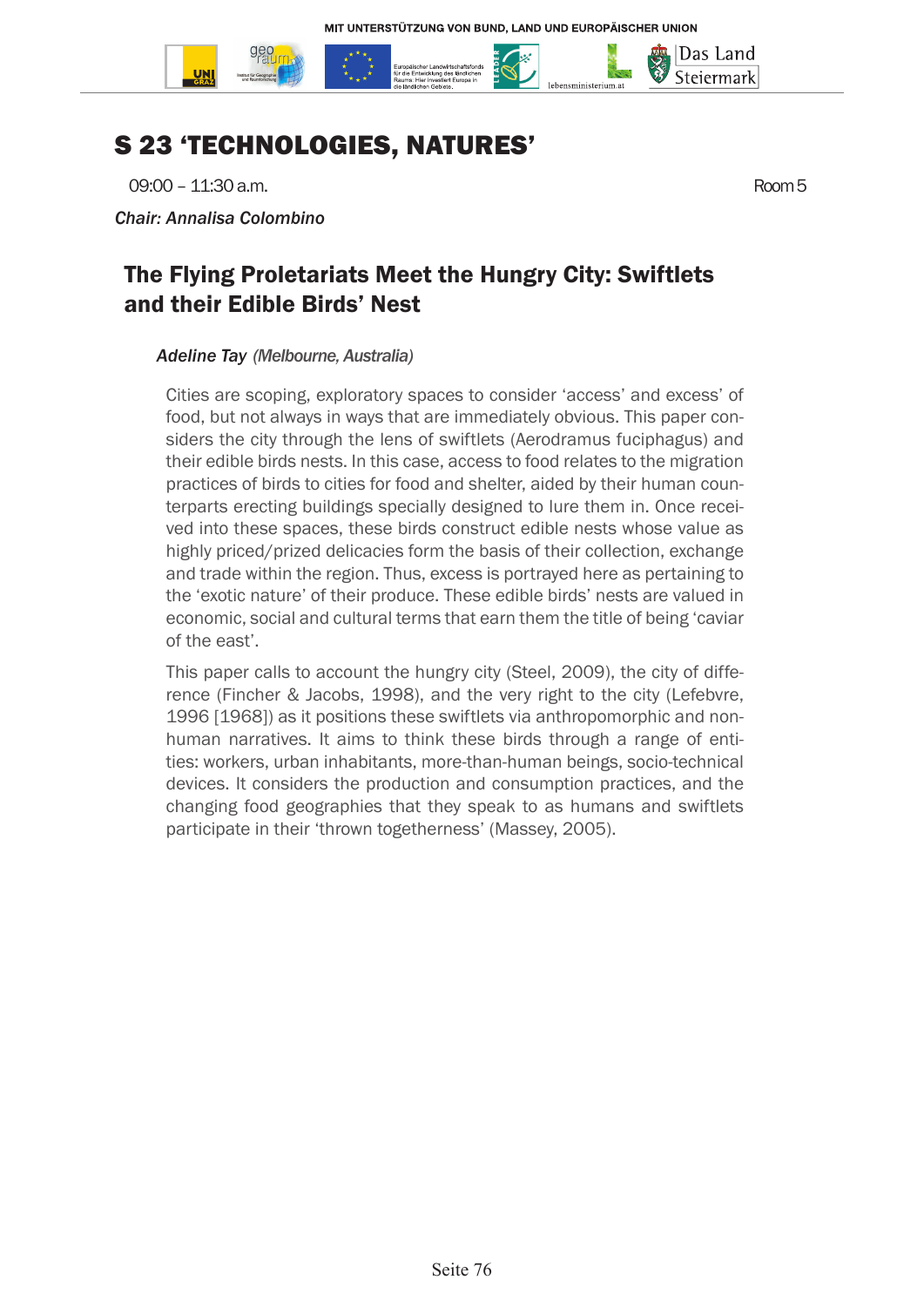

# S 23 'TECHNOLOGIES, NATURES'

09:00 – 11:30 a.m. Room 5

*Chair: Annalisa Colombino*

### Applescapes: Organisms, Technologies and Space-Times

#### *Montserrat Cañedo Rodríguez (Madrid, Spain)*

Based on my ethnography of the Poma de Girona (a Protected Geographic Indication apple produced in Gerona, Spain), I analyze how the circulation of food blends and interweaves nature, market, science-technology, and logistics. To my understanding, the inextricable blending of these elements makes the Poma de Girona an excellent ethnographic object for opening the debate on how organisms such as apples, could, or could not, be considered to be, themselves, technologies. Or, more generally, to use ethnography to question the nature/culture-technology dualism more deeply. One fundamental idea is the way in which the apple, as an object, turns out to be a hybrid of nature and culture built upon processes for adapting its biology: processes that are developed using scientific-technological research in agro-engineering, processes that have accompanied the market development of PGI throughout (since the 1980s). In this apple, understood as a natural-cultural object that is enacted in complex articulated networks of practices that create space-times, the role of technology is fundamental because it increases the possibilities of monitoring and micro-coordination that translate into the production of apples that are "good for the market" (regarding form, taste, level of residues, variety, color or duration). These scientific-technical logics of apple production join older cultivation practices in relations that are sometimes difficult, and in the context of the incrustation of all of this multiparticipant activity of apple production in a capitalist market structure ruled by the logic of economic profit. This all generates more than a few effects of inequality and ethical-political dilemmas.